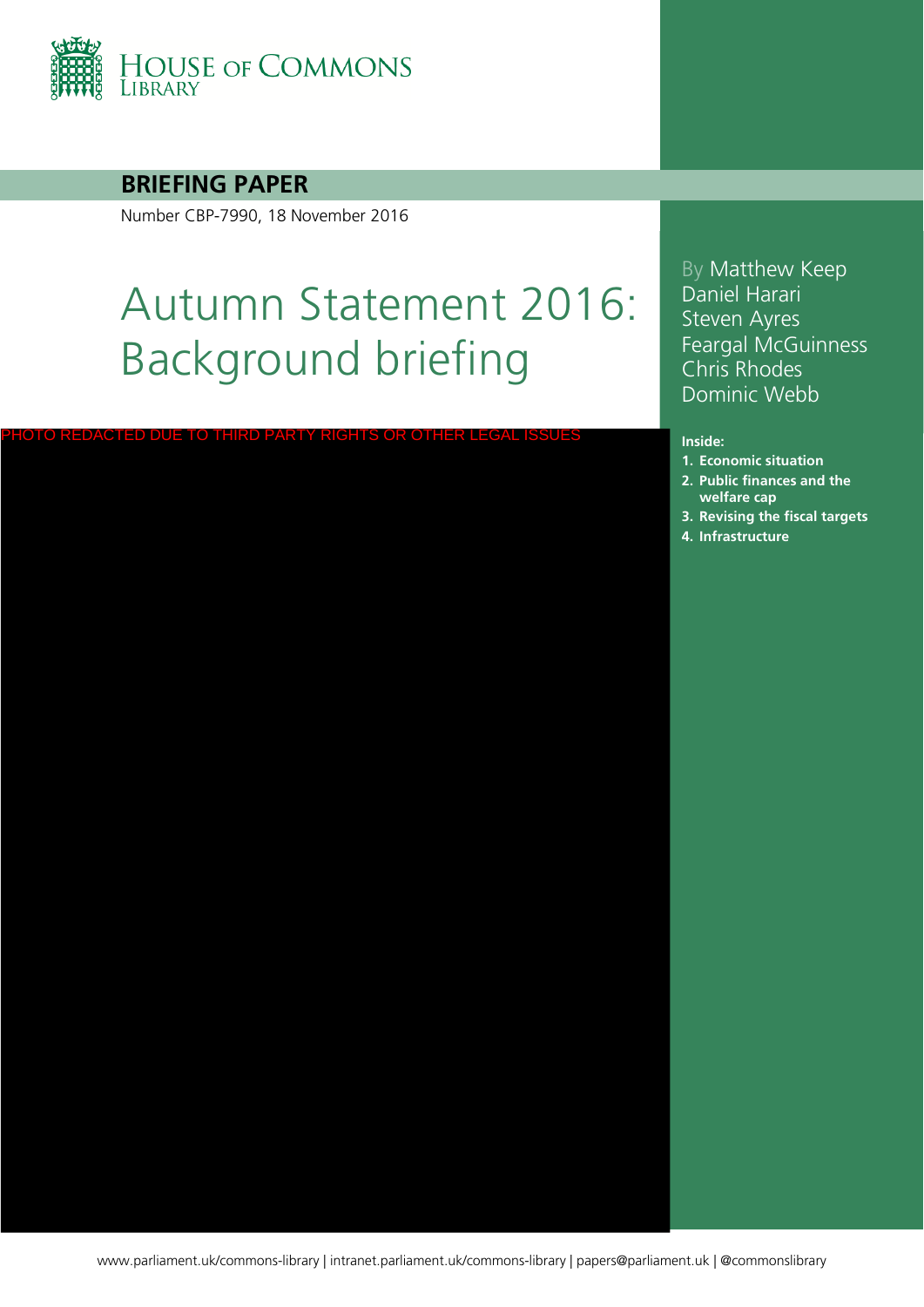# **Contents**

|                                                                               | <b>Summary</b>                                                                                                                                                                                                                                                      | 3                                                           |
|-------------------------------------------------------------------------------|---------------------------------------------------------------------------------------------------------------------------------------------------------------------------------------------------------------------------------------------------------------------|-------------------------------------------------------------|
| 1 <sub>1</sub><br>1.1<br>1.2<br>1.3<br>1.4<br>1.5<br>1.6<br>1.7<br>1.8<br>1.9 | <b>Economic situation</b><br>Recent growth<br>Interest rates and monetary policy<br>Exchange rates and inflation<br>Consumers<br>Labour market<br><b>Business investment</b><br>Trade and current account<br>Growth outlook<br>Productivity and longer-term outlook | 5<br>$\frac{5}{7}$<br>8<br>11<br>12<br>14<br>14<br>15<br>17 |
| 2.<br>2.1<br>2.2<br>2.3<br>2.4                                                | Public finances and the welfare cap<br>The deficit: public sector net borrowing<br>Other ways to assess government borrowing<br>Public sector net debt<br>The welfare cap                                                                                           | 19<br>19<br>22<br>24<br>25                                  |
| 3.<br>3.1<br>3.2<br>3.3                                                       | <b>Revising the fiscal targets</b><br>Background<br>Changing the fiscal targets<br>What has the Chancellor said about new fiscal targets?                                                                                                                           | 26<br>26<br>28<br>28                                        |
| 4.<br>4.1<br>4.2                                                              | <b>Infrastructure</b><br>Why increase infrastructure spending?<br>What infrastructure spending has been suggested?                                                                                                                                                  | 30<br>30<br>33                                              |
| <b>Appendix 1: Sources of further information</b>                             | 34                                                                                                                                                                                                                                                                  |                                                             |
|                                                                               | Appendix 2: Economic and public finance data 1979-2021                                                                                                                                                                                                              | 35                                                          |

Contributing Authors: Steven Ayres, welfare cap and EIB Daniel Harari, economic situation Feargal McGuinness, labour market Chris Rhodes, infrastructure Dominic Webb, current account

Cover page image copyright: [Autumn colours at Westminster](https://www.flickr.com/photos/suzumenonamida/15626618581) by [Manish Prabhune.](https://www.flickr.com/photos/suzumenonamida/15626618581) Licensed by [CC BY 2.0](https://creativecommons.org/licenses/by/2.0/) / image cropped.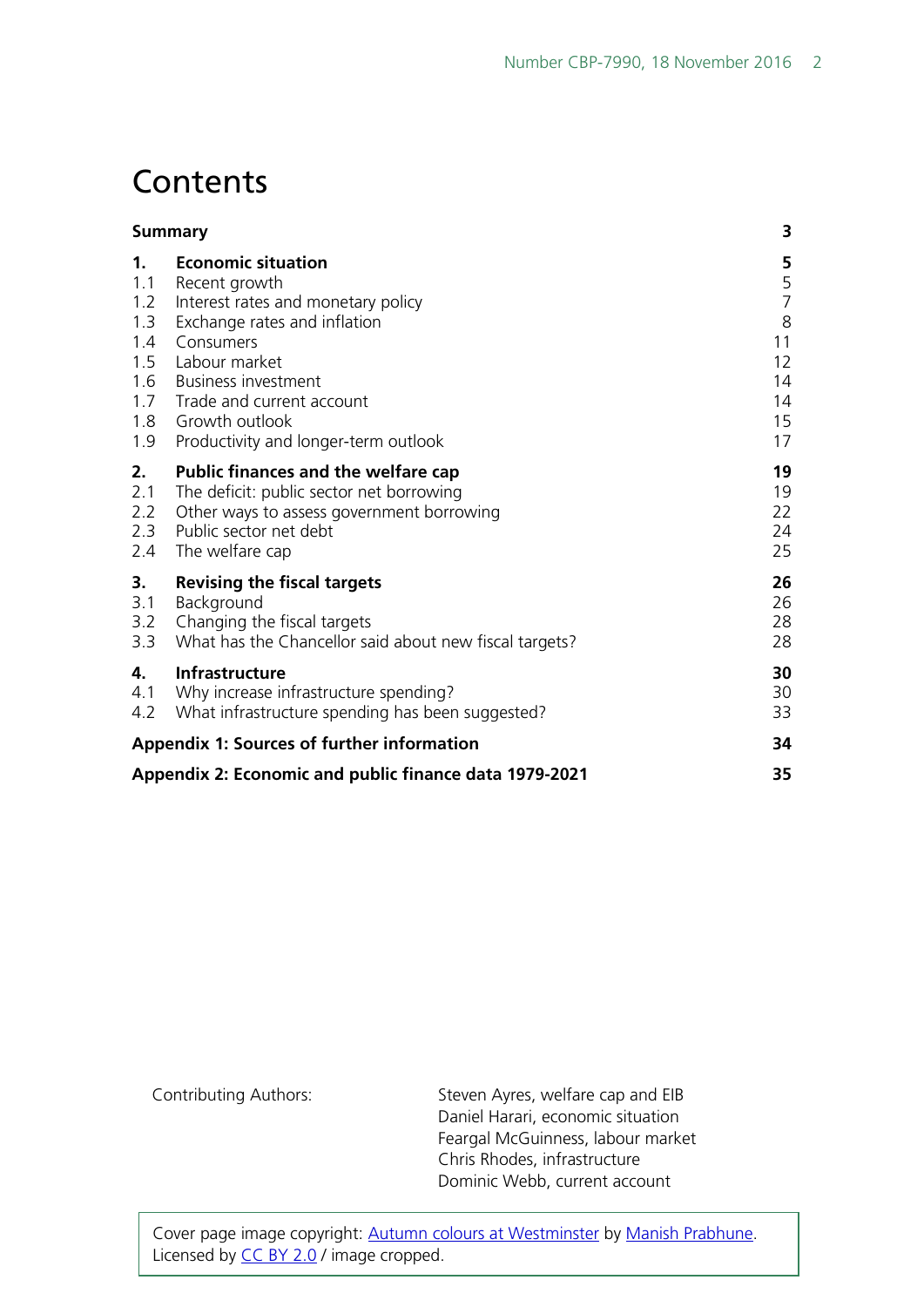# <span id="page-2-0"></span>Summary

This briefing sets out the background to the [2016 Autumn Statement](https://www.gov.uk/government/topical-events/autumn-statement-2016) which will take place on Wednesday 23 November 2016. The Office for Budget Responsibility (OBR) will publish revised forecasts for the economy and public finances on the same day.

## **Economic situation**

The EU referendum has so far had little effect on overall economic growth. Consumer spending has continued to underpin growth, while business investment has been weak.

Forecasts for growth, however, are less optimistic. The steep fall in the pound following the referendum has increased import prices. This is starting to impact on prices along the supply chain. Economists expect the result to be consumer price inflation rising above 2% by mid-2017, and closer to 3% by end-2017.

Higher inflation would reduce the purchasing power of consumers, potentially leading to slower growth in their spending. This is expected to lead to more modest GDP growth in 2017 despite a potential boost to exports from sterling's decline. Growth forecasts from private sector economists for 2018-2020 have also been lowered since the Budget in March the EU referendum. As a result, we can expect the OBR to lower its growth forecasts as well.

Brexit-related uncertainty and prospects for lower growth led the Bank of England to cut interest rates in August. The Bank has also expanded its quantitative easing programme, whereby it creates new money in order to buy financial assets from financial institutions.

## **Public finances**

In 2015/16 the government had to borrow £76 billion to make up the difference between its spending and income. Despite halving since its 2009/10 peak the UK's borrowing – often referred to as the deficit – remains large relative to other nations.

Since the EU referendum, forecasters have increased their forecasts for government borrowing in response to predictions of lower economic growth. The OBR are expected to do the same.

At over 80% of GDP, public sector net debt – largely the stock of borrowing arising from past deficits – remains relatively high by recent and international standards. The OBR's March 2016 forecast saw the debt-to-GDP ratio falling each year. Forecasts made, by other forecasters, since the EU referendum have cast some doubt over whether the debtto-GDP ratio will fall in each of the next five years.

## **New fiscal targets**

The Chancellor is set to drop, or amend, at least one of the Government's three targets for the public finances in the Autumn Statement. The target to eliminate borrowing by 2019/20 – in other words, to reach a budget surplus – was abandoned following the EU referendum and is likely to be replaced. The Chancellor may also take the opportunity to change the debt target and welfare cap, both of which have already been breached.

The Chancellor has not said anything definitive on what the new targets might be. However, he has discussed some wider objectives for fiscal policy that the targets may reflect. The Chancellor: still wants to seek a budget surplus in the future; wants to control day-to-day spending and debt; and, may seek to find 'headroom' for a fiscal stimulus if the economy needs one. A fiscal stimulus would see the government increase spending or reduce taxes with the aim of stimulating economic growth.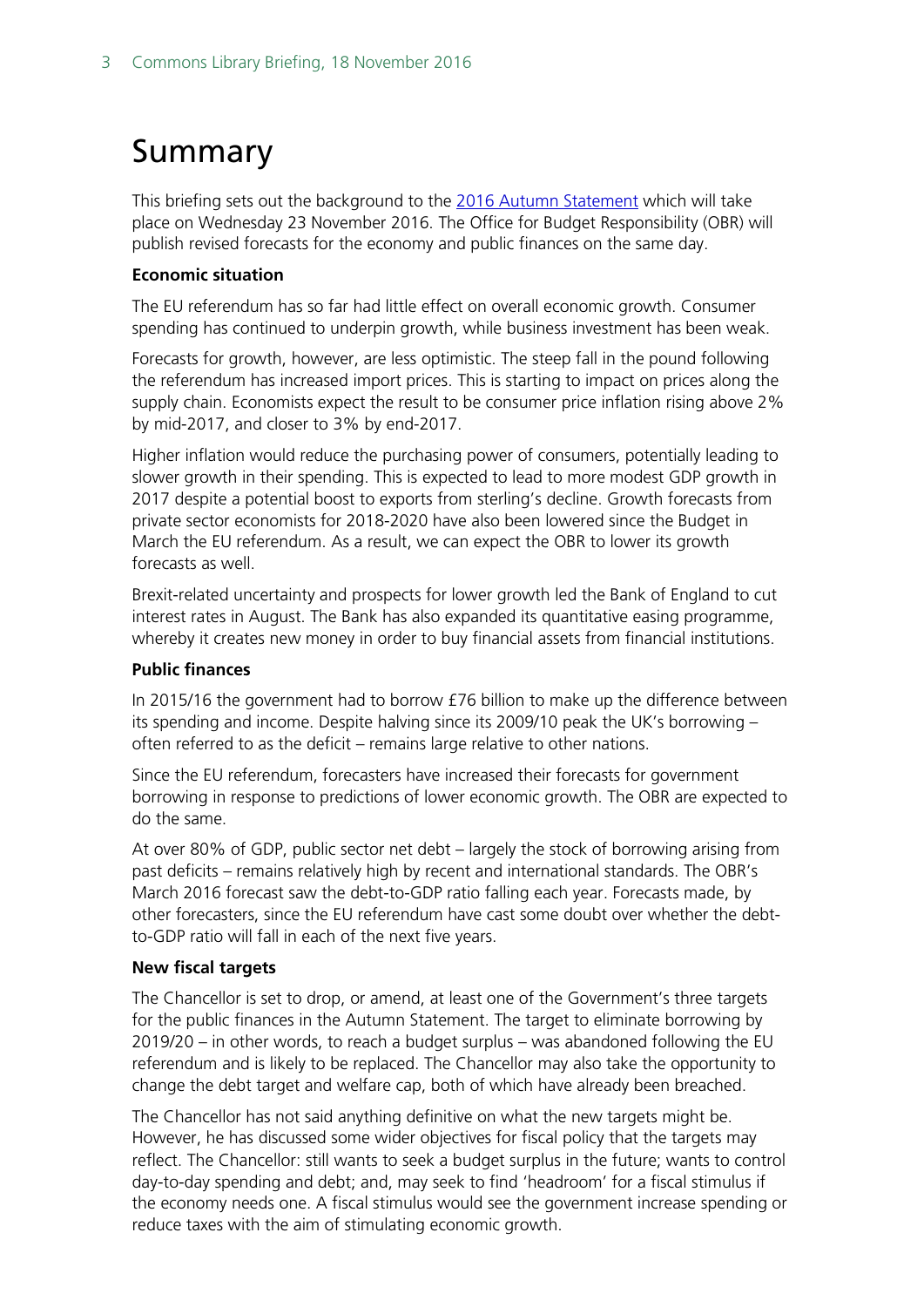#### **Infrastructure**

Many economists and industry bodies have been calling for the Government to increase spending on infrastructure. These calls are made against the backdrop of historically low government borrowing costs.

Infrastructure looks a likely candidate for additional spending if the Chancellor thinks the economy needs a fiscal stimulus. The Chancellor has indicated that he sees the need for some targeted and time-limited increases in this area of spending.

#### **Other information**

The Government is expected to publish the Low Pay Commission's report on the National Minimum Wage on the same day as the Autumn Statement.

The Library will publish an Autumn Statement edition of [economic indicators](http://www.parliament.uk/topics/Economic-situation.htm) on 22 November 2016.

The Government has said it will publish a National Shipbuilding Strategy by the Autumn Statement. Further information is available in library briefing paper [The Royal Navy's new](http://researchbriefings.parliament.uk/ResearchBriefing/Summary/CBP-7737)  [frigates and the National Shipbuilding Strategy.](http://researchbriefings.parliament.uk/ResearchBriefing/Summary/CBP-7737)

The Office for National Statistics will publish [Public Sector Finances for October 2016](https://www.ons.gov.uk/economy/governmentpublicsectorandtaxes/publicsectorfinance/bulletins/publicsectorfinances/previousReleases) on 22 November. The Library will summarise the key data in our briefing Public Finances: Key [Economic Indicators.](http://researchbriefings.parliament.uk/ResearchBriefing/Summary/SN02812)

The Library will publish a summary of the Autumn Statement on the evening of 23 November.

Look out for Autumn Statement related blogs on the Library's blog, [Second Reading.](https://secondreading.uk/)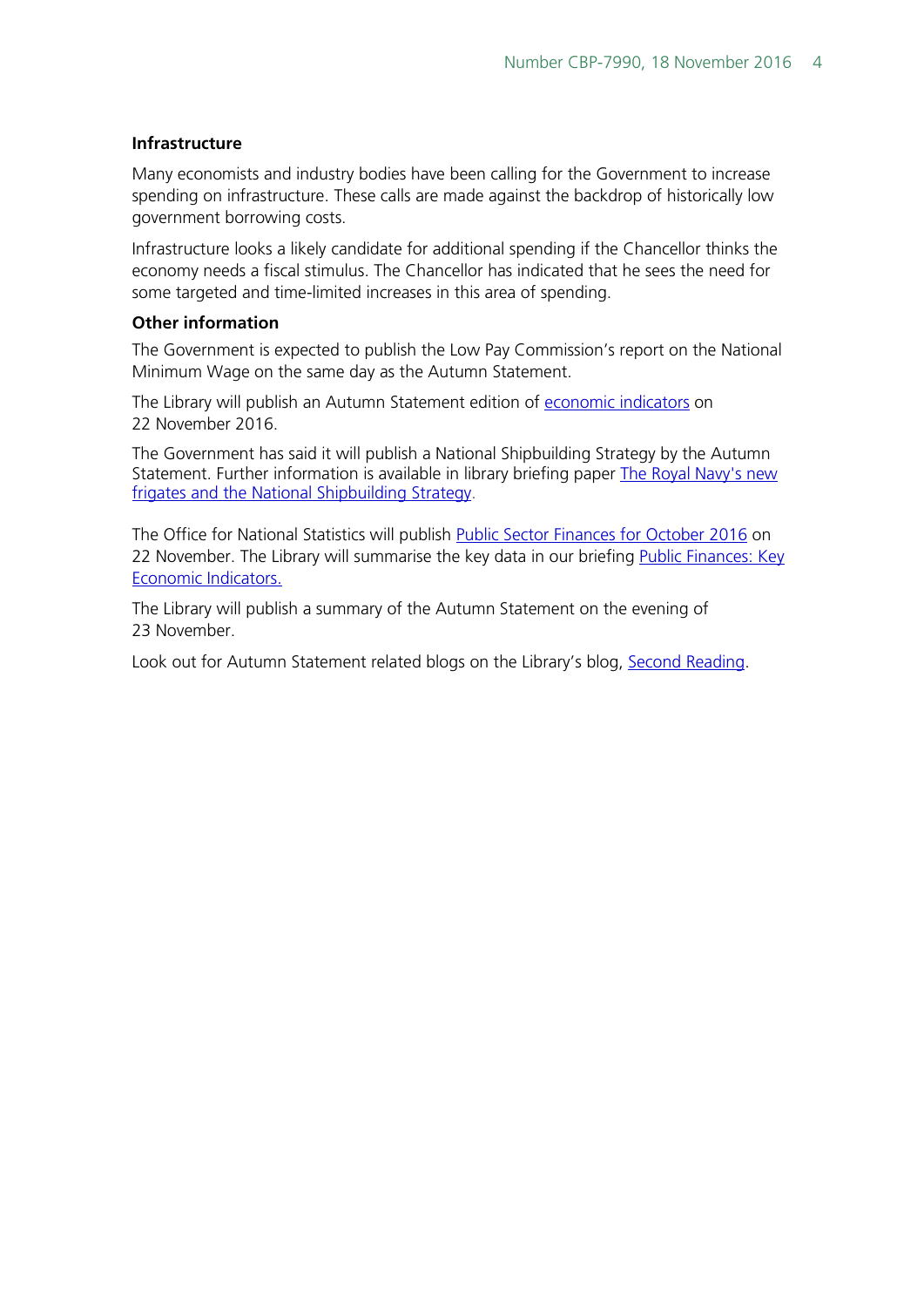# <span id="page-4-0"></span>1. Economic situation

## **Summary**

Overall economic growth has so far proved to be little affected by the EU referendum. Quarterly GDP growth of 0.5% seen in the three months following the vote was the same as the average recorded since 2012. Consumer spending has continued to underpin growth, while business investment has been weak.

Forecasts for growth, however, are less optimistic. The steep fall in the pound following the referendum – down by 13% since then and 17% compared with a year ago – has increased import prices. This is starting to impact on prices along the supply chain. Economists expect the result to be consumer price inflation rising from its current rate of 0.9% to above 2% by mid-2017, and closer to 3% by end-2017.

Higher inflation would reduce the purchasing power of consumers and, in turn, likely lead to slower growth in their spending. Given that economic growth has been dependent on consumers, this is expected to lead to more modest GDP growth in 2017 (the latest consensus forecast is 1.1%) despite a potential boost to exports from sterling's decline. Growth forecasts from private sector economists for 2018-2020 have also been lowered since the Budget in March and the EU referendum. As a result, we can expect the OBR to lower its growth forecasts as well.

Brexit-related uncertainty and prospects for lower growth led to the Bank of England cutting interest rates from 0.5% to 0.25% in early August. The Bank also expanded its quantitative easing programme, whereby it creates new money in order to buy financial assets from financial institutions, from £375 billion to £445 billion (including £10 billion of corporate debt).

# <span id="page-4-1"></span>1.1 Recent growth

In the three months following the 23 June vote to leave the European Union, the economy continued to grow in line with its pre-referendum performance. Quarterly GDP growth of 0.5% in Q3 20[1](#page-4-2)6<sup>1</sup> was faster than many had expected, particularly when compared with forecasts made in the run-up to the referendum and in its immediate aftermath.<sup>[2](#page-4-3)</sup>

Post-referendum GDP growth was 0.5% in Q3 2016.

<span id="page-4-3"></span><span id="page-4-2"></span>Q3 refers to the third quarter of the year: the three-month period of July-September.

<sup>2</sup> A [survey of economists](https://twitter.com/EdConwaySky/status/776443484668592129) by Consensus Economics in September found that the consensus forecast was for a small contraction in Q3 2016 GDP. A [survey by](http://www.bloomberg.com/news/articles/2016-06-28/get-ready-for-a-u-k-recession-lower-interest-rates-and-more-qe)  [Bloomberg](http://www.bloomberg.com/news/articles/2016-06-28/get-ready-for-a-u-k-recession-lower-interest-rates-and-more-qe) shortly after the referendum found that 71% of economists expected a recession (two successive quarters of negative growth) following Brexit – almost all expected this to be in 2016 or 2017.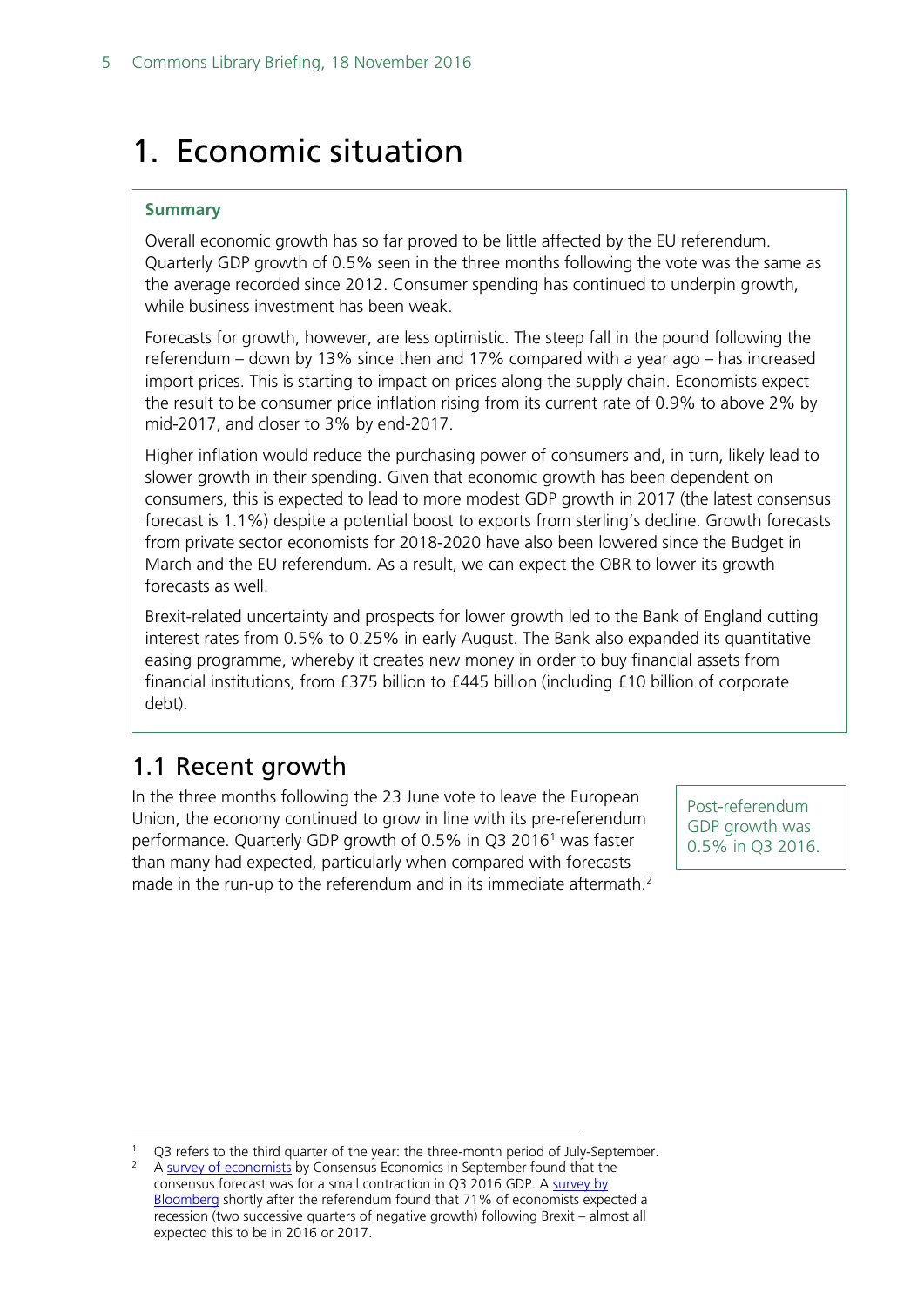

Compared with the same quarter a year ago, GDP growth was 2.3% – the largest increase since Q2 2015. Full-year growth in 2016 is now expected to be around 2%, compared with 2.2% in 2015 and 3.1% in 2014.[3](#page-5-0)

Quarterly growth in Q3 2016 came exclusively from the services sector (which accounts for almost 80% of GDP), with output increasing by 0.8% on the previous quarter. All other sectors of the economy saw their output fall: construction declined by 1.4%; industrial production fell by 0.4% and agriculture was down by 0.4%.

This reinforced the trend since the 2008/09 recession of strong growth in the services sector compared with weakness in construction and manufacturing. Output in the services sector is now 12.1% above its pre-recession peak level of early 2008. In contrast, output in the construction sector is 1.3% below its pre-recession level and in industrial production it is 8.2% lower.

The services sector has been the main impetus behind growth.

#### **Services sector driving GDP growth**

% change in sector's output compared with pre-recession peak output in Q1 2008



<span id="page-5-0"></span><sup>3</sup> HM Treasury, *[Forecasts for the UK economy: a comparison of independent forecasts](https://www.gov.uk/government/statistics/forecasts-for-the-uk-economy-november-2016)*, 16 November 2016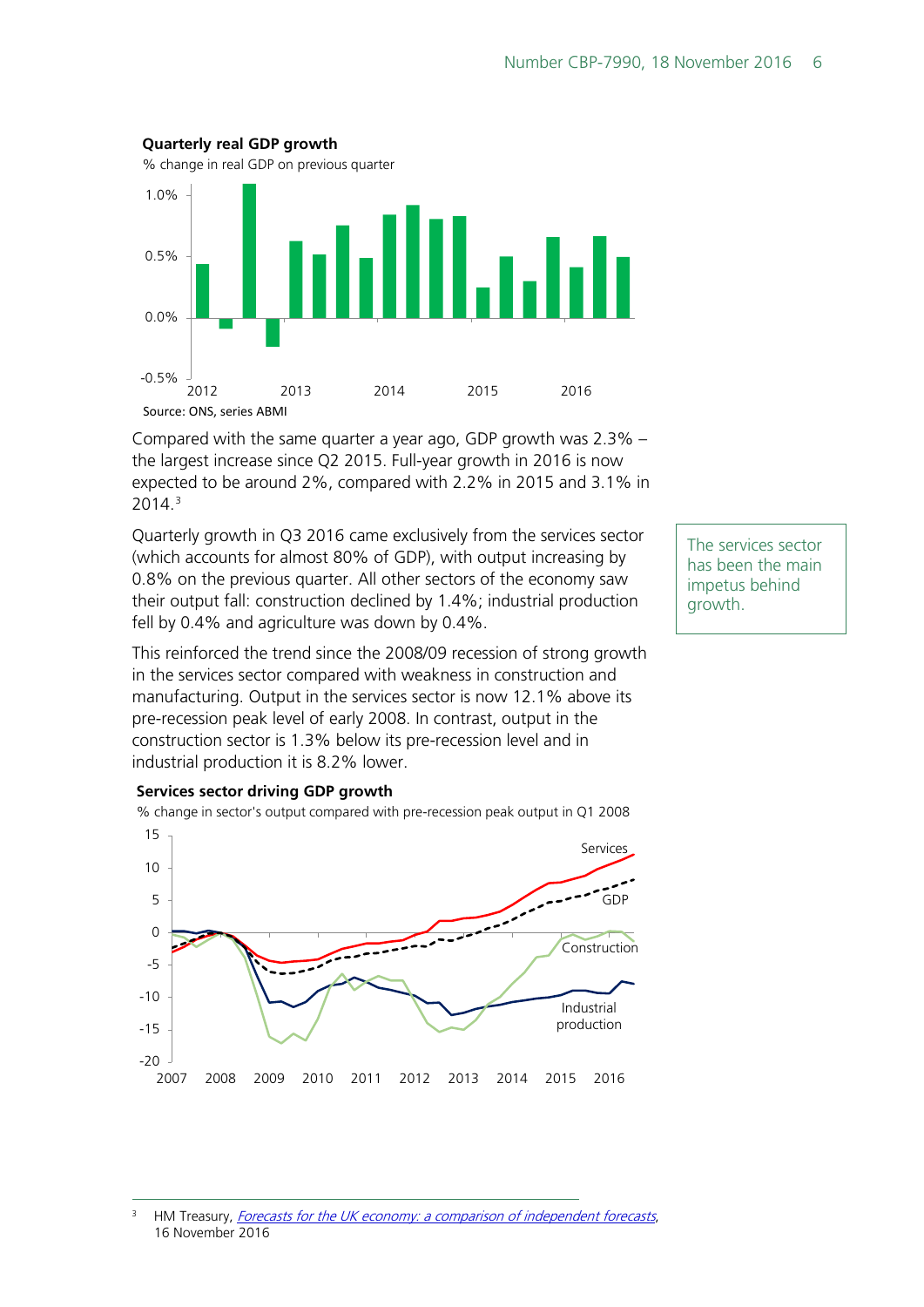# <span id="page-6-0"></span>1.2 Interest rates and monetary policy

The Bank of England's Monetary Policy Committee (MPC) cut its main interest rate (the Base Rate) from 0.5% to 0.25% on 4 August 2016, the first change since March 2009. The MPC cited its forecasts (at that time) of a markedly weaker growth outlook in the short to medium term, following the vote to leave the EU, as the reason for loosening monetary policy.

Interest rates were cut to 0.25% following the referendum.

#### **Bank of England base rate, %**



As well as cutting interest rates, the MPC agreed a series of other measures designed to boost the economy, including expanding its quantitative easing (QE) programme, whereby the Bank creates new money to buy financial assets from financial institutions, by £70 billion (£60 billion of government debt and £10bn of corporate debt). Planned QE now totals £445 billion (£435 billion of government debt and £10 billion of corporate debt). The MPC also introduced the Term Funding Scheme, designed to ensure banks pass on the interest rate cut by giving them access to cheap loans linked to the amount they lend to firms and households. The scheme is funded from newly-printed money up to a total of £100 billion.<sup>[4](#page-6-1)</sup>

The MPC's efforts to bolster confidence and stimulate demand in the economy have generally been viewed positively, particularly given the uncertainty surrounding the possible implications of Brexit on the economy. Some, though, regard its actions as unnecessary given evidence that growth was, it turned out, healthy over this period.<sup>[5](#page-6-2)</sup>

At its early November meeting, the MPC unanimously agreed to leave policy unchanged. It updated its economic forecasts to show stronger near-term growth but weaker growth over the medium term, and raised its inflation forecasts (compared to its previous forecasts made in August). Growth forecasts are still well down on the MPC's last prereferendum forecasts from May, however.

<span id="page-6-2"></span><span id="page-6-1"></span><sup>4</sup> Bank of England[,](http://www.bankofengland.co.uk/publications/Pages/news/2016/008.aspx) *Monetary policy summary*, 3 November 2016<br><sup>5</sup> For example, City AM, "As recession fears fade following strong services PMIs, was [the Bank of England wrong to cut interest rates post-Brexit?"](http://www.cityam.com/248815/recession-fears-fade-following-strong-services-pmis-bank), 5 September 2016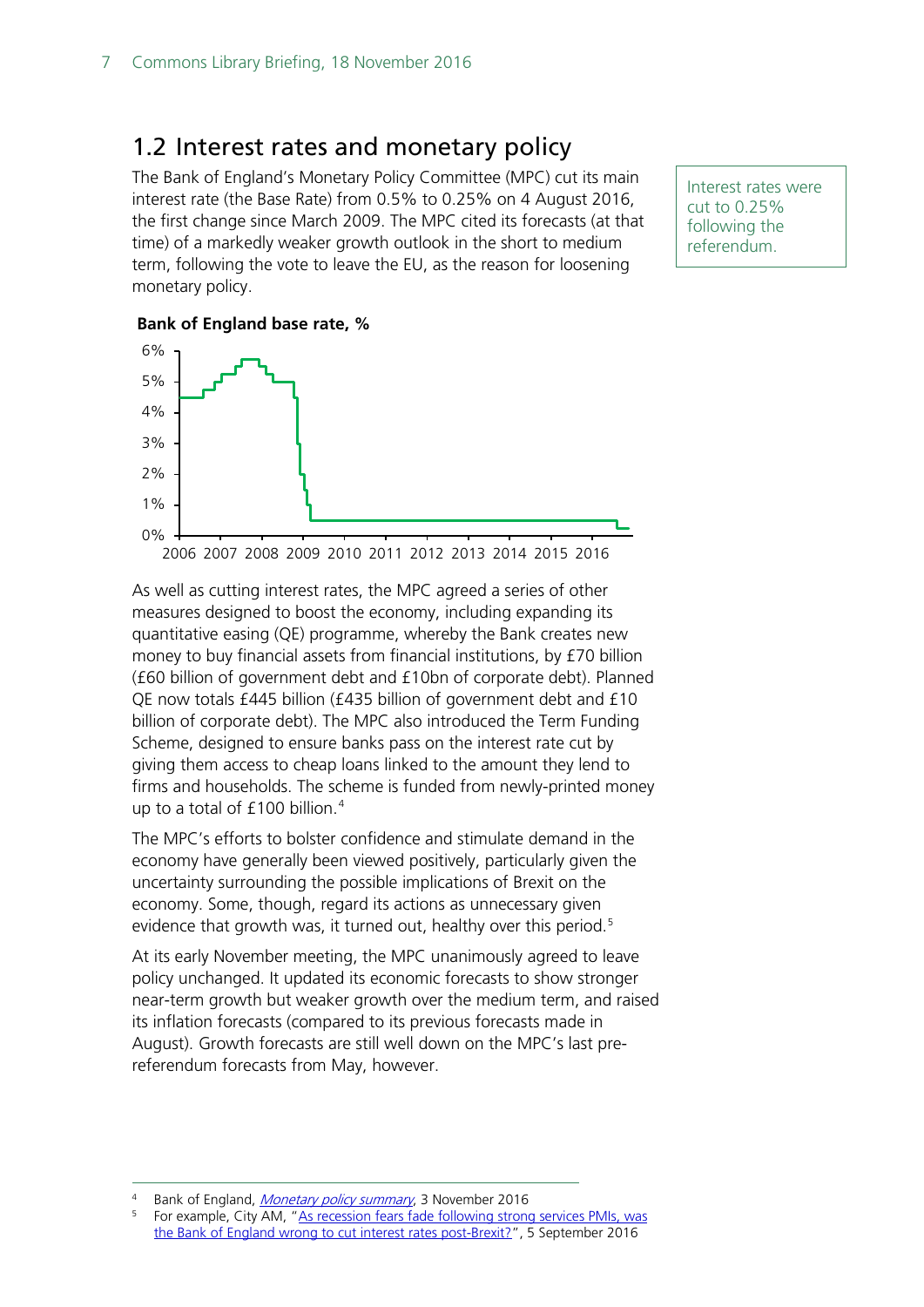|                                | 2016   | 2017   | 2018 | 2019      |
|--------------------------------|--------|--------|------|-----------|
| May 2016 forecast              | 2.0    | 23     | 23   | . .       |
| August 2016 forecast           | 2.0    | 0.8    | 1.8  | . .       |
| November 2016 forecast         | 22     | 14     | 15   | 16        |
| %-point change from May to Nov | $+0.2$ | $-0.9$ | -0.8 | . .       |
| %-point change from Aug to Nov | $+0.2$ | +0.6   | -03  | $\cdot$ . |

## **Bank of England forecasts for real GDP growth, 2016-19**

Annual % change in real GDP

Note: Difference between projections may not equal the change figure due to rounding The May and August Inflation Reports did not contain a 2019 GDP forecast

Source: Bank of England, Inflation Report, May 2016, Aug 2016 and Nov 2016

The MPC provided guidance that although inflation is forecast to rise above its 2% target (see section below) it will leave rates unchanged as it expects the sterling-related boost to inflation to prove temporary. However, it did warn that "there are limits to the extent to which above-target inflation can be tolerated" if, for example, inflation expectations started to rise. $6$  For the time being though, the MPC is keeping its options open, noting pithily that "monetary policy can respond, in either direction, to changes to the economic outlook".<sup>[7](#page-7-2)</sup>

# <span id="page-7-0"></span>1.3 Exchange rates and inflation

As of 15 November 2016, the pound has fallen by 13% against a basket of the UK's main trading partners' currencies since the EU referendum, and by 17% compared with a year ago (see chart below). $8$ Against the US dollar, sterling is 16% lower than at the time of the referendum, while against the euro it is down by 11%.

The decline in the pound makes it more expensive for those in the UK to purchase imported goods and services that are denominated in foreign currencies.

The pound has fallen by 13% since the referendum, raising import prices.

<span id="page-7-1"></span>Bank of England, [Monetary policy summary](http://www.bankofengland.co.uk/publications/Pages/news/2016/008.aspx), 3 November 2016

<span id="page-7-2"></span><sup>&</sup>lt;sup>7</sup> Bank of England, *Monetary policy summary*, 3 November 2016

<span id="page-7-3"></span><sup>&</sup>lt;sup>8</sup> This is the Sterling Exchange Rate Index measuring sterling's value against a 'basket' of currencies, 'trade-weighted' (based on currencies' relative importance in UK trade). [Data](http://www.bankofengland.co.uk/boeapps/iadb/fromshowcolumns.asp?Travel=NIxIRxSUx&FromSeries=1&ToSeries=50&DAT=RNG&FD=1&FM=Jan&FY=2015&TD=16&TM=Nov&TY=2016&VFD=Y&html.x=28&html.y=23&CSVF=TT&C=IIN&C=C8J&C=C8P&Filter=N) are from the Bank of England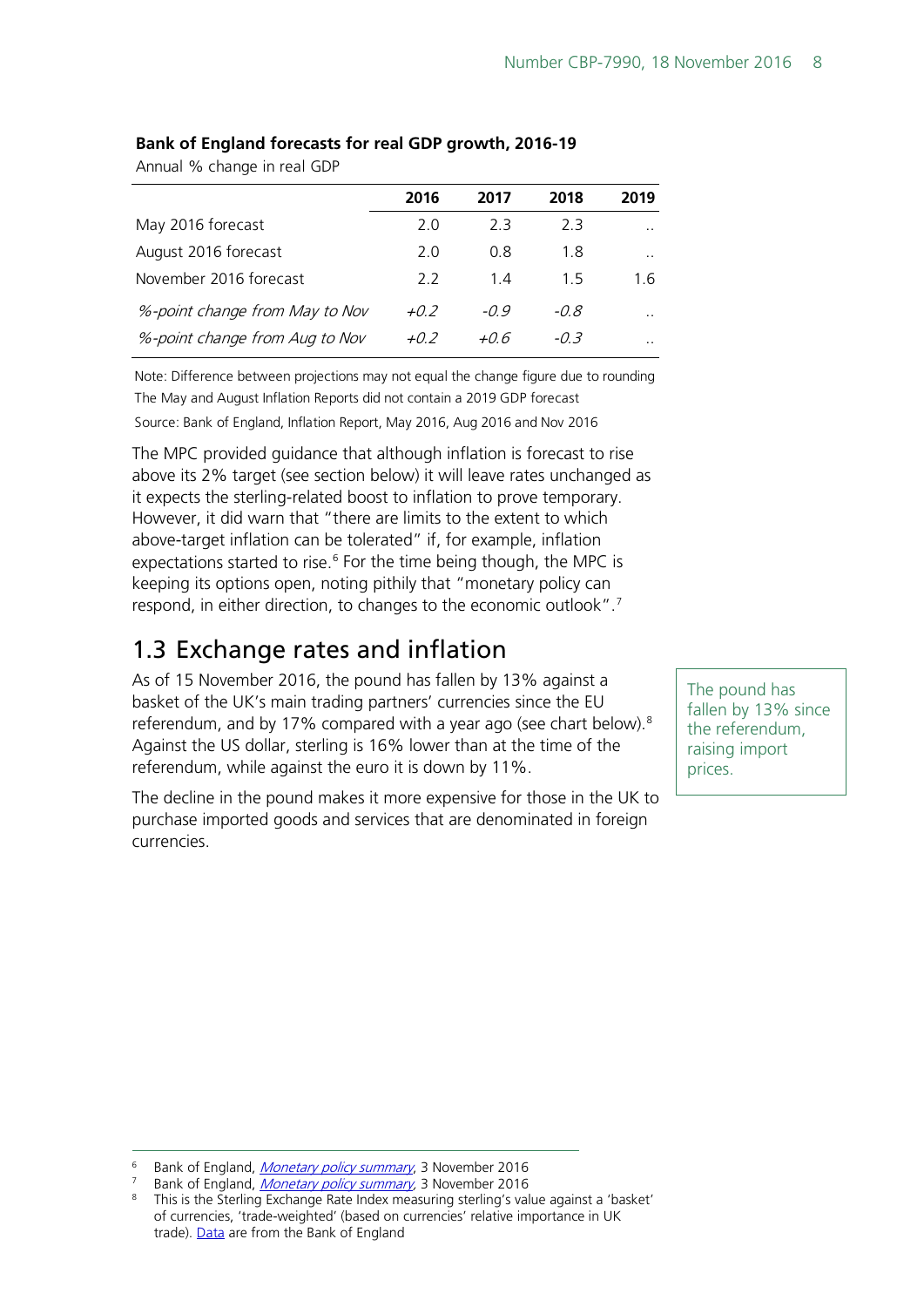

### **UK£ exchange rate index against main trading partners**

#### **Fall in the pound feeding through into higher producer prices**

The fall in the pound has already led to producer input prices rising in recent months. This reflects prices of materials and fuels bought by UK manufacturers for processing. In October producer input prices were 12.2% higher than a year ago, up from 7.3% in September. Imported items (including oil) accounted for most of this: 10.5%-points of the 12.2% increase.

This is unsurprising, given that most commodities (including oil) are traded on world markets and priced in dollars. Therefore a fall in the pound leads to higher imported commodity prices in sterling. Of course, changes in the price of the commodities themselves are also important.



### **Producer input prices rising sharply**

<span id="page-8-0"></span>Price pressures in the next stage of the supply chain are also increasing, though not by as much. Producer output prices – the prices that UK manufacturers charge for their goods – went up by 2.1% in October compared with a year ago, up from 1.3% in September. As the Office for National Statistics noted, this "would suggest higher input costs are feeding into the output prices of manufacturing goods".[9](#page-8-0)

Not all of the higher import costs will be passed on to consumers.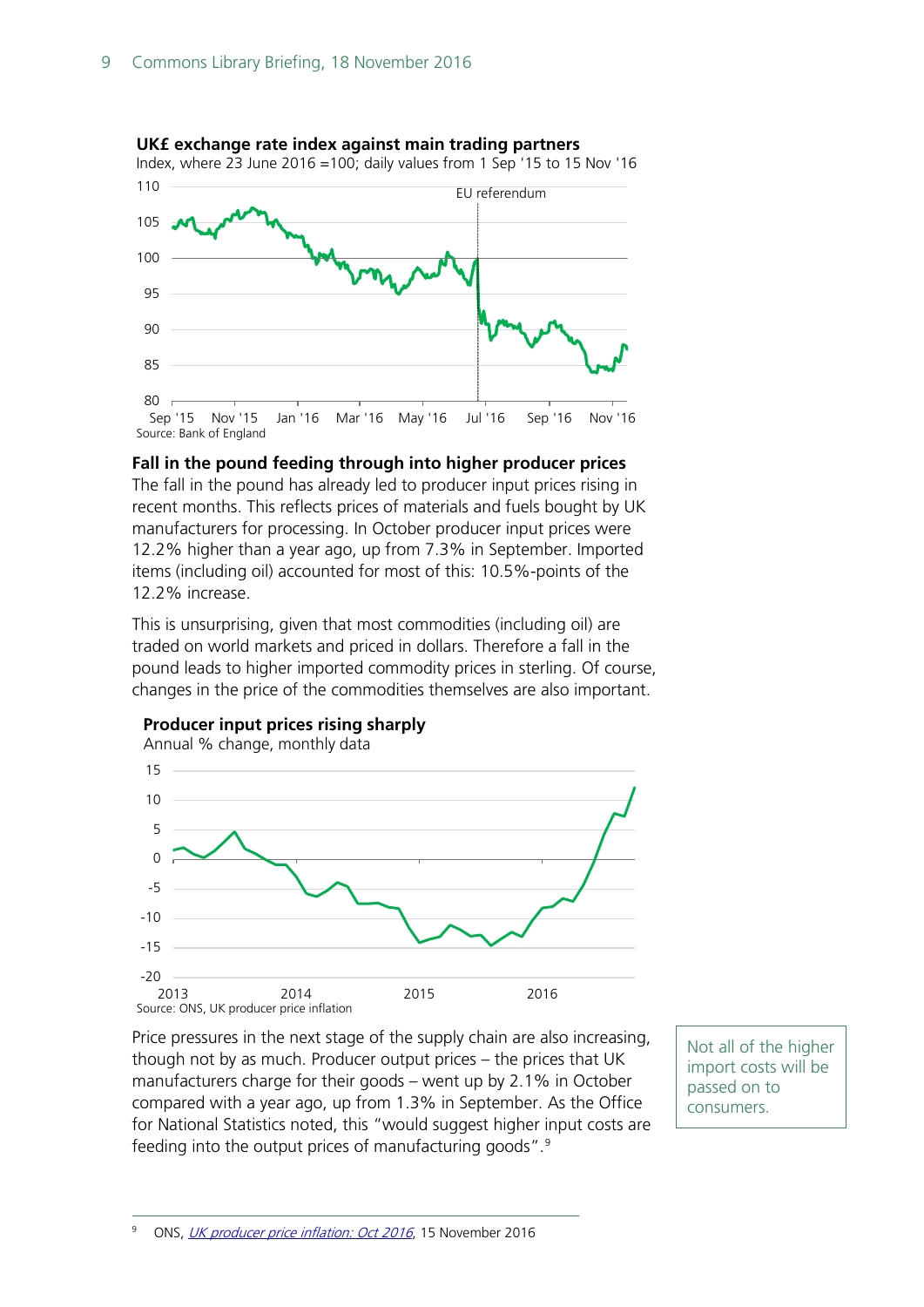Producers may not pass on all of these higher costs to other companies further up the production chain. What they do will depend on the company's other costs (wages for example), as well as its ability and desire to pass these costs on. Similarly, retailers may not pass on the full cost on to consumers, accepting lower profit margins to preserve market share.

In addition, the full impact of higher import prices will not be immediate as some firms will have agreed contracts to pay a fixed price for their imports; only when those contracts expire and new contracts are negotiated will the full impact be felt. Businesses may also protect against short-term movements in the exchange rate by hedging their exposure to such changes via financial products.

## **Consumer prices have not yet felt the impact, but are expected to**

Consumer prices have risen in recent months, with the CPI measure 0.9% higher in October compared with a year ago, slightly down from 1.0% in September but up from 0.5% in June. This increase is mostly a result of higher energy prices – due to sterling's fall and rising dollar oil prices – and also the statistical effects of the previous year's oil price decline dropping out of the annual calculation.<sup>[10](#page-9-0)</sup>

Looking ahead, economists expect rising producer prices to feed through into higher consumer price inflation. In a recent survey, the average forecast of economists was for annual CPI inflation to rise to 2.7% in the final quarter of 2017.<sup>[11](#page-9-1)</sup>

The Bank of England expects it to take several years for higher import costs to be fully passed through to consumer prices. It forecasts CPI inflation to rise to 2.4% in Q2 2017 and peak at 2.8% in the first half of 2018, before easing to 2.5% by the end of 2019.<sup>[12](#page-9-2)</sup>



**Consumer price inflation expected to rise**

Source: ONS, series D7G7 and Bank of England projections from November 2016 Inflation report: mode forecasts based on market interest rate expectations and other policy as announced

<span id="page-9-0"></span><sup>10</sup> The "base effect" – a year ago oil prices were 'low' and lower than the previous year, reducing the overall inflation rate; they are now higher compared with the 'low' price of a year ago, raising the overall inflation rate.

<span id="page-9-2"></span><sup>12</sup> Bank of England, Inflation Report: November 2016, [current fan chart data](http://www.bankofengland.co.uk/publications/Pages/inflationreport/2016/nov.aspx)

Consumer price inflation expected to rise above 2% in 2017.

<span id="page-9-1"></span><sup>&</sup>lt;sup>11</sup> HM Treasury, *Forecasts for the UK economy: a comparison of independent forecasts*, 16 November 2016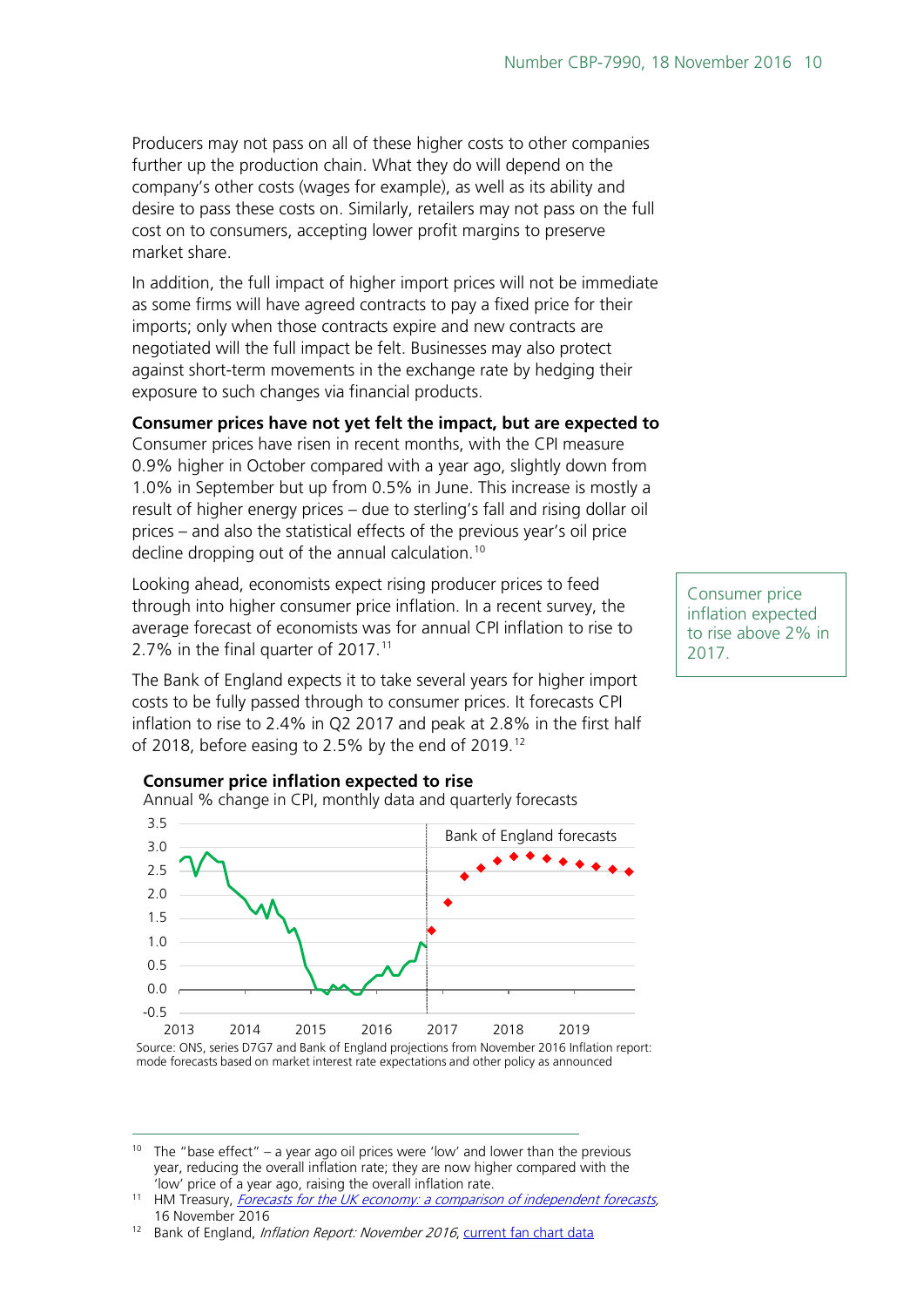# <span id="page-10-0"></span>1.4 Consumers

Low inflation since the end of 2014 has underpinned strong growth in real (inflation-adjusted) incomes, despite modest increases in average earnings. In 2015, real household disposable income per head grew by 2.5% – the most since 2001. This supported consumer spending growth of 2.6% in 2015, and was the most important element contributing to overall GDP growth of 2.2%. The first half of 2016 also saw robust consumer spending growth of 2.9% compared with the year before.

**Real (inflation-adjusted) household disposable income per head** Annual % change



1991 1993 1995 1997 1999 2001 2003 2005 2007 2009 2011 2013 2015 Source: ONS, series IHYZ

Consumers appear to have made little change to their spending patterns following the EU referendum. While we don't yet have official data on overall consumer spending post-referendum, many indicators point to continued robust expenditure growth:

- retail sales growth has been strong, up 5.9% in volume terms in in the 3 months to October 2016 compared with the year before:<sup>13</sup>
- new car registrations have increased; $^{14}$  $^{14}$  $^{14}$
- the housing market has been resilient, with prices rising by nearly 8% in Q3 2016 compared with a year earlier;<sup>[15](#page-10-3)</sup>
- consumer confidence is upbeat, after an initial drop following the referendum.[16](#page-10-4)

Consumer spending remains strong.

<span id="page-10-1"></span><sup>&</sup>lt;sup>13</sup> ONS, [Retail sales in Great Britain: Oct 2016](https://www.ons.gov.uk/businessindustryandtrade/retailindustry/bulletins/retailsales/oct2016#economic-context), 20 October 2016

<sup>14</sup> SMMT, [Car registrations data](https://www.smmt.co.uk/category/news/registrations/)

<span id="page-10-3"></span><span id="page-10-2"></span><sup>&</sup>lt;sup>15</sup> ONS, [House Price Index: Sept 2016](https://www.ons.gov.uk/economy/inflationandpriceindices/bulletins/housepriceindex/sept2016), 15 November 2016

<span id="page-10-4"></span><sup>&</sup>lt;sup>16</sup> GfK for European Commission, *[Consumer confidence index](http://www.gfk.com/en-gb/insights/press-release/consumer-confidence-index-drops-two-points/)*, 28 October 2016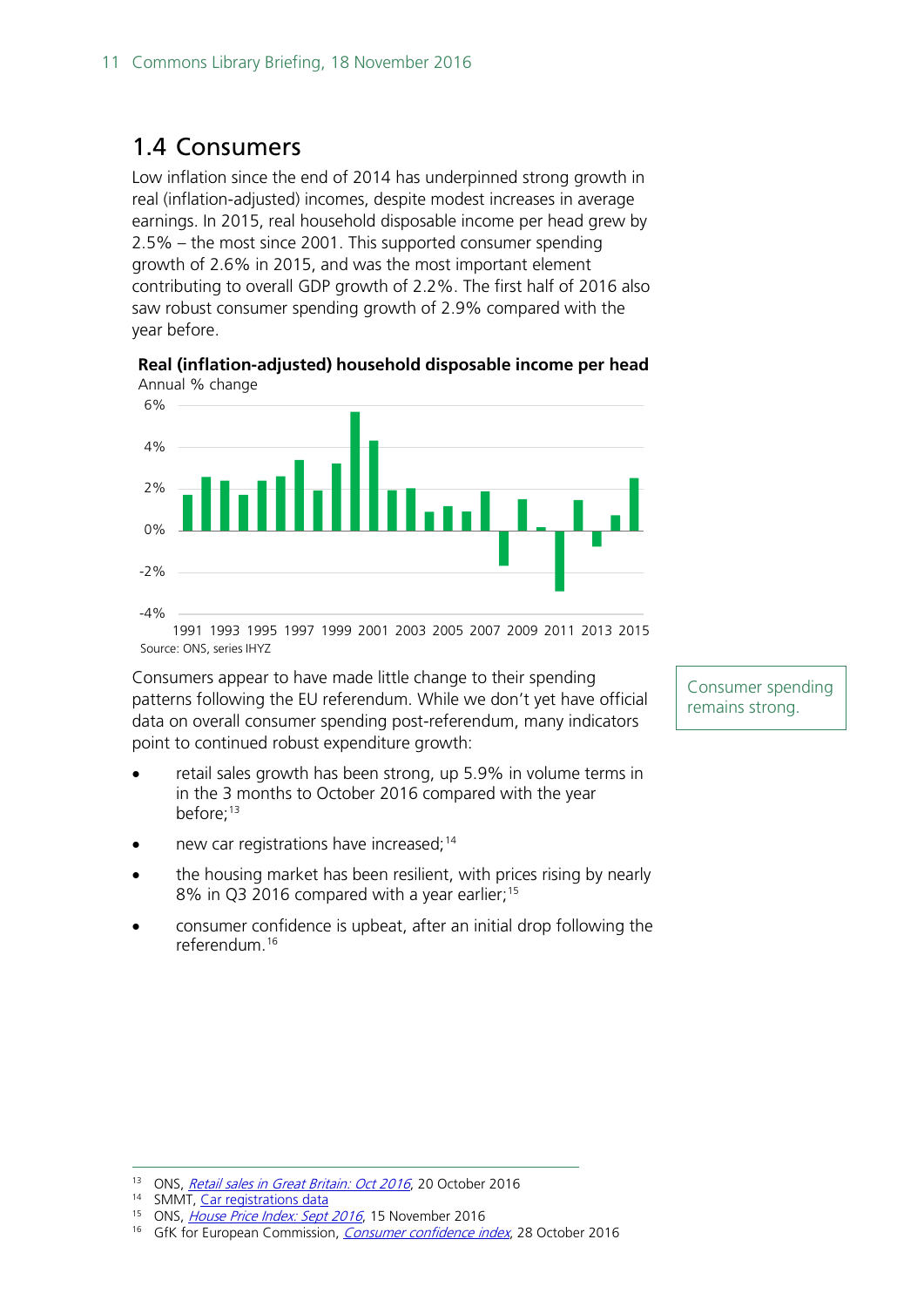

Summarising the data in early November, Bank of England Governor Mark Carney said consumers were "appearing to entirely look through Brexit-related uncertainties".[17](#page-11-1) However, the outlook for consumer spending – which accounts for over 60% of GDP – is more uncertain.

The anticipated rise in inflation is expected to reduce the purchasing power of consumers, with growth in real (inflation-adjusted) incomes slowing in 2017. This, in turn, is expected to lead to consumer spending being reined in: the latest average forecast is for a 1.1% increase in 2017, compared with 2.7% in 2016.<sup>[18](#page-11-2)</sup>

# <span id="page-11-0"></span>1.5 Labour market

## **Employment and unemployment**

Employment in the UK is at a record high in 2016: 31.8 million people were in work in the three months July-September. The employment rate among people aged 16-64 was 74.5%, compared with 73.0% in early 2008 before the economic downturn.<sup>[19](#page-11-3)</sup>

1.6 million people were unemployed and the unemployment rate was 4.8%, the lowest rate since mid-2005.



Source: ONS UK Labour Market, November 2016

<span id="page-11-1"></span><sup>&</sup>lt;sup>17</sup> Mark Carney, *Inflation report press conference: Opening remarks by the Governor*, Bank of England, 3 November 2016

<span id="page-11-2"></span>HM Treasury, Forecasts for the UK economy: a comparison of independent forecasts, 16 November 2016

<span id="page-11-3"></span><sup>&</sup>lt;sup>19</sup> Employment and unemployment data from ONS [UK Labour Market, November 2016](http://www.ons.gov.uk/employmentandlabourmarket/peopleinwork/employmentandemployeetypes/bulletins/uklabourmarket/previousReleases)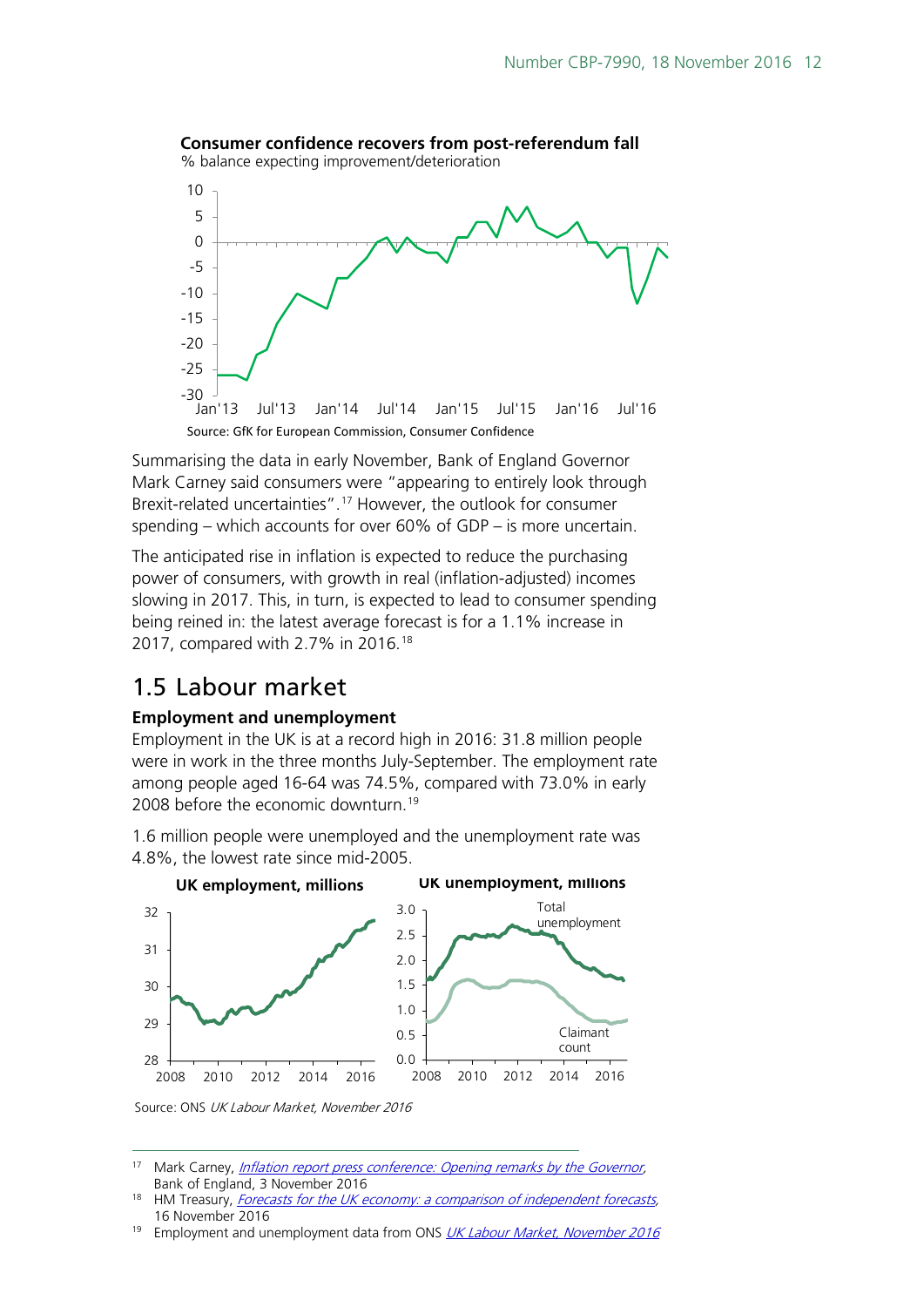Employment has grown strongly since 2012 but data for recent months signal the pace of growth is slowing. The number of people in work in July-September 2016 was 49,000 higher than in the previous quarter, while the employment rate held steady. Although figures suggest that unemployment fell over the last quarter (by 37,000), the number of people claiming unemployment benefits has been rising gradually since early 2016.

### **Earnings**

Average weekly earnings have been increasing in real terms since late 2014 (i.e. increasing more quickly than prices, partly thanks to price inflation being very low), after a sustained real terms fall over the previous six years.

Excluding bonuses, average weekly pay increased by 1.7% in real terms in the year to July-September 2016. This is weaker than the rate of growth seen before the economic downturn: on average, between 2001 and 2007 average weekly pay excluding bonuses grew by 2.3% per year in real terms.<sup>[20](#page-12-0)</sup>



Note: three month average. Source: ONS UK Labour Market, November 2016

Although the *average* level of pay may not be growing as quickly as before the downturn, the introduction of the National Living Wage in April 2016, set at an initial rate of £7.20 an hour for employees aged 25 and over, led to a sharp rise in pay among the lowest earning employees. 5% of full-time employees earned less than £279 per week in April 2016, up from £263 in 2015 – an increase of 6.2% (not adjusted for inflation). By comparison, pay at the middle of the earnings distribution for full-time employees (i.e. the median value) went up by a more modest 2.2% over the same period.<sup>21</sup>

The Government is expected to publish the Low Pay Commission's report recommending the value of the National Minimum Wage for different age groups (including the National Living Wage) from April 2017 on the same day as the Autumn Statement, 23 November.

<span id="page-12-0"></span><sup>20</sup> ONS Average Weekly Earning series (series codes KAI9 and A2FA)<br><sup>21</sup> ONS *Appual Survey of Hours and Earnings* 2016 Figure 5

<span id="page-12-1"></span>ONS, [Annual Survey of Hours and Earnings, 2016](http://www.ons.gov.uk/employmentandlabourmarket/peopleinwork/earningsandworkinghours/bulletins/annualsurveyofhoursandearnings/2016provisionalresults#distribution-of-earnings), Figure 5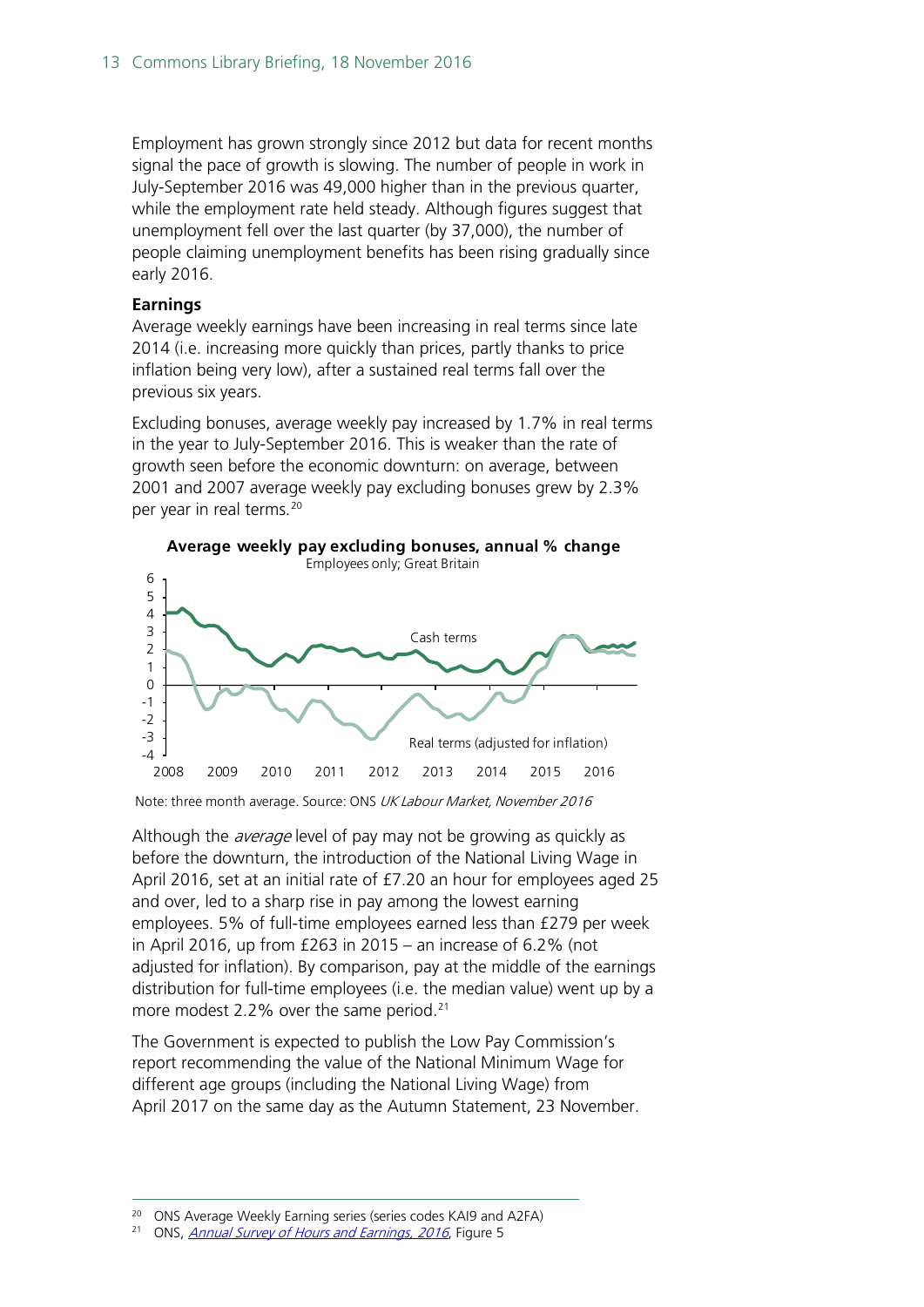# <span id="page-13-0"></span>1.6 Business investment

In contrast to consumers, businesses appear to be more circumspect in their reaction to the referendum outcome. While official data on business investment for the period after the referendum is not yet available, surveys point to weakening investment intentions among firms, continuing a trend seen since the beginning of the year.<sup>22</sup>

Official business investment data was already weak prior to the referendum (possibly due to uncertainty related to it), declining by 0.8% in the first half of 2016 compared with a year earlier. This compares to growth of 5.0% in 2015. As a result, forecasts for business investment in 2016 and 2017 have been lowered.<sup>[23](#page-13-3)</sup>

# <span id="page-13-1"></span>1.7 Trade and current account

The UK's current account balance – the trade balance plus the balance of income and transfers moving into and out of the UK – has deteriorated in recent years. In 2015, the current account deficit was £100 billion, equivalent to 5.4% of GDP. This is the highest annual figure since records began in 1948. The current account deficit with the EU was £109 billion in 2015 while the UK ran a surplus of £9 billion with non-EU countries.

The main reason for the rise in the deficit is not the trade deficit (the difference between exports and imports) which was a relatively modest 2.1% of GDP in 2015. More important is the worsening primary balance that measures flows of profits, dividends and interest between the UK and abroad. The primary balance was in surplus every year between 2000 and 2011, peaking at 2.4% of GDP in 2005. It went into deficit in 2012 and the deficit was 2.0% of GDP in 2015. There has been some improvement in recent quarters with the primary account deficit falling from 3.2% of GDP in Q4, 2015 to 2.1% in Q2, 2016. The average independent forecast is for the current account deficit to be £106.8 billion in 2016 falling to £80.9 billion in 2017.<sup>[24](#page-13-4)</sup> These are both higher than the OBR's March 2016 forecast of a deficit of £80.3 billion in 2016 and £75.1 billion in 2017.<sup>[25](#page-13-5)</sup>

The business investment outlook has deteriorated.

<span id="page-13-2"></span><sup>&</sup>lt;sup>22</sup> Bank of England, *Inflation [Report, November 2016](http://www.bankofengland.co.uk/publications/Pages/inflationreport/2016/nov.aspx)*, p13, p16 and chart 2.5

<span id="page-13-3"></span><sup>&</sup>lt;sup>23</sup> For example, EY ITEM Club, *[Autumn forecast](http://www.ey.com/Publication/vwLUAssets/EY-ITEM-Club-Autumn-forecast-2016/$FILE/EY-ITEM-Club-Autumn-Forecast-2016.pdf)*, October 2016 and ICAEW, UK [Economic forecast Q3 2016](http://www.icaew.com/-/media/corporate/files/about-icaew/what-we-do/economic-insight/2016/uk/q3-2016/icaew-uk-forecast-q3-2016-web.ashx) among others

<span id="page-13-4"></span><sup>&</sup>lt;sup>24</sup> HM Treasury, *Forecasts for the UK economy: a comparison of independent forecasts*, November 2016

<span id="page-13-5"></span><sup>&</sup>lt;sup>25</sup> OBR, *[Economic and fiscal outlook](http://cdn.budgetresponsibility.org.uk/March2016EFO.pdf)*, March 2016, Table 3.5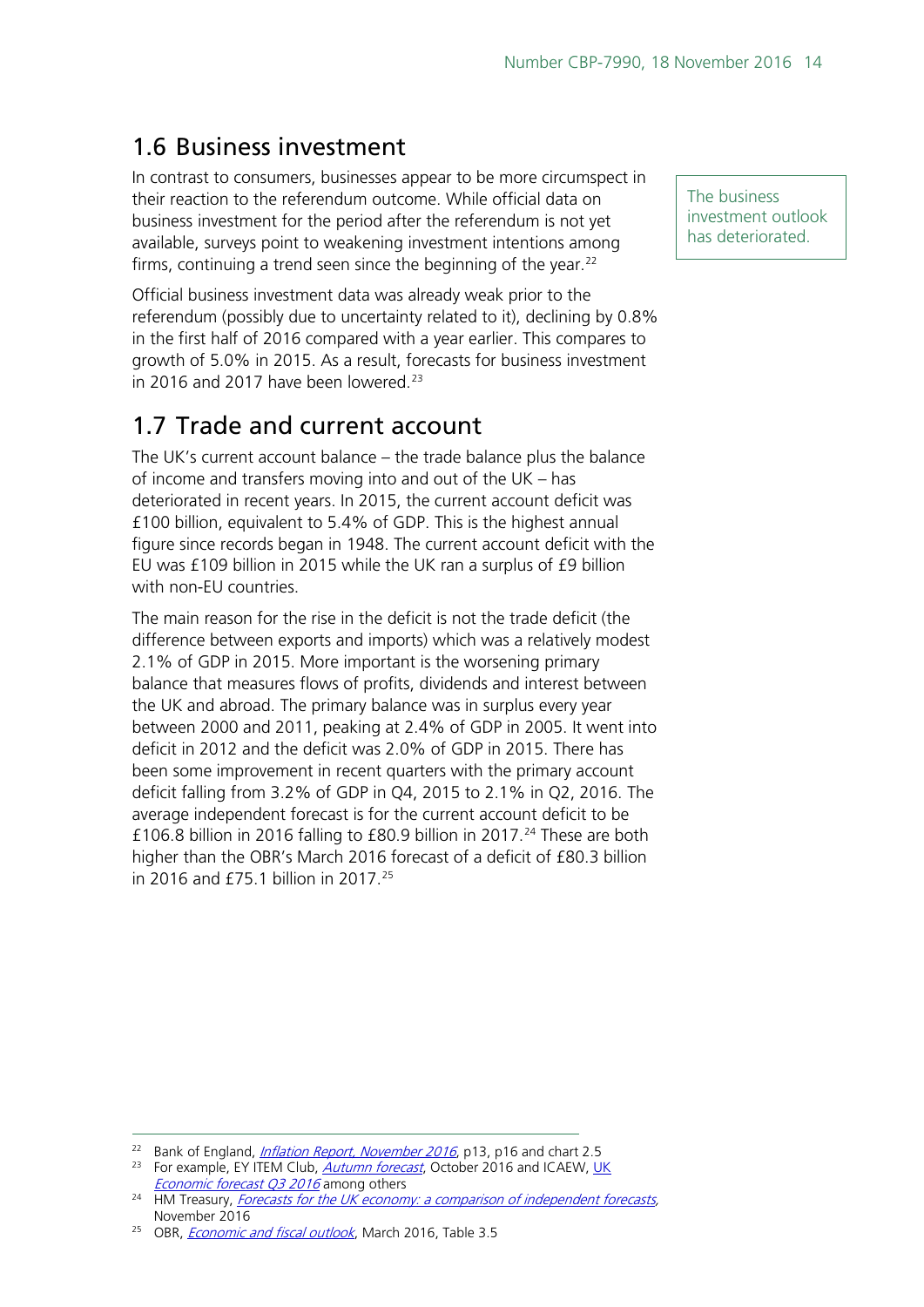

The pound has depreciated significantly since the EU referendum. In the past, depreciations have boosted exports by making them more competitive (and imports less competitive). It is too early to say whether the recent fall in sterling's value has had this effect. There is also uncertainty over how large any effect might be. The Bank of England has commented that "net trade – exports less imports – will be sensitive to how companies anticipate and respond to possible future changes in the United Kingdom's trading arrangements."[26](#page-14-1)

# <span id="page-14-0"></span>1.8 Growth outlook

The economy's resilience following the EU referendum, with GDP growth in Q3 2016 in line with its recent performance, is expected to result in full-year GDP growth in 2016 of 2.0% (based on the latest average of economic forecasts).[27](#page-14-2) Consumer spending has been the main impetus behind growth this year, given weakness in investment and net trade (exports minus imports).



**2016 GDP growth forecasts have risen in recent months** Consensus forecast for full-year 2016 GDP growth (%)

Source: HM Treasury survey of independent forecasts

In 2017 the outlook is less favourable. As noted earlier, the fall in the pound is expected to lead to higher inflation. This is expected to result in consumers' purchasing power being eroded and, in turn, consumer

The lower pound may help to boost demand for exports.

<span id="page-14-2"></span><span id="page-14-1"></span><sup>&</sup>lt;sup>26</sup> Bank of England, *Inflation Report*, November 2016, p21<br><sup>27</sup> HM Tropsun*t, Forecasts for the UK economy: a comparise* 

HM Treasury, Forecasts for the UK economy: a comparison of independent forecasts, November 2016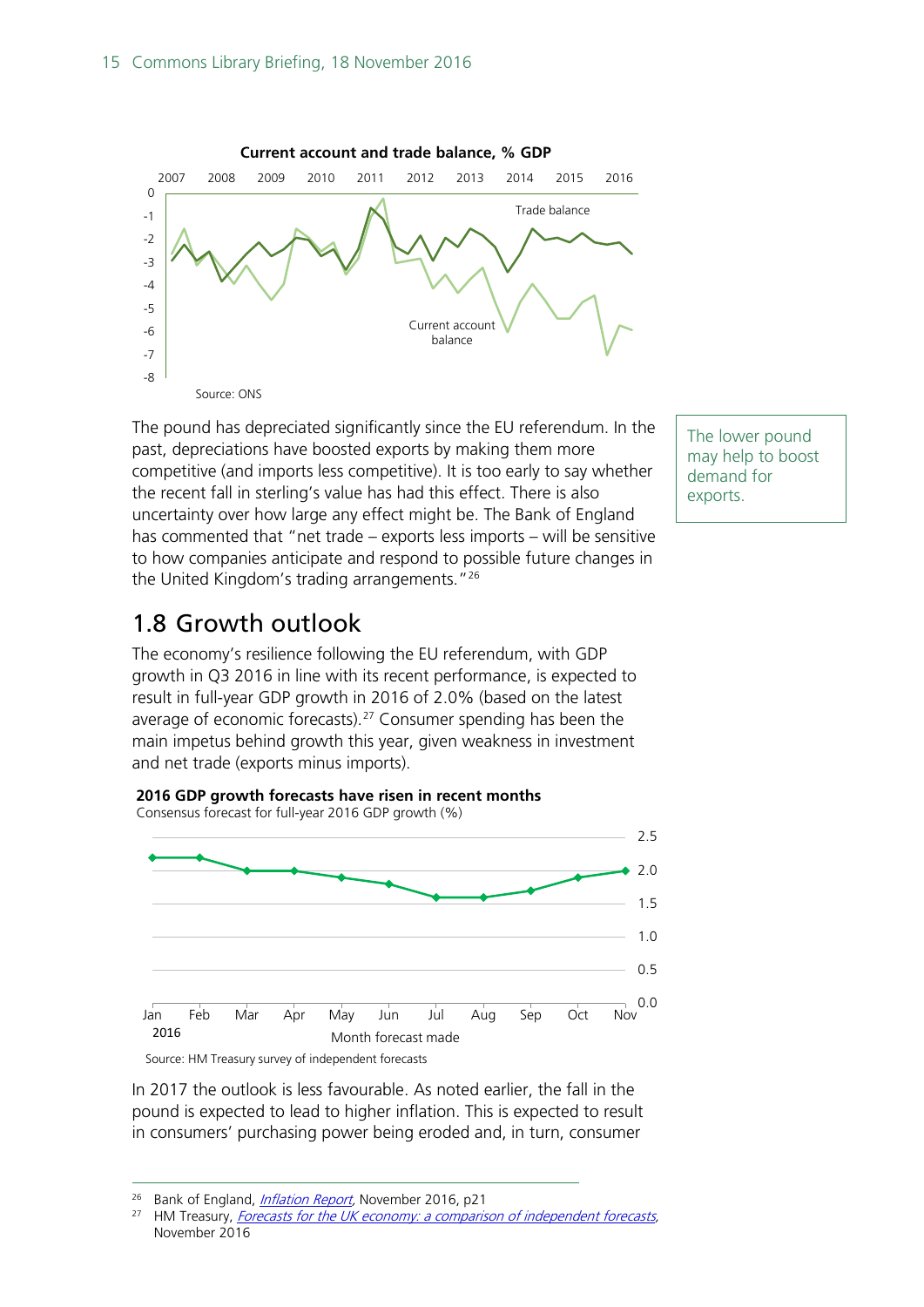spending growth slowing. The investment outlook is also uncertain and unlikely to provide a boost to growth next year.

Sterling's decline, however, could help to boost exports, with the price of UK products now cheaper internationally. In addition, higher import prices are likely to result in weaker demand for imports. The combination of these two factors could lead to net exports contributing to GDP growth in 2017.

Forecasts for GDP growth in 2017 were downgraded sharply following the EU referendum (see chart below). They have since improved somewhat in light of more upbeat recent economic data, but still remain well below pre-referendum expectations. Of course, forecasts are prone to change particularly in uncertain times such as these.



**2017 GDP growth forecasts fell sharply after the referendum** Consensus forecast for full-year 2017 GDP growth (%)

Source: HM Treasury survey of independent forecasts

Against this backdrop of projected weaker growth, there are indications that the Government may announce policies in the Autumn Statement to boost economic activity. Additional spending on infrastructure has been mentioned, with the Chancellor noting that road and rail investments could be targets for investment (see [section 4\)](#page-29-0).<sup>[28](#page-15-0)</sup> In addition, the Government has signalled that existing fiscal targets should be more flexible, providing scope for additional investment (see [section 3\)](#page-25-0). [29](#page-15-1)

Nevertheless, any potential stimulus may be constrained by the impact of lower growth forecasts on the public finances, with government borrowing already at high levels historically. As such, any stimulus is unlikely to be large. For more on infrastructure and the potential for fiscal stimulus see [section 4.](#page-29-0)

The latest average 2017 GDP growth forecast of 1.1% is lower than before the referendum.

There is potential for a limited Government stimulus programme.

<span id="page-15-0"></span><sup>&</sup>lt;sup>28</sup> For example, in the Chancellor's [Conference Speech,](http://press.conservatives.com/post/151284663940/hammond-an-economy-that-works-for-everyone) and to the Lords Economic [Affairs Committee](http://data.parliament.uk/writtenevidence/committeeevidence.svc/evidencedocument/economic-affairs-committee/chancellor-of-the-exchequer/oral/37979.html)

<span id="page-15-1"></span><sup>&</sup>lt;sup>29</sup> Telegraph, *Hammond warns of Britain's economy heading for post-Brexit* [rollercoaster](http://www.telegraph.co.uk/news/2016/10/03/philip-hammond-budget-surplus-conservative-conference-live/), 3 October 2016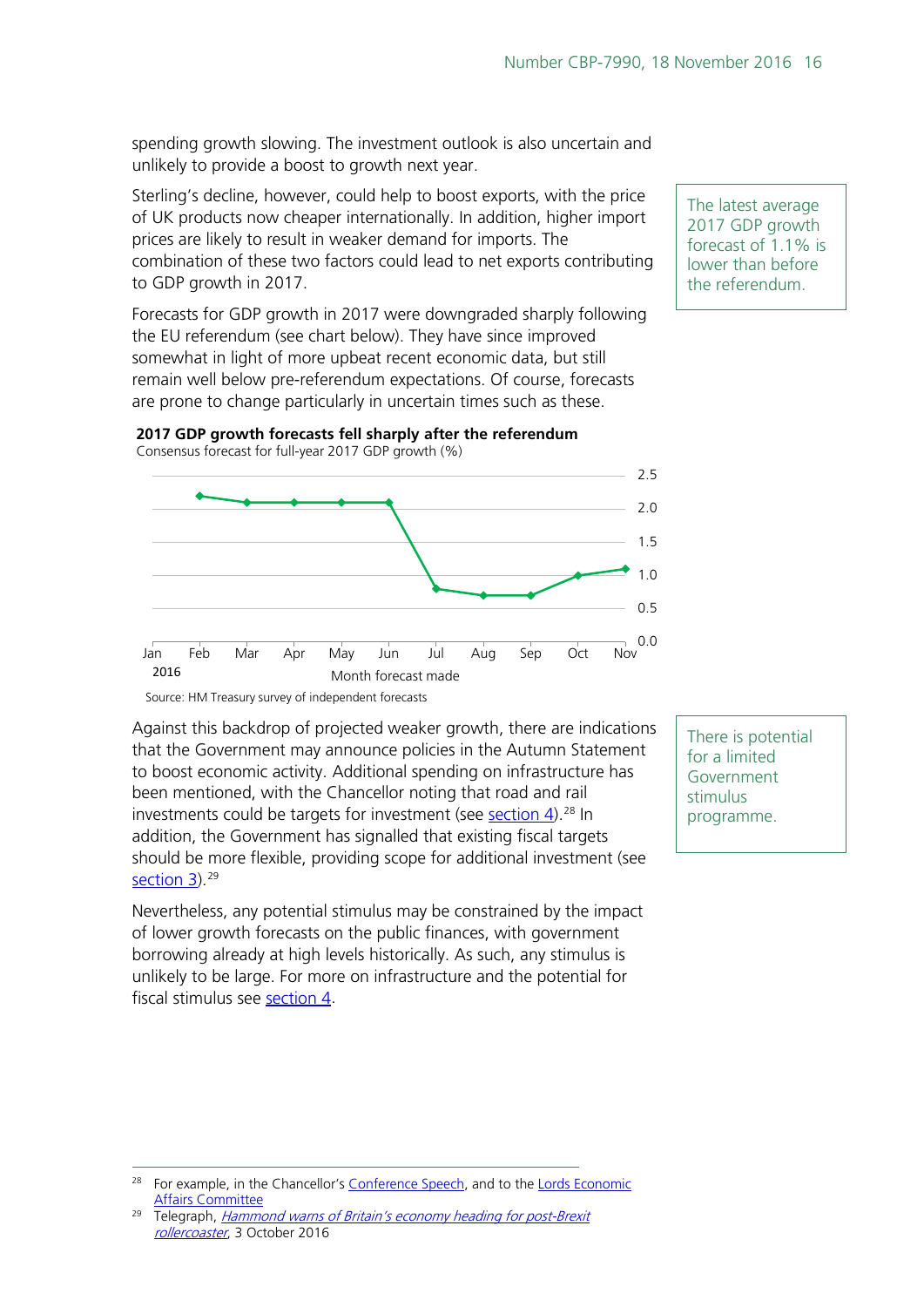**Box 1.1: International comparisons of GDP growth**



# <span id="page-16-0"></span>1.9 Productivity and longer-term outlook

Productivity – how much is produced for a given input (such as an hour's work) – is directly linked to living standards, with a country's ability to improve its standard of living over time almost entirely dependent on productivity growth.

Productivity is also crucial in determining the long-term growth rates of an economy. In other words, stronger productivity growth leads to stronger GDP growth. This, in turn, increases tax revenues and lowers government budget deficits. Of course, lower productivity growth results in the opposite: lower GDP growth and higher budget deficits.

Productivity – as measured by output per worker – was growing at its historical average rate of around 2% per year in the decade prior to the 2008/2009 recession. Since then it has stagnated. The level of labour productivity in Q3 2016 was only a little higher than it was nearly nine years earlier in Q4 2007 (the pre-recession peak level).

The lack of productivity growth remains a key concern.

<span id="page-16-1"></span>

## **Productivity (GDP per hour) has stagnated since 2007**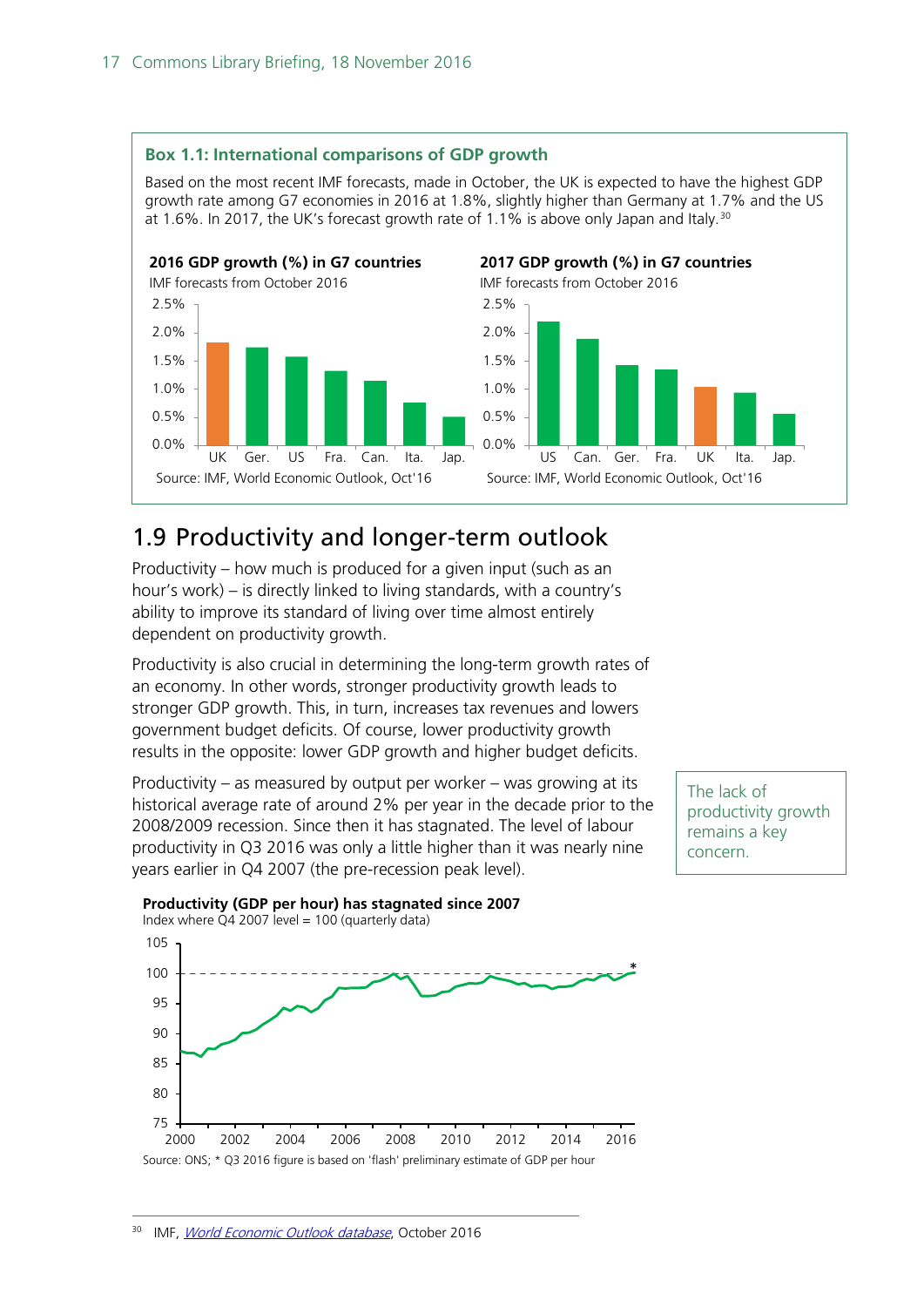We don't have a firm understanding as to why this has happened and whether this is the 'new normal'. Most economists expect productivity growth to improve back towards its historic trend, but if it doesn't, the implications for the economy, public finances and future living standards could be severe.<sup>[31](#page-17-0)</sup>

Even with productivity growth expected to improve, the outlook for growth in the next few years is weaker than at the time of the Budget in March, the last time the OBR published forecasts. The chart below shows the average GDP growth forecast of independent economists for each year up to 2020.<sup>[32](#page-17-1)</sup> Forecasts are noticeably lower now compared with those made in February, the last survey prior to the Budget. This likely results from the perceived additional uncertainty surrounding Brexit weighing on economic growth expectations.

Growth forecasts up to 2020 are lower now than at the time of the March Budget.



**GDP growth forecasts up to 2020 lower than at time of Budget**

## **Box 1.2: Forecasting the post-Brexit economy**

The Office for Budget Responsibility will add an additional year to its forecasts, taking the forecast period up to 2021/22. This will – assuming that Article 50 is triggered before April 2017 and the UK exits within two years – take the forecast period well into a future where the UK is no longer a member of the European Union.

The models the OBR uses to produce its economic forecasts are underpinned by a range of important judgements and assumptions. Making these assumptions is difficult at the most 'normal' of times, but they are much more difficult to make for a future in which it isn't clear what form the UK's exit from the EU will take.

While it would be foolhardy to try and guess what the OBR will assume for the UK after Brexit, there are things we can say about what the OBR's forecasts can and cannot do:

• Legislation requires that the OBR's forecasts only reflect Government policy. As such, when the Government sets out 'ambitions' or 'intentions' the OBR asks the Treasury to confirm whether they represent firm policy. If there is no firm policy the OBR note the ambition or intention as a source of risk to the forecast.

Legislation requires that the OBR's forecasts do not consider any policies that are alternatives to the Government's policies. This was why the OBR made no assessment of the potential impact of Brexit before the EU referendum.

These obligations suggest that we should expect one forecast that represents the Government's firm policies – including on Brexit – with anything that isn't firm policy being noted as a source of risk.

<span id="page-17-0"></span> $31$  For more on productivity see the Library Briefing, *[Productivity in the UK](http://researchbriefings.parliament.uk/ResearchBriefing/Summary/SN06492)* 

<span id="page-17-1"></span><sup>&</sup>lt;sup>32</sup> HM Treasury, Forecasts for the UK economy: a comparison of independent forecasts, February 2016 and November 2016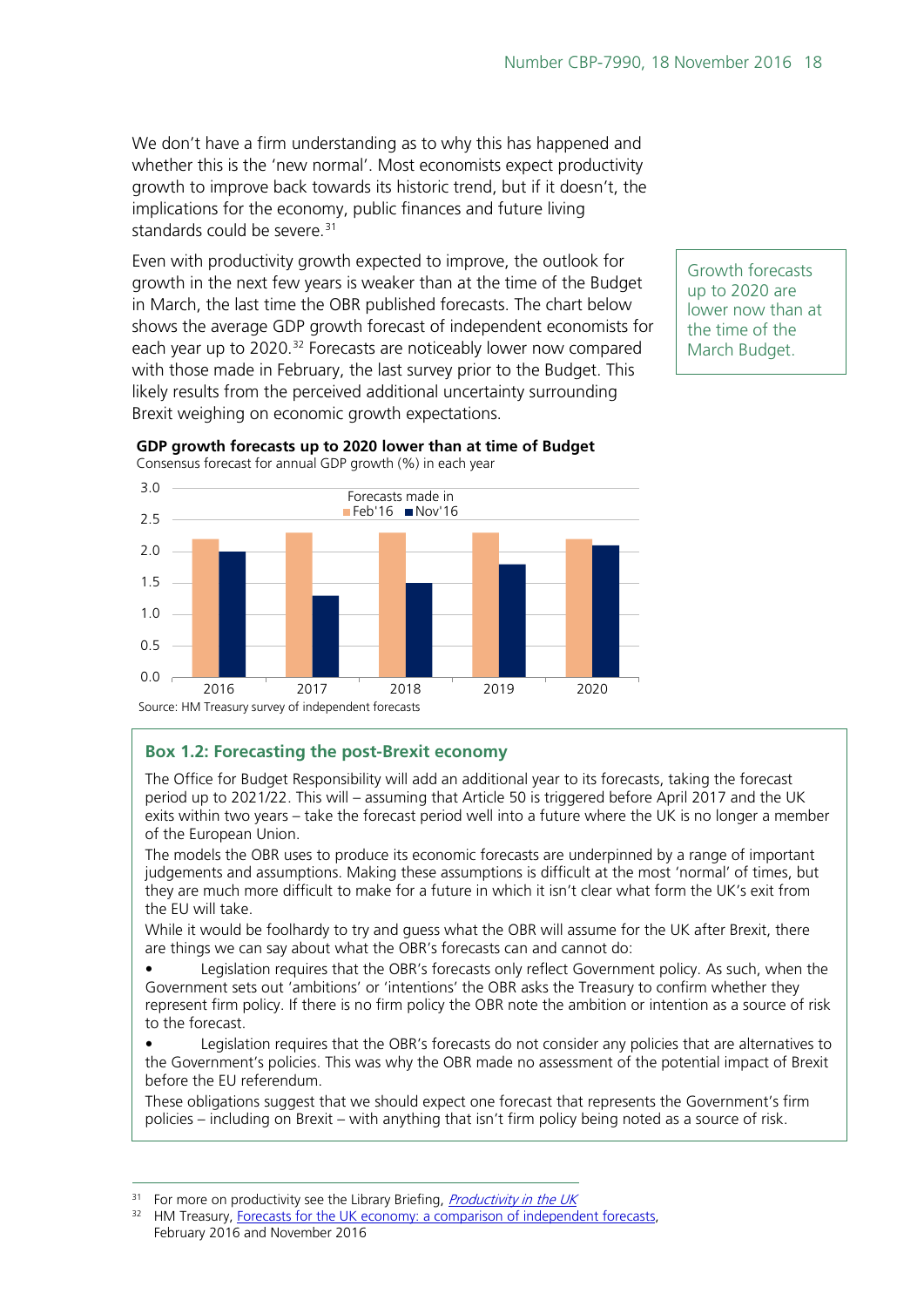# <span id="page-18-0"></span>2. Public finances and the welfare cap

### **Summary**

## **Government borrowing: the budget deficit**

In 2015/16 the government had to borrow £76 billion to make up the difference between its spending and income. Despite halving since its 2009/10 peak the UK's borrowing – often referred to as the budget deficit – remains large relative to other nations.

In its last forecast before the EU referendum, the Office for Budget Responsibility (OBR) – the UK's fiscal watchdog – forecast that borrowing would fall in each year before a surplus was reached in 2019/20. Forecasts published since the EU referendum, by other forecasters, suggest borrowing will fall more slowly than the OBR had thought.

The Chancellor is set to change the Government's target for borrowing in the Autumn Statement. He has said that it wouldn't be sensible to pursue the target of reaching a budget surplus in 2019/20 given the uncertainty the economy faces following the EU referendum result. See [section 3](#page-25-0) for more on this.

## **Government debt**

At over 80% of GDP, public sector net debt – largely the stock of borrowing arising from past deficits – remains relatively high by recent and international standards. Forecasts made since the EU referendum have cast some doubt over whether the debt-to-GDP ratio will fall in each of the next five years. In March 2016 the OBR forecast that the debt-to-GDP ratio would fall each year.

## **Welfare cap**

The welfare cap sets a limit on the amount that can be spent on certain benefits. It excludes Jobseeker's Allowance and the state pension. The OBR will assess performance against the cap alongside the Autumn Statement. In its last formal assessment – at Autumn Statement 2015 – the OBR said that the cap would be breached in three of the following five years.

# <span id="page-18-1"></span>2.1 The deficit: public sector net borrowing Borrowing has halved since its recent peak

When the government spends more than it receives in tax and other revenues it needs to borrow to cover the difference. This borrowing is known as 'public sector net borrowing', but is often referred to as the deficit.

Borrowing has fallen considerably since the high levels it reached during the financial crisis. Borrowing has more than halved since its peak of £155 billion in 2009/10, falling to £76 billion in 2015/16; this level of borrowing is equivalent to 4.0% of GDP.<sup>[33](#page-18-2)</sup>

Before the EU referendum in March 2016, the OBR forecast that borrowing would fall each year before reaching a surplus in 2019/20. Public sector net borrowing, often referred to as the deficit, was £76 billion in 2015/16, equivalent to 4.0% of GDP.

<span id="page-18-2"></span><sup>&</sup>lt;sup>33</sup> These figures are in nominal terms. Borrowing as a share of GDP is shown in the chart. All public sector figures exclude public sector banks.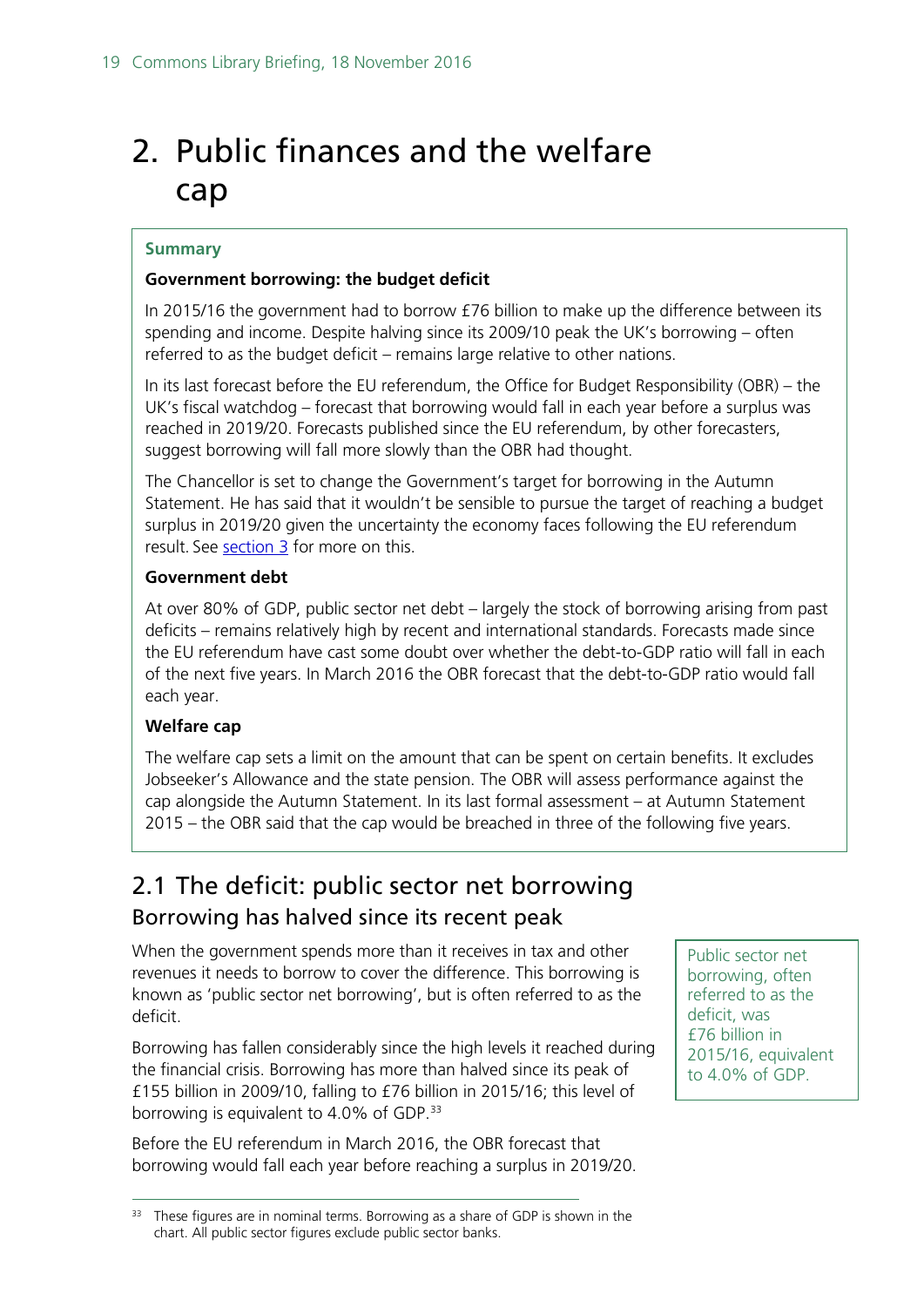

# Recent forecasts suggest that borrowing may fall more slowly than the OBR forecast

Forecasts made since the EU referendum, by the likes of the Institute for Fiscal Studies (IFS) – an economic think tank – have suggested that borrowing may fall more slowly than the OBR forecast in March 2016.

Forecasters have, following the EU referendum, reassessed the outlook for the UK economy with the majority expecting economic growth to be lower in the coming years (see **section 1.8**). Lower economic growth and other changes to the economy are expected to slow the rate at which borrowing will fall.<sup>[34](#page-19-0)</sup>

Borrowing forecasts have increased since the EU referendum, relative to the OBR's March 2016 forecasts.

The IFS have forecast higher borrowing than in the OBR's March forecast in all years up to 2019/20. They estimate borrowing in 2019/20 of £15 billion; a deterioration of £25 billion compared with the £10 billion surplus forecast by the OBR.



The Resolution Foundation – a think tank – forecast a level of borrowing similar to the IFS in 2019/20. [35](#page-19-1)

<span id="page-19-0"></span><sup>&</sup>lt;sup>34</sup> HM Treasury, *[Forecasts for the UK economy: a comparison of independent forecasts](https://www.gov.uk/government/uploads/system/uploads/attachment_data/file/561139/PU797_Forecast_for_the_UK_Economy_Oct_2016_covers.pdf)*, October 2016

<span id="page-19-1"></span><sup>&</sup>lt;sup>35</sup> Any reference in this section to the IFS or the Resolution Foundation refers to these publications: IFS. *Winter is Coming: The outlook for the public finances in the 2016* [Autumn Statement](https://www.ifs.org.uk/uploads/publications/bns/BN188.pdf), November 2016; Resolution Foundation, *Pressing the reset* button: The public finance options facing the new Chancellor at the Autumn [Statement](http://www.resolutionfoundation.org/wp-content/uploads/2016/10/Pressing-the-reset-button.pdf#page=8), October 2016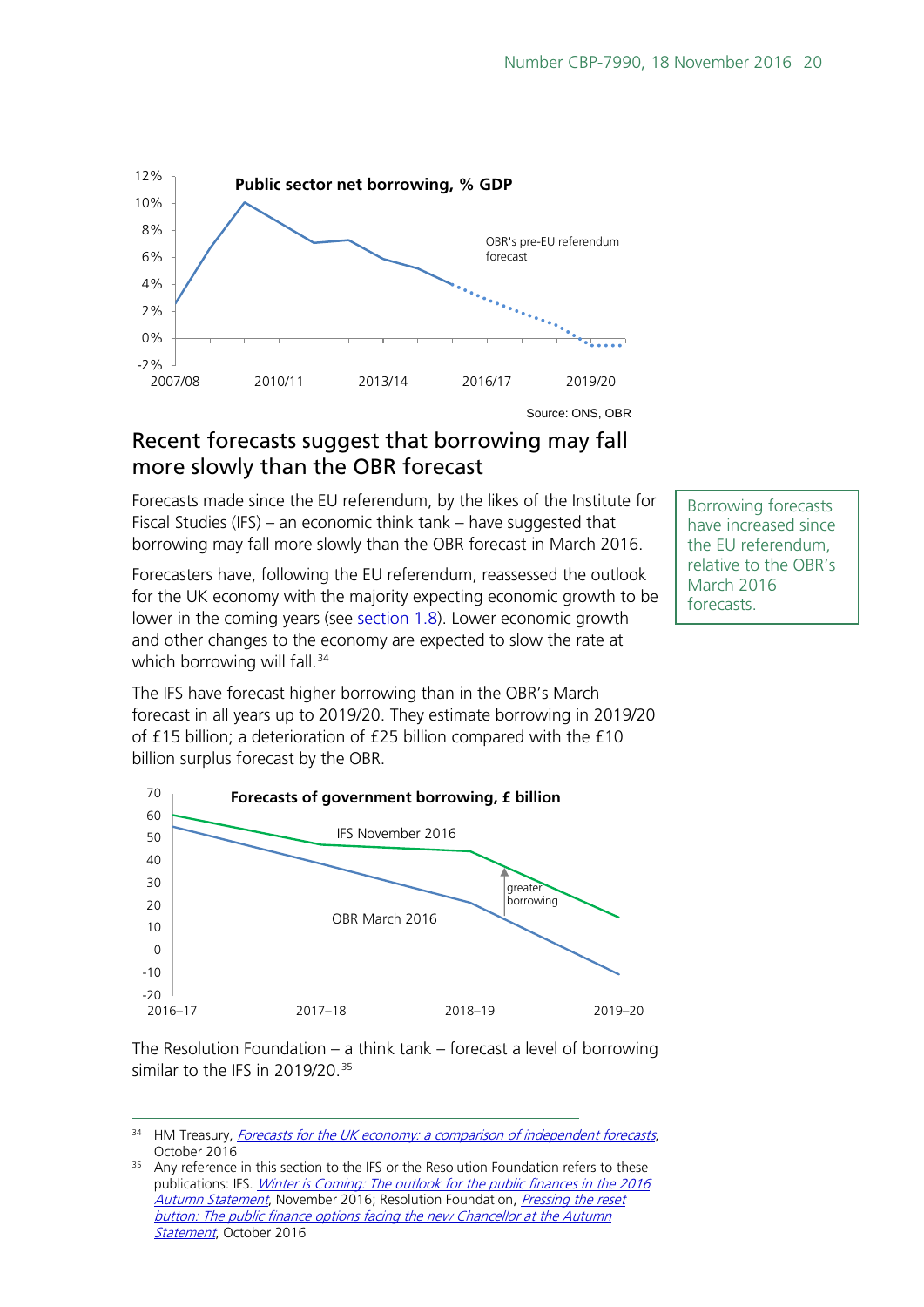# UK borrowing remains relatively high by international standards

Despite decreases in recent years, the UK's borrowing remains relatively high by international standards. The IMF – who use a slightly different measure of governments' net borrowing – forecast that UK government borrowing will be 3.3% of GDP in 2016, higher than the European Union average of 2.1% or the average for advanced economies of 3% of GDP.[36](#page-20-0)

UK's government borrowing remains relatively high by international standards.



### **Box 2.1: Borrowing is falling more slowly in 2016/17 than the OBR forecast**

Provisional data on borrowing has been published for the first 6 months of 2016/17.<sup>[37](#page-20-1)</sup> The data shows that borrowing in the current financial year has not been falling as quickly as the OBR had expected.



For the OBR's forecast for 2016/17 to be met borrowing needs to fall by £20.5 billion compared with 2015/16. However, borrowing in the first half of 2016/17 is only £2.3 billion lower than during the same period of 2015/16.

This data has lead the OBR to say that their forecast for 2016/17 is "very unlikely to be met".[38](#page-20-2) Slower than forecast growth in tax receipts – particularly for PAYE $^{39}$  $^{39}$  $^{39}$  income tax,  $NICs<sup>40</sup>$  $NICs<sup>40</sup>$  $NICs<sup>40</sup>$  and Stamp Duty Land Tax – has been identified as the main contributory factor.

The Institute for Fiscal Studies estimates that borrowing may be around £5 billion higher in 2016/17 than the OBR forecast in March 2016. The median amongst forecasters surveyed by the Treasury is for over £10 billion of additional borrowing in 2016/17 compared with the OBR's forecast.<sup>[41](#page-20-5)</sup> The OBR's forecast was for £55.5 billion of borrowing in 2016/17.

The Office for National Statistics will publish [Public Sector Finances for October 2016](https://www.ons.gov.uk/economy/governmentpublicsectorandtaxes/publicsectorfinance/bulletins/publicsectorfinances/previousReleases) on 22 November. The Library will summarise the key data in our briefing [Public Finances: Key Economic Indicators.](http://researchbriefings.parliament.uk/ResearchBriefing/Summary/SN02812)

- <span id="page-20-2"></span><span id="page-20-1"></span>37 ONS. *[Public sector finances: Sept 2016](https://www.ons.gov.uk/economy/governmentpublicsectorandtaxes/publicsectorfinance/bulletins/publicsectorfinances/sept2016)*, 21 October 2016
- <sup>38</sup> OBR. *[Commentary on the Public Sector Finances release: September 2016](http://budgetresponsibility.org.uk/docs/dlm_uploads/October-2016-Commentary-on-the-Public-Sector-Finances.pdf)*, 21 October 2016

<sup>40</sup> National Insurance contributions

<span id="page-20-0"></span><sup>36</sup> IMF. [World Economic Outlook Database](http://www.imf.org/external/pubs/ft/weo/2016/02/weodata/index.aspx), October 2016

<span id="page-20-3"></span><sup>39</sup> Pay-as-you-earn

<span id="page-20-5"></span><span id="page-20-4"></span><sup>41</sup> HM Treasury, Forecasts for the UK economy: a comparison of independent forecasts, November 2016, [Table 3](https://www.gov.uk/government/uploads/system/uploads/attachment_data/file/569316/PU797_Forecast_for_the_UK_Economy_Nov_2016_355.pdf#page=7)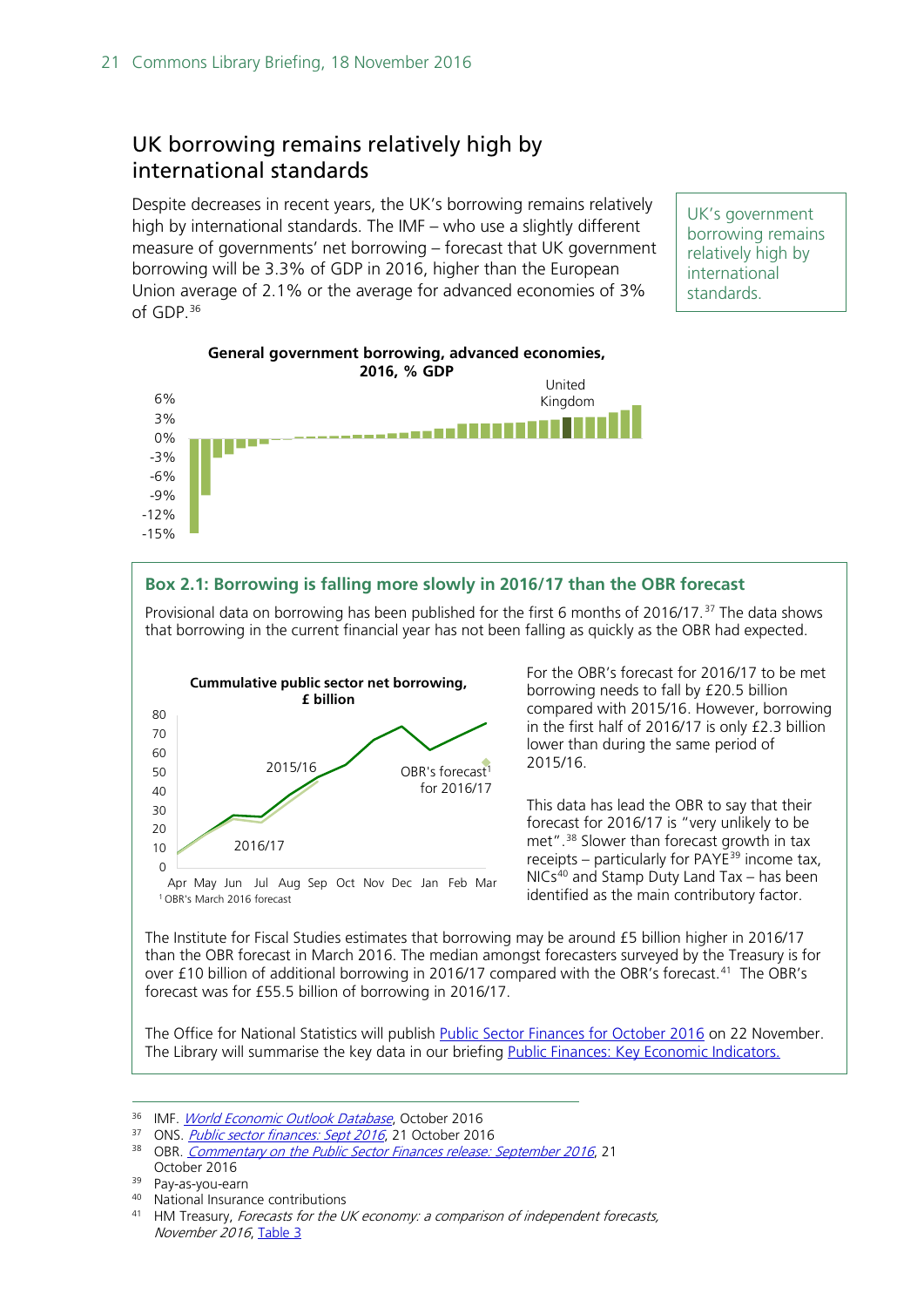# The Government is no longer targeting a surplus in 2019/20

In the Summer Budget 2015 the Government introduced a target for borrowing to reach a surplus in 2019/20. Following the EU referendum result, the previous Chancellor – George Osborne MP – said that the Government would no longer be pursuing this target.<sup>42</sup> His successor, Philip Hammond MP, confirmed this once in post. $43$ 

The current Chancellor said that it wouldn't be sensible to aim for a surplus in 2019/20 given the uncertainty the economy faces following the EU referendum result.<sup>[44](#page-21-3)</sup> Further details are set to be announced in the Autumn Statement (see [section 3](#page-25-0) for more on the fiscal targets).

# <span id="page-21-0"></span>2.2 Other ways to assess government borrowing

Government borrowing can be assessed using measures other than public sector net borrowing. For instance, the current budget deficit considers the government's day-to-day spending alongside its income, while structural borrowing looks at the persistent element of borrowing that is unrelated to the economic cycle.

# The current budget deficit

The current budget deficit is the difference between government current spending – day-to-day spending on running public services, grants and administration – and revenues. It doesn't include investment spending and therefore is said to measure the degree to which taxpayers meet the cost of paying for the services provided to them.

The current budget deficit was £43 billion in 2015/16, equivalent to 2.3% of GDP. It has fallen by close to three-fifths since its post-financial crisis peak of £103 billion in 2009/10.

In March 2016 the OBR forecast that a surplus would be reached on the current budget in 2018/19. In a forecast made since the EU referendum, the IFS suggest 2019/20 is the more probable year for the current budget to reach surplus.

Opposition parties have proposed targets for the public finances that focus on the current budget, rather than public sector net borrowing.[45](#page-21-4) Focusing on the current budget would allow borrowing for investment purposes.

The Chancellor is set to announce new borrowing targets in the Autumn Statement. See [section 3](#page-25-0) for more.

The current budget deficit was £43 billion in 2015/16, equivalent to 2.3% of GDP.

<span id="page-21-1"></span><sup>42</sup> ['Osborne abandons 2020 budget surplus target'](http://www.bbc.co.uk/news/business-36684452), BBC, 1 July 2016; HC Deb. 4 July [2016:c622](https://hansard.parliament.uk/commons/2016-07-04/debates/16070413000001/SurplusTargetAndCorporationTax)

<span id="page-21-3"></span><span id="page-21-2"></span><sup>43</sup> [Philip Hammond's speech to 2016 Conservative Party Conference,](http://press.conservatives.com/post/151284663940/hammond-an-economy-that-works-for-everyone) 3 October 2016 <sup>44</sup> Treasury Committee The work of the Chancellor of the Exchequer, 19 October 2016, HC 777, 094

<span id="page-21-4"></span><sup>45</sup> [HC Deb. 20 July 2016:c904-905;](https://hansard.parliament.uk/Commons/2016-07-20/debates/16072033000003/CharterForBudgetResponsibility#contribution-16072033000077) [Liberal Democrats: 2015 Manifesto;](http://www.libdems.org.uk/read-the-full-manifesto) SNP, [What do](http://www.snp.org/pb_what_do_the_snp_propose_as_an_alternative_to_austerity)  [the SNP propose as an alternative to austerity?](http://www.snp.org/pb_what_do_the_snp_propose_as_an_alternative_to_austerity)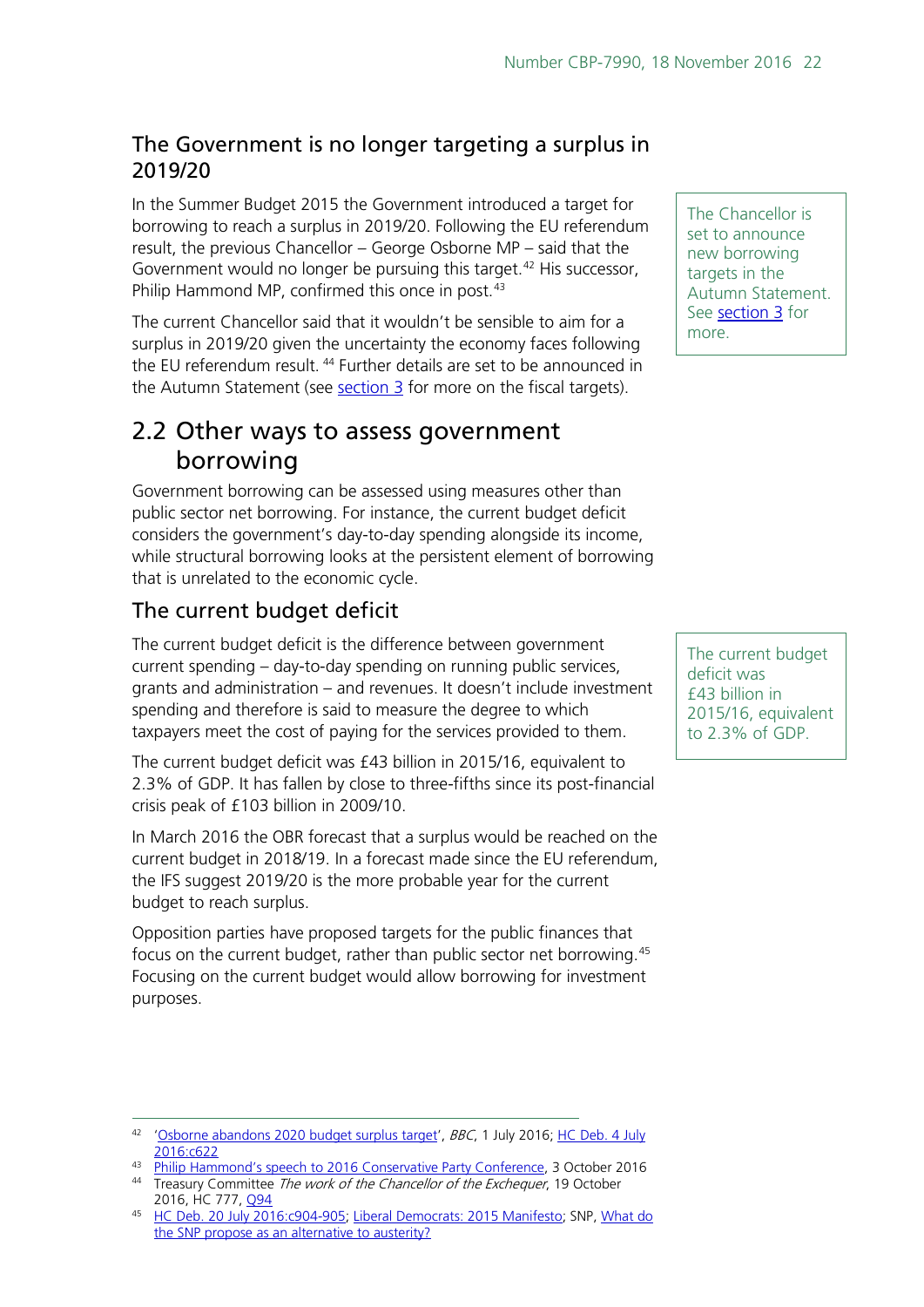

# Structural borrowing

Structural borrowing is the level of borrowing we would expect to remain if the economy was running at a normal, sustainable level of employment and activity. Structural elements are the underlying or persistent part of government borrowing, which are unrelated to the economic cycle.

The OBR never know what the economy's normal level is, so they estimate it through the output gap (see Box 2.1). The OBR estimated the output gap to be 0.3% of GDP in 2015/16; that is, the economy was thought to be running 0.3% below normal capacity.

As the economy was thought to be running slightly below capacity in 2015/16, the OBR judged the structural deficit to be a little lower than overall borrowing. The remaining part of overall borrowing was thought to be cyclical – related to the economic cycle – which should disappear as the economy returns to a normal level of activity.



## **Box 2.1: The output gap**

The difference between the actual level of economic output and what could be achieved if the economy was operating at full potential is known as the 'output gap'.

A negative output gap suggests that the economy is operating below its potential level and has idle resources. A positive output gap suggests that the economy is operating above potential or overheating.

A big problem for policymakers is that the level of potential output cannot be directly measured and consequently neither can the output gap. Therefore economists must estimate what the output gap is. The OBR estimates that the output gap was close to -4% of GDP in 2009/10 and is currently around -0.3% of GDP.

**Structural** borrowing – the underlying element of government borrowing – is estimated to have been 3.8% of GDP in 2015/16.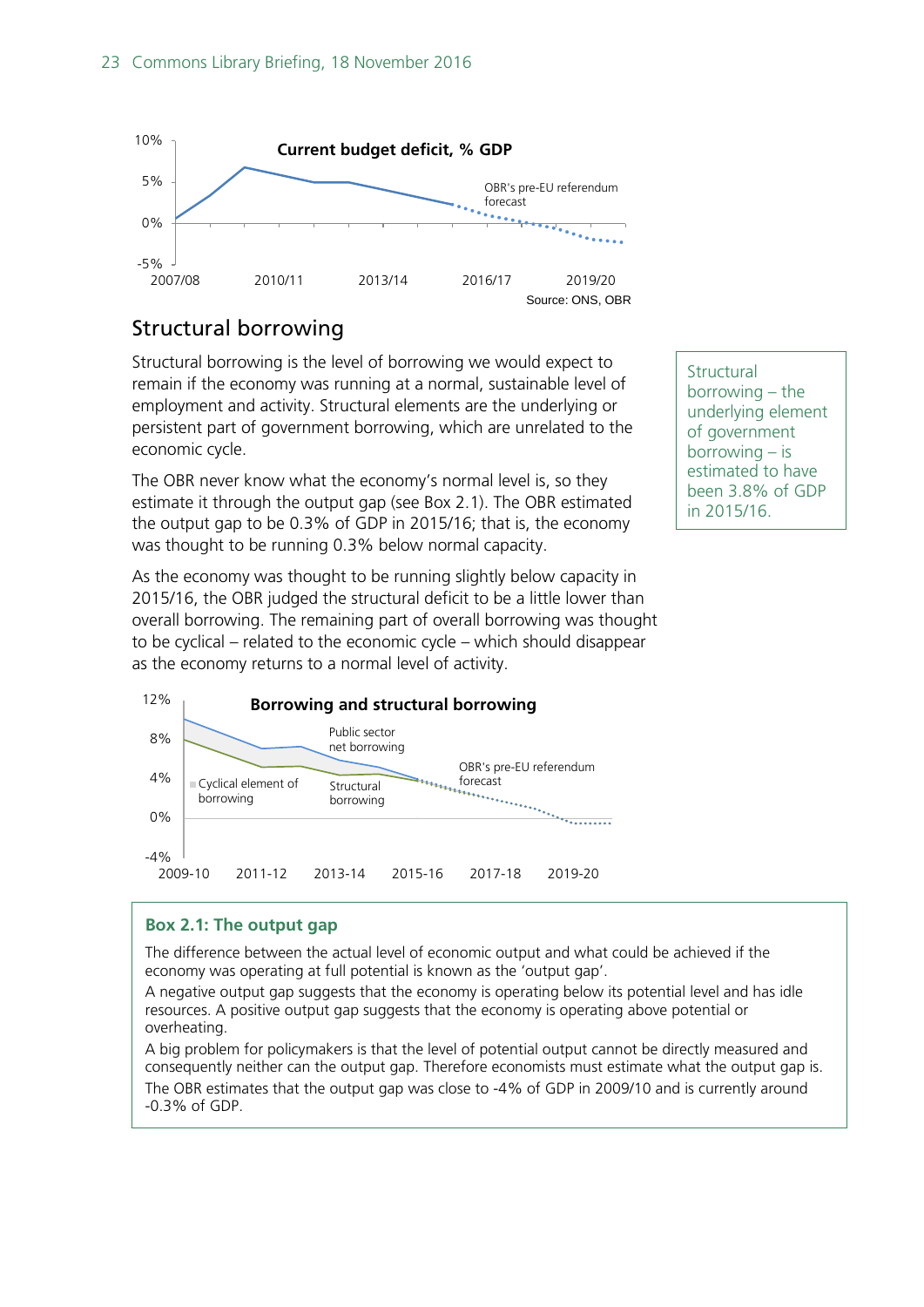# <span id="page-23-0"></span>2.3 Public sector net debt

Public sector net debt is the overall level of government indebtedness, built up over many years. Broadly speaking it is the stock of borrowing arising from past deficits.

Before the financial crisis, public sector net debt was around 36-37% of GDP. As a result of the crisis, debt increased sharply and was close to 84% of GDP at the end of 2015/16, a debt to GDP ratio not seen since the mid to late 1960s.<sup>46</sup>

In March 2016 the OBR forecast that the UK's debt to GDP ratio would fall in 2016/17, and continue to fall over the following four years of its forecast. Forecasts made since the EU referendum by the IFS, Resolution Foundation and the economists at the National Institute of Economic and Social Research<sup>[47](#page-23-2)</sup> suggest that this may not be the case.



By international standards the UK's net debt is relatively high. The IMF – who produce data using a slightly different measure of debt – forecast that the UK's general government net debt in 2016 will be 80% of GDP. The IMF forecast that the UK's net debt will be higher than the EU average of 66% and higher than the average amongst advanced economies of 72% of GDP.<sup>[48](#page-23-3)</sup>

The UK's government net debt is relatively high by international standards.



## **General government net debt, advanced economies, 2016, % GDP**

<span id="page-23-2"></span><span id="page-23-1"></span>46 OBR. *Public finances databank*, October 2016

Public sector net debt – broadly speaking the stock of borrowing from past deficits – was 84.0% of GDP at the end of 2015/16.

National Institute Economic Review No. 238 November 2016, Prospects for the UK economy, Table A8

<span id="page-23-3"></span><sup>48</sup> IMF. [World Economic Outlook Database](http://www.imf.org/external/pubs/ft/weo/2016/02/weodata/index.aspx), October 2016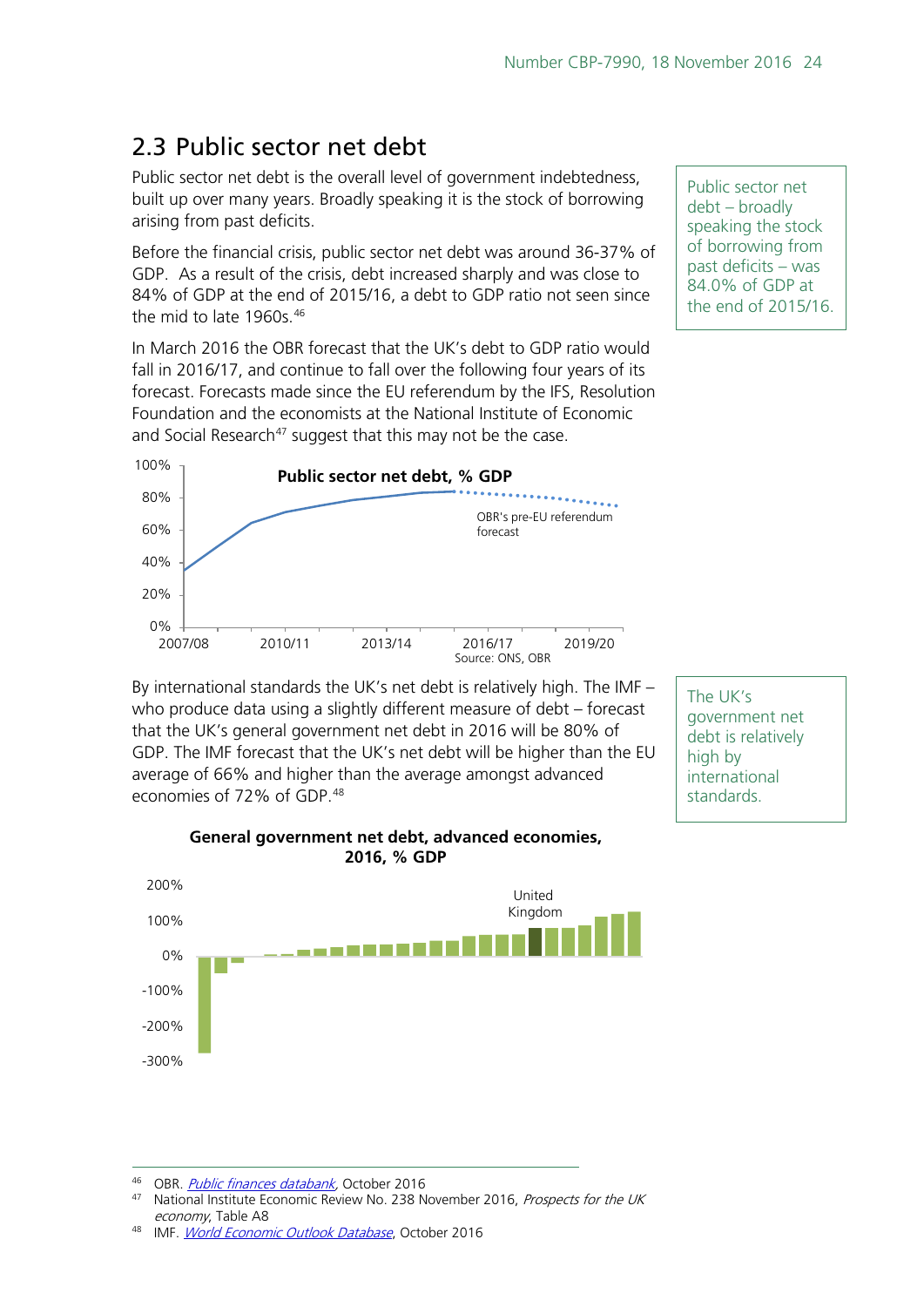# <span id="page-24-0"></span>2.4 The welfare cap

The welfare cap was introduced in [Budget 2014](https://www.gov.uk/government/uploads/system/uploads/attachment_data/file/293759/37630_Budget_2014_Web_Accessible.pdf#page=28) and sets a limit on the amount that can be spent on certain benefits, including tax credits, incapacity benefit and most housing benefit. It excludes Jobseeker's Allowance and the state pension.<sup>[49](#page-24-1)</sup>

The cap covers each year of the forecast period – currently 2016/17 to 2020/21 – and is set according to the OBR's forecast for welfare spending in scope. The OBR will report alongside the Autumn Statement 2016 on whether the cap has been met or exceeded in each of these years.

At the time of Autumn Statement 2015, the OBR assessed that relevant welfare spending would breach the cap in three of the following five years, following the cancellation of changes to tax credits that had been proposed in the Summer Budget 2015.<sup>[50](#page-24-2)</sup> The cap was comprehensively breached – by around £2 billion a year – in 2016/17 and the following two years. The Government's response to this was to 'justify' the breach to Parliament, rather than take action to remedy the situation,<sup>[51](#page-24-3)</sup> which led the Institute for Fiscal Studies to question the efficacy of the cap.<sup>52</sup>

The Government announced in the 2016 Budget that its intention is for the cap to be met by the end of the Parliament according to the OBR's assessment that will accompany the Autumn Statement 2016.<sup>[53](#page-24-5)</sup>

The OBR's forecasts for the 2016 Budget (see below) showed the cap being breached in all years of the forecast period. This didn't represent a formal assessment. The OBR is only required to assess the Government's performance against the cap formally at each Autumn Statement.

#### **The welfare cap 2016/17 to 2020/21**  £billion

|             |       |       | 2016/17 2017/18 2018/19 2019/20 2020/21 |      |       |
|-------------|-------|-------|-----------------------------------------|------|-------|
| Welfare cap | 115.2 | 114.6 | 114 O                                   | 1135 | -1149 |





The OBR will assess performance against the welfare cap alongside the Autumn Statement.

In its last formal assessment the OBR said that the cap would be breached in three of the following five years.

- <span id="page-24-2"></span><sup>50</sup> OBR, *[Economic and Fiscal Outlook](http://cdn.budgetresponsibility.independent.gov.uk/EFO_November__2015.pdf#page=197.)*, November 2015, pp 192,193
- <span id="page-24-3"></span><sup>51</sup> [HC Deb. 16 December 2015:c1633-1650](http://www.publications.parliament.uk/pa/cm201516/cmhansrd/cm151216/debtext/151216-0003.htm#15121632000002)
- <span id="page-24-4"></span><sup>52</sup> IFS, **[2016 Green Budget](http://www.ifs.org.uk/uploads/gb/gb2016/gb2016.pdf)**, February 2016, p74

<span id="page-24-1"></span><sup>49</sup> HM Treasury, *[Budget 2014](https://www.gov.uk/government/uploads/system/uploads/attachment_data/file/293759/37630_Budget_2014_Web_Accessible.pdf#page=28)*, March 2014, para 1.76, p26

<span id="page-24-5"></span><sup>53</sup> HM Treasury, *[Budget 2016](https://www.gov.uk/government/uploads/system/uploads/attachment_data/file/508193/HMT_Budget_2016_Web_Accessible.pdf)*, March 2016, para 1.70, p26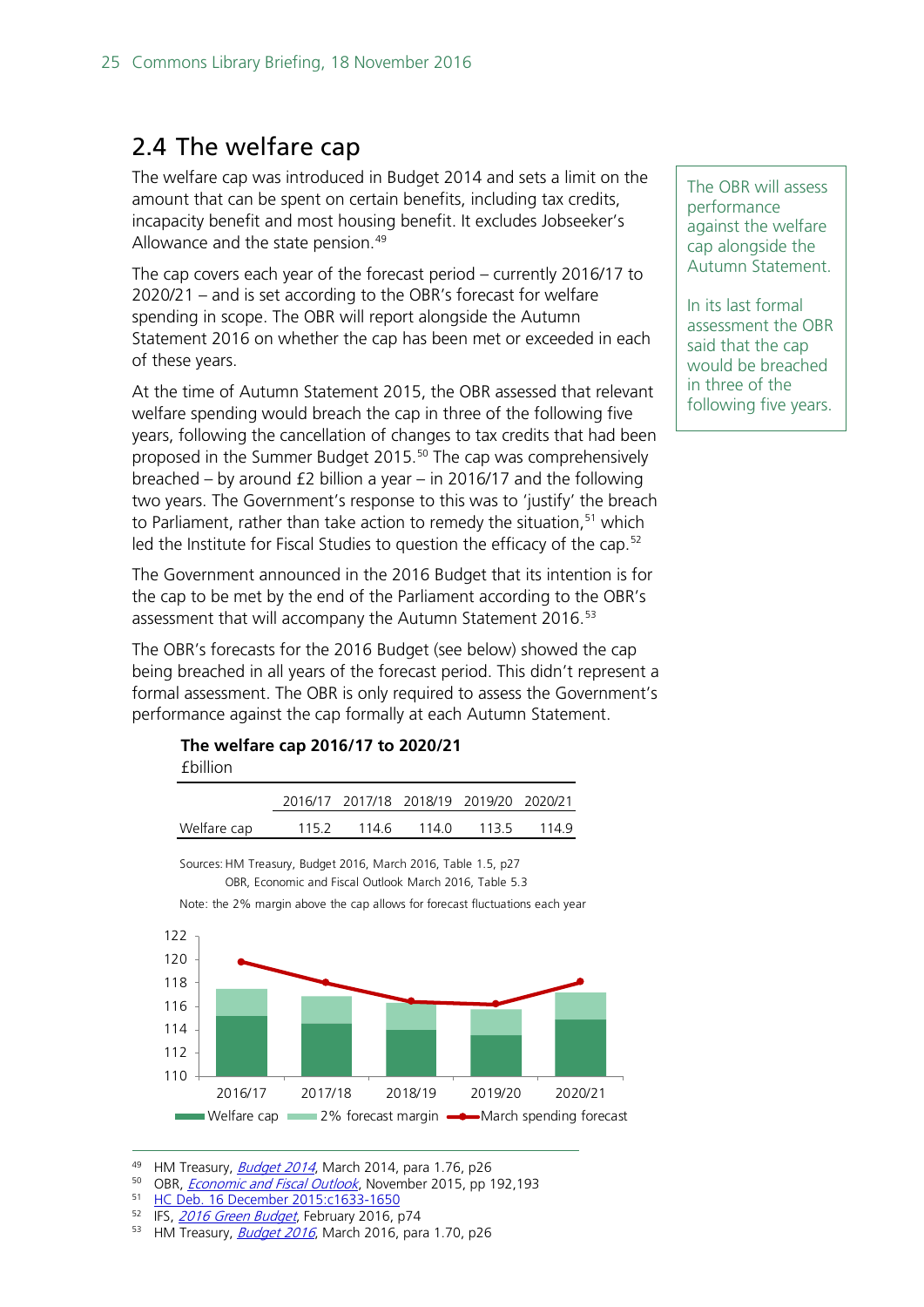# <span id="page-25-0"></span>3. Revising the fiscal targets

## **Summary**

The Government has three targets for the public finances – often referred to as fiscal targets. The targets are designed to guide decisions affecting the public finances. The Chancellor is set to drop, or amend, at least one of the fiscal targets in the Autumn Statement.

The target for borrowing had been for a budget surplus to be reached in 2019/20. Following the EU referendum result the Government will no longer be pursuing this target. The Chancellor, Phillip Hammond MP, says that following the target is no longer sensible given the uncertainty the economy faces following the EU referendum result.

The Chancellor has not said anything definitive on what the new targets might be. However, he has discussed some wider objectives for fiscal policy that the targets might reflect. The Chancellor: still wants to seek a budget surplus in the future; wants to control day-to-day spending and debt; and may seek to find 'headroom' for a fiscal stimulus if the economy needs one. A fiscal stimulus would see the government increase spending or reduce taxes with the aim of stimulating economic growth.

The Chancellor may also take the opportunity to reassess the other fiscal targets – for debt and welfare spending – in the Autumn Statement. Both targets were being breached in the OBR's latest assessments.

# <span id="page-25-1"></span>3.1 Background

Both the Coalition Government and Conservative Government have operated targets for the public finances – often referred to as fiscal targets. The targets are designed to guide decisions affecting the public finances.

The targets have been changed at various points.<sup>[54](#page-25-2)</sup> The current target for borrowing, introduced by the Conservative Government in the 2015 Summer Budget, requires a budget surplus to be reached in 2019/20 (see Box 3.1). This 'interim fiscal mandate' would have the government spending less than it receives from taxes and other revenues in 2019/20, thus eliminating the deficit.

Following the EU referendum vote, the previous Chancellor, George Osborne MP, said that the Government would no longer be pursuing the 2019/20 surplus target.<sup>[55](#page-25-3)</sup> The current Chancellor, Philip Hammond MP, and the Prime Minister have since confirmed this;<sup>[56](#page-25-4)</sup> although both have said that they are not abandoning the intention to move to surplus in the future.

The Government isn't going to aim to reach budget surplus in 2019/20.

<span id="page-25-2"></span><sup>&</sup>lt;sup>54</sup> See Annex 1 of Library briefing Office for Budget Responsibility and the Charter for [Budget Responsibility](http://researchbriefings.parliament.uk/ResearchBriefing/Summary/SN05657) for details of previous fiscal rules. [Table 5.1](https://www.ifs.org.uk/uploads/publications/bns/BN188.pdf#page=47) in the aforementioned IFS report covers targets from previous administrations.

<span id="page-25-3"></span><sup>55</sup> ['Osborne abandons 2020 budget surplus target'](http://www.bbc.co.uk/news/business-36684452), BBC, 1 July 2016; HC Deb. 4 July [2016:c622](https://hansard.parliament.uk/commons/2016-07-04/debates/16070413000001/SurplusTargetAndCorporationTax)

<span id="page-25-4"></span><sup>&</sup>lt;sup>56</sup> House of Lords Economic Affairs Committee, *Chancellor of the Exchequer Oral* [Evidence](http://data.parliament.uk/writtenevidence/committeeevidence.svc/evidencedocument/economic-affairs-committee/chancellor-of-the-exchequer/oral/37979.html), 8 September 2016; [HC Deb 20 July 2016:c818-819](https://hansard.parliament.uk/Commons/2016-07-20/debates/16072025000019/Engagements#contribution-16072025000119)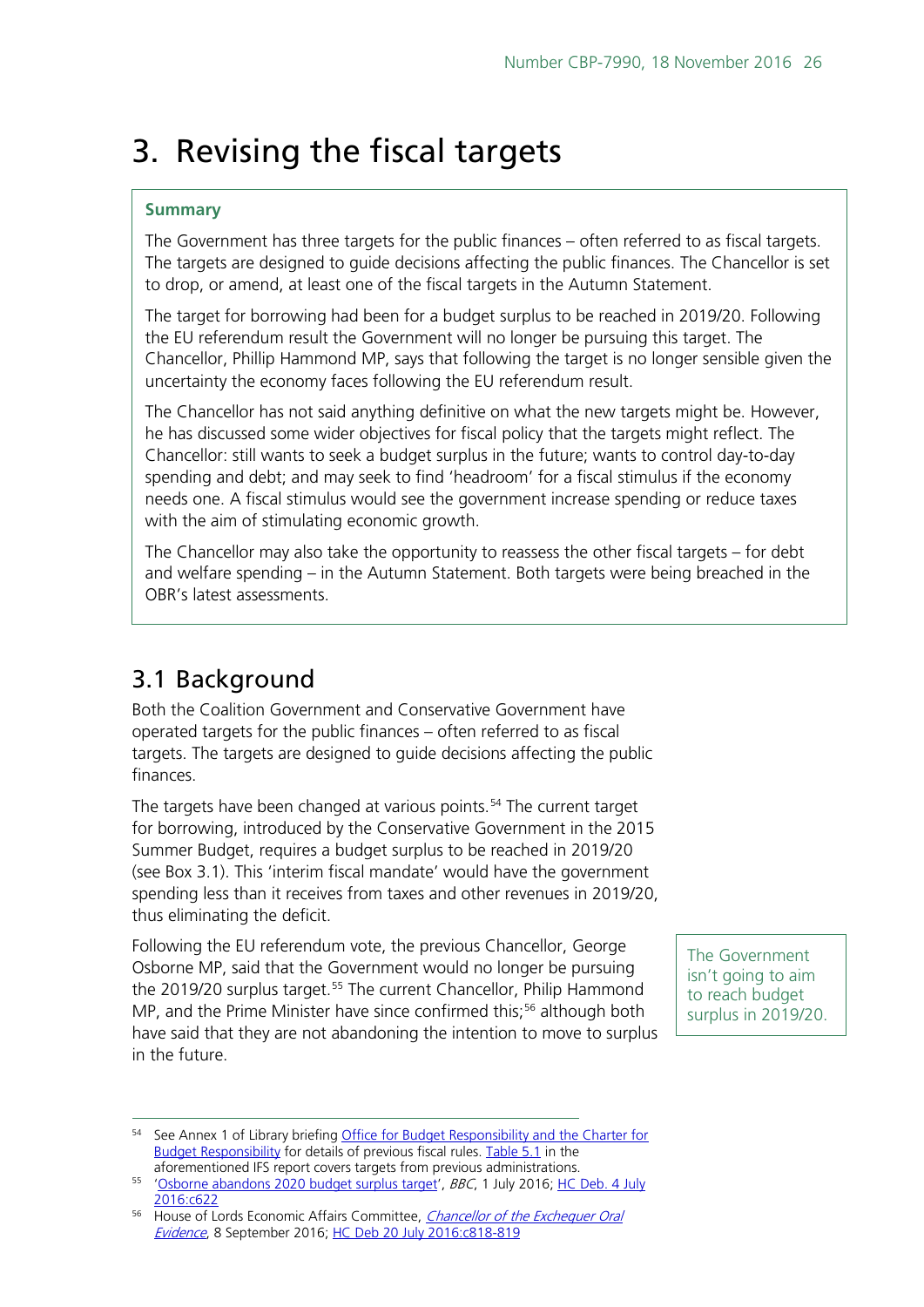The current Chancellor has said that it is more sensible to change the target rather than "squeezing a slowing economy to deliver a fiscal surplus target".<sup>[57](#page-26-0)</sup>

Dropping the 2019/20 budget surplus target has not proved particularly controversial. There was doubt that the target was achievable, and ending the inflexible target to give the government greater flexibility to deal with a changing economy has been welcomed.<sup>[58](#page-26-1)</sup>

The Chancellor is set to announce details of new fiscal targets at the Autumn Statement. New targets for borrowing seem likely. The Chancellor may also take the opportunity to reassess the Government's other fiscal targets – the debt and welfare targets – both of which were being breached in the OBR's latest assessments.

The Chancellor is set to unveil a new target for borrowing in the Autumn Statement.

He may also revisit the Government's other fiscal targets.

### **Box 3.1: The Government's fiscal targets**

The fiscal targets that were introduced in the 2015 Summer Budget are shown below. These targets are included in the [Charter for Budget](http://budgetresponsibility.org.uk/download/charter-for-budget-responsibility-2/) Responsibility; if the Government wishes to change the targets this Charter will have to be revised.

See [section 2](#page-18-0) for more on the public finances.

#### **The fiscal mandate**

The Government's interim fiscal mandate is for public sector net borrowing to be in surplus by 2019/20. A surplus will be achieved if government spending is less than the taxes and receipts it receives. Once a surplus has been reached the target is for a surplus to be achieved in every year when the economy is in 'normal times'.

#### **Supplementary debt target**

Until 2019/20 the fiscal mandate will be supplemented with a target for the public sector net debt-to-GDP ratio to fall each year.

#### Normal times

The above targets will apply unless the OBR assess that there has been a significant negative shock. If annual real growth in the UK economy is less than 1% the OBR will judge there to have been a significant negative shock, and the economy will be out of normal times.

If the OBR judges that a negative shock has occurred, or will occur over the forecast period, the fiscal targets will be suspended. The Treasury must then set out a plan to return the budget to surplus including temporary fiscal targets. The plan must be approved by a vote in the House of Commons.

#### **Cap on welfare**

The welfare cap sets a limit on the amount that can be spent on certain benefits including tax credits, incapacity benefit and most housing benefit. It excludes Job Seekers Allowance, Universal Credit and the state pension. The level of the cap is set by the Treasury for each year of the five years that the OBR produces forecasts for – often referred to as the forecast period.

#### **The OBR's latest judgement**

Twice a year – alongside the Budget and Autumn Statement – the OBR judges whether the Government is more likely than not to meet the fiscal mandate and supplementary debt target. In March 2016, the OBR judged the Government to be on course to meet the fiscal mandate, but not the supplementary debt target. The debt target was not met as the OBR expected the debt-to-GDP ratio to increase between 2014/15 and 2015/16.

<span id="page-26-0"></span><sup>57</sup> Treasury Committee, Oral evidence: The work of the Chancellor of the Exchequer, 19 October 2016, HC 777, [q94](http://bit.ly/2fD809D)

<span id="page-26-1"></span><sup>58</sup> IFS, [post-Budget 2016 introductory remarks](https://www.ifs.org.uk/uploads/budgets/budget2016/budget2016_pj.pdf), 17 March 2016 'Businesses welcome [Hammond's plans to ditch budget surplus targets',](http://www.telegraph.co.uk/business/2016/10/03/businesses-welcome-hammonds-plans-to-ditch-budget-surplus-target/) The Telegraph, 3 October 2016; ['George Osborne scraps 2020 budget surplus plan',](https://www.theguardian.com/business/2016/jul/01/george-osborne-scraps-2020-budget-surplus-plan) The Guardian, 1 July 2016; ['Rethinking the public finances -](http://www.economist.com/news/britain/21708282-chancellor-charts-new-fiscal-course-bumpy-brexit-years-plan-b) Plan B', The Economist, 8 October 2016; IFS Newspaper Article, [If Hammond hits reset, it won't mean Osborne got it wrong,](https://www.ifs.org.uk/publications/8391) 26 July 2016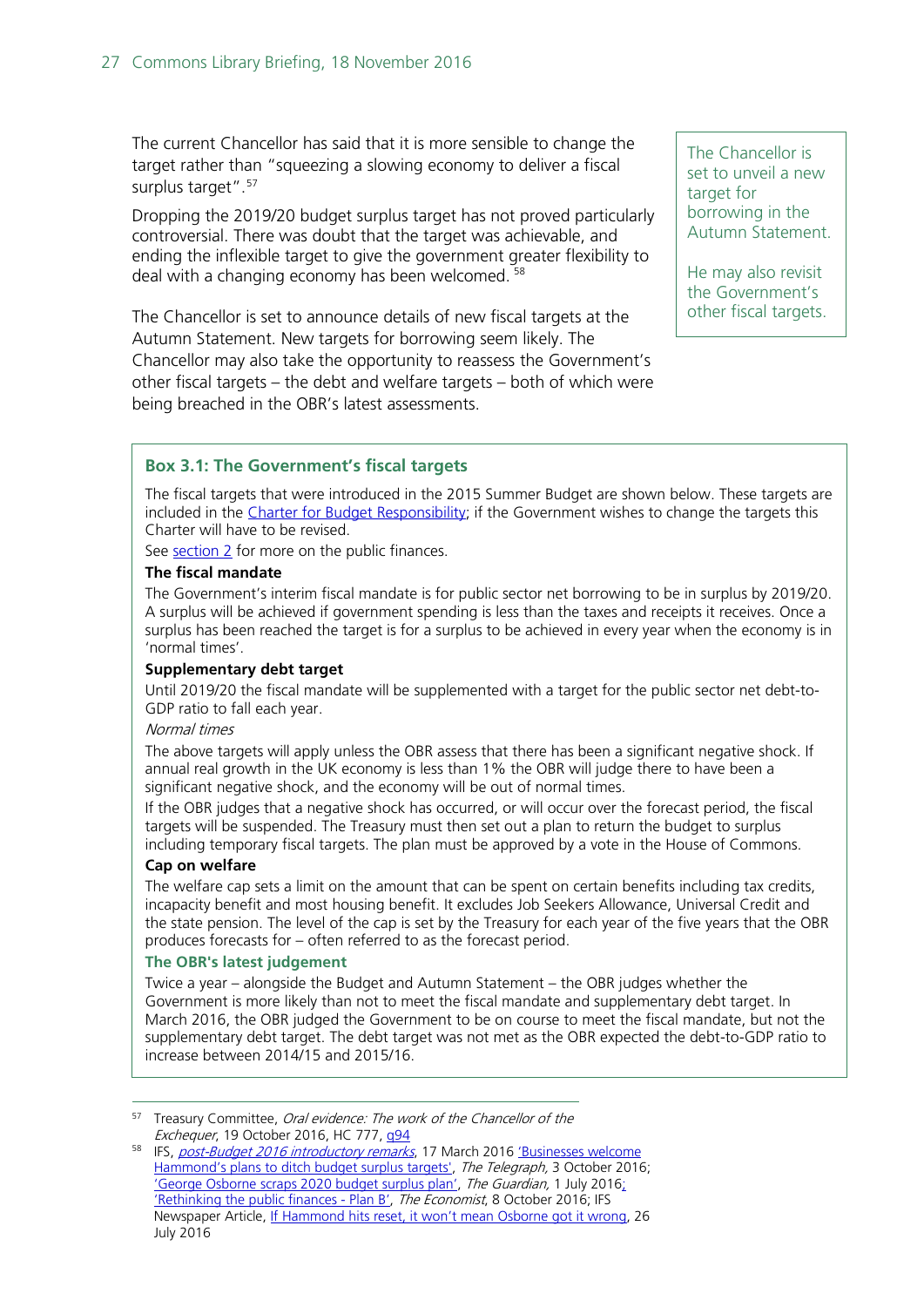The welfare cap is assessed at the Autumn Statement. At Autumn Statement 2015, the OBR reported that the Government had breached the welfare cap. In its March 2016 forecast, the OBR said that forecast spending remains above the welfare cap and the breach would still hold. Further information on the current and previous fiscal rules can be found in the Library Briefing Paper [The Office for Budget Responsibility and Charter for Budget Responsibility.](http://researchbriefings.parliament.uk/ResearchBriefing/Summary/SN05657) [59](#page-27-2)

# <span id="page-27-0"></span>3.2 Changing the fiscal targets

The fiscal targets are set out in the Charter for Budget Responsibility (the Charter). [60](#page-27-3) If the Government wishes to change any of the current targets it must lay an updated Charter before Parliament, which must then be approved by a vote of the House of Commons. It seems likely that this is the approach the Chancellor will take to replace the 2019/20 budget surplus target, and that the Government will publish a revised Charter alongside the Autumn Statement.

An alternative approach does exist, but this approach only becomes available if the OBR forecasts economic growth to be sufficiently low.[61,](#page-27-4)[62](#page-27-5) The fiscal targets can be replaced if the OBR forecasts there has been a significant negative shock. As Box 3.1 explains, a significant negative shock is deemed to have happened if the OBR forecasts that annual economic growth will be less than 1% in real terms at any point over the next five years.<sup>[63](#page-27-6)</sup> If the OBR makes such an assessment the Chancellor can review the targets. Any changes made to the targets must still be approved by a vote in the House of Commons.

# <span id="page-27-1"></span>3.3 What has the Chancellor said about new fiscal targets?

The Chancellor hasn't laid out any specifics for the new fiscal targets – the detail will come in the Autumn Statement.

While nothing specific about the new targets has been announced, the Chancellor has discussed some wider objectives for fiscal policy that the targets may reflect.

Taken overall, the Chancellor's comments, summarised below, suggest that the new targets may focus on the current budget, but include a longer-term desire to return to surplus.<sup>[64](#page-27-7)</sup> They may also be more flexible, not focusing on a particular date, but always looking to a rolling period in the future. This was the sort of target that the Coalition

<sup>60</sup> HM Treasury. [The Charter for Budget Responsibility: autumn 2015 update](http://budgetresponsibility.org.uk/docs/dlm_uploads/OBR_charter_final_web_Oct_2015.pdf)

The fiscal targets are set out in the Charter for Budget Responsibility.

Revisions to the Charter must be approved by a vote of the House of Commons.

<span id="page-27-2"></span><sup>&</sup>lt;sup>59</sup> [The Office for Budget Responsibility and Charter for Budget Responsibility](http://researchbriefings.parliament.uk/ResearchBriefing/Summary/SN05657), Commons Library Briefing Paper, SN05657, 6 November 2015

<span id="page-27-4"></span><span id="page-27-3"></span><sup>&</sup>lt;sup>61</sup> Of course, the Government could also amend or repeal primary legislation to bring to an end the Charter for Budget Responsibility and the targets contained in it. The relevant Act is th[e Budget Responsibility and National Audit Act 2011.](http://www.legislation.gov.uk/ukpga/2011/4/contents/enacted)

<span id="page-27-5"></span> $62$  This approach is only available for the fiscal mandate and supplementary debt target.

<span id="page-27-6"></span> $63$  A significant negative shock is also deemed to have happened if it real terms economic growth was less than 1% in the most recent 4 quarter period or is occurring at the time when the OBR is making the assessment.

<span id="page-27-7"></span><sup>&</sup>lt;sup>64</sup> Resolution Foundation, *Pressing the reset button: The public finances options facing* [the new Chancellor at the Autumn Statement](http://www.resolutionfoundation.org/publications/pressing-the-reset-button-the-public-finance-options-facing-the-new-chancellor-at-the-autumn-statement/), October 2016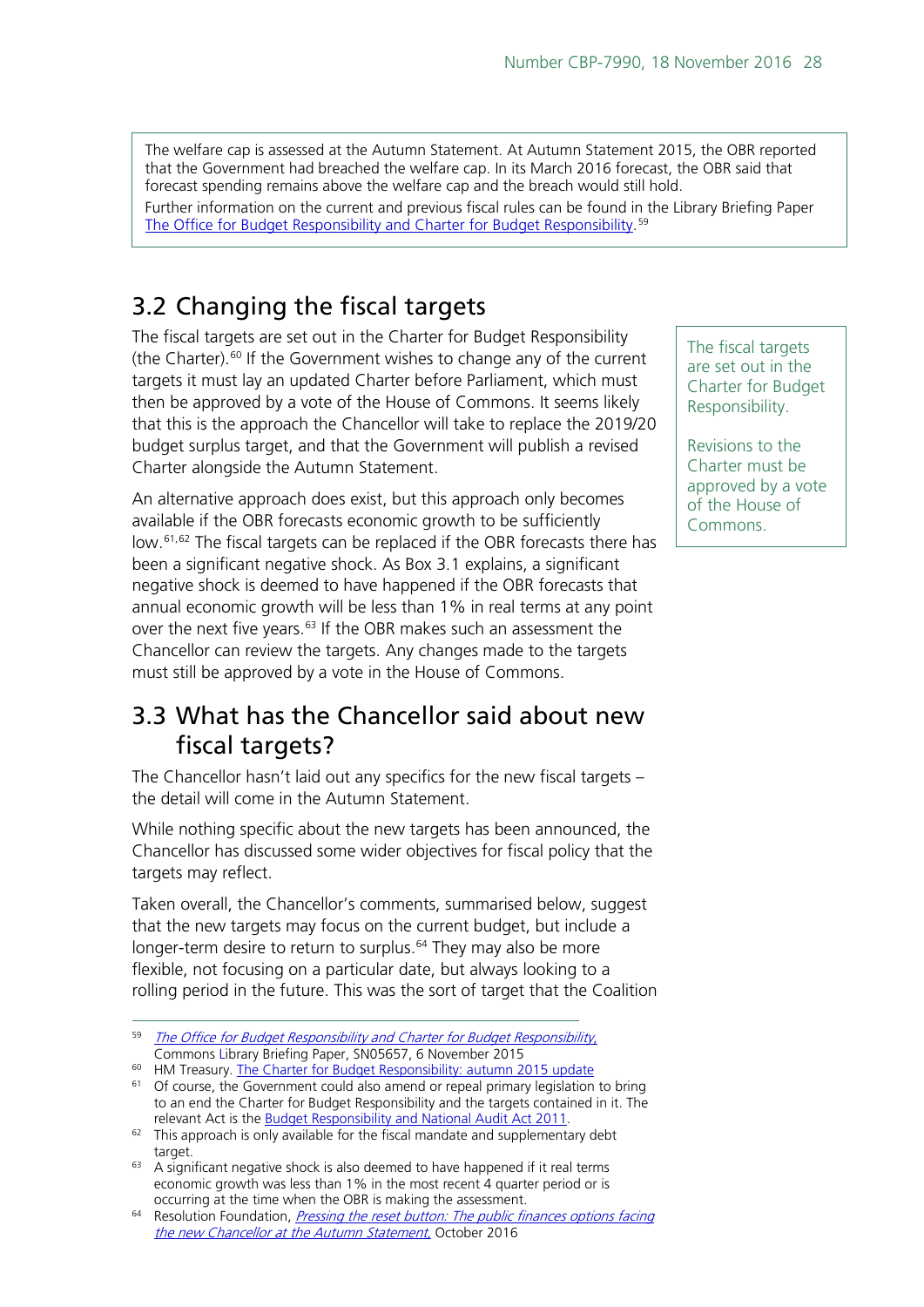Government used for borrowing, which was recently praised by Paul Johnson, Director of the Institute for Fiscal Studies (IFS). [65,](#page-28-0)[66](#page-28-1)

Controlling public sector debt is a concern for the Chancellor, so there may also continue to be a target specifically focused on the debt-to-GDP ratio.

### **Reaching a surplus in the future and controlling debt**

The Chancellor is not abandoning the aim to reach a budget surplus at some point, but 2019/20 will no longer be the target date. [67](#page-28-2) The government will therefore still be working to reduce the deficit: "The task of fiscal consolidation must continue."<sup>68</sup>

The Chancellor believes that debt needs to be controlled:

"I suggest that the level of public sector net debt as a ratio of GDP that we are at at the moment we are getting quite close to a level that might make a difference to the willingness of markets to lend to us, so I do not think we should be cavalier about the levels of debt".[69](#page-28-4)

#### **Room for fiscal stimulus and flexibility**

The Chancellor has said that a new fiscal rule could allow 'headroom' to deliver a fiscal stimulus, if the economy needed one. That is, the Chancellor has suggested that a rule could be designed that would allow for increased public spending or reduced taxes if the economy required such a stimulus.<sup>[70](#page-28-5)</sup> The Chancellor has suggested that this flexibility could be built into a new rule whether the headroom is required immediately or not. [71](#page-28-6)

## **Controlling day-to-day public spending, but allowing for investment**

The Chancellor wants to control the government's day-to-day, or current, spending.<sup>[72](#page-28-7)</sup> He has also suggested that if fiscal stimulus is required it should focus on investment that delivers a short-term stimulus and long-term benefits for productivity. A new rule, according to the Chancellor, should allow for "high value economic infrastructure investment.[73](#page-28-8) See [section 4](#page-29-0) for more on infrastructure.

- <span id="page-28-5"></span><sup>70</sup> House of Lords Economic Affairs Committee, One-off evidence session with the [Chancellor of the Exchequer,](http://data.parliament.uk/writtenevidence/committeeevidence.svc/evidencedocument/economic-affairs-committee/chancellor-of-the-exchequer/oral/37979.pdf) 8 September 2016
- <span id="page-28-6"></span><sup>71</sup> ['Hammond seeks fiscal headroom to react to any Brexit fallout'](https://www.ft.com/content/fd27be6a-a04c-11e6-86d5-4e36b35c3550), FT, 2 November 2016

<span id="page-28-0"></span> $65$  The Coalition Government started with a target for the cyclically-adjusted current budget to be in surplus 5 years out. This then got shortened to 3 years out.

<span id="page-28-1"></span> $66$  P Johnson, "Rip it up and start again: flexibility is key to writing the fiscal rulebook". The Times, 15 November 2016

<span id="page-28-2"></span><sup>&</sup>lt;sup>67</sup> Treasury Committee, Oral evidence: The work of the Chancellor of the Exchequer, 19 October 2016, HC 777, g94

<span id="page-28-3"></span><sup>&</sup>lt;sup>68</sup> [Philip Hammond's speech to 2016 Conservative Party Conference,](http://press.conservatives.com/post/151284663940/hammond-an-economy-that-works-for-everyone) 3 October 2016; Treasury Committee, Oral evidence: The work of the Chancellor of the Exchequer, 19 October 2016, HC 777, [q102](http://bit.ly/2fD8751)

<span id="page-28-4"></span><sup>&</sup>lt;sup>69</sup> House of Lords Economic Affairs Committee, One-off evidence session with the [Chancellor of the Exchequer,](http://bit.ly/2gqC9uK) 8 September 2016

<span id="page-28-7"></span><sup>&</sup>lt;sup>72</sup> [Philip Hammond's speech to 2016 Conservative Party Conference,](http://press.conservatives.com/post/151284663940/hammond-an-economy-that-works-for-everyone) 3 October 2016; BBC Radio 4, Today Programme, 3 October 2016

<span id="page-28-8"></span><sup>&</sup>lt;sup>73</sup> ['Chancellor says there will be no infrastructure 'splurge'',](https://www.ft.com/content/8ef2bbe6-8ca3-11e6-8cb7-e7ada1d123b1) FT, 7 October 2016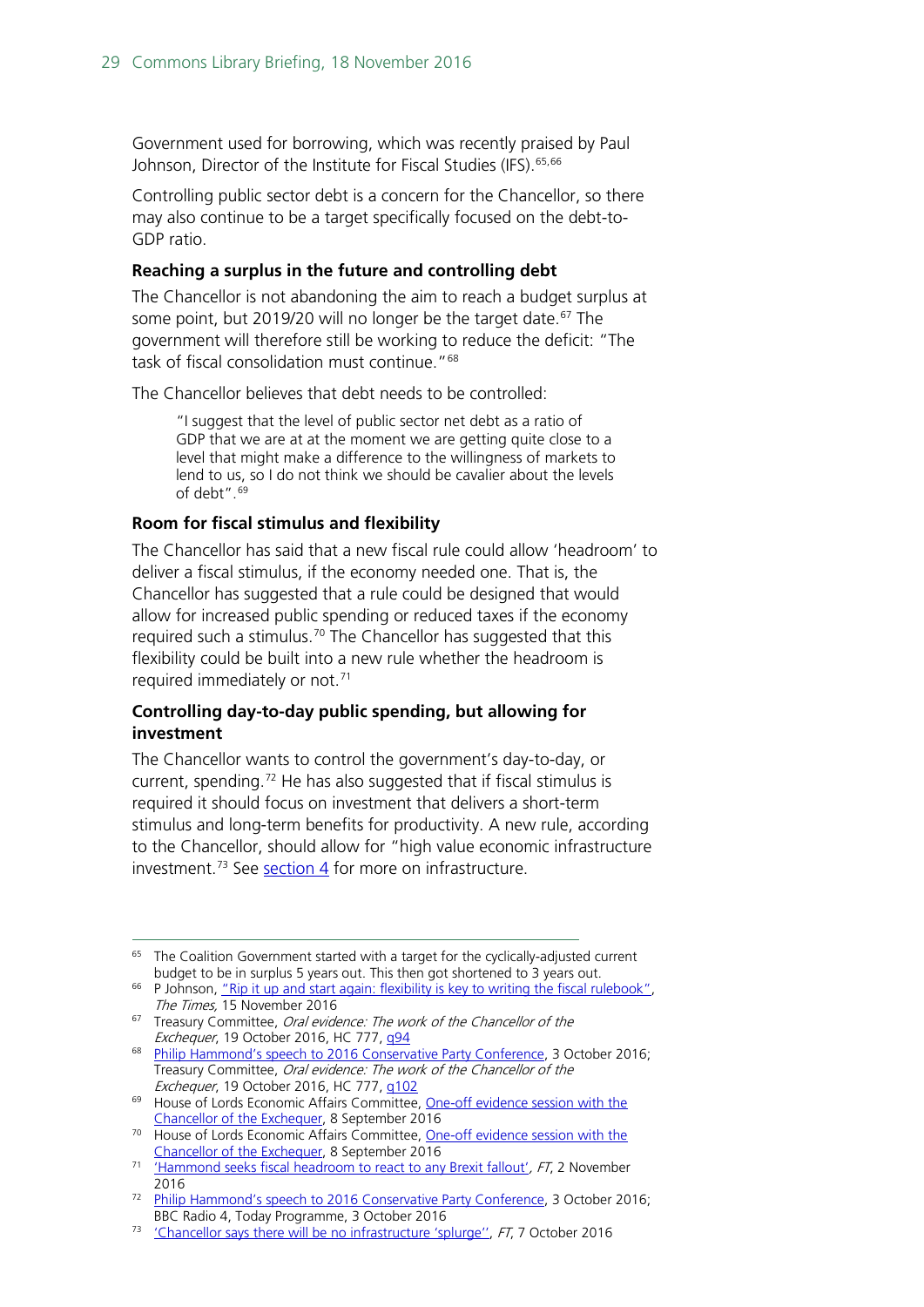# <span id="page-29-0"></span>4. Infrastructure

## **Summary**

The run up to the Autumn Statement has seen calls from economists and industry bodies for increased government spending on infrastructure. The Chancellor has indicated that he sees the need for some targeted and time limited increases in this sort of spending.

The motivation for this is partly the historically low cost of government borrowing (despite recent rises) and the fact that GDP growth forecasts have been cut recently, particularly for 2017. Infrastructure spending is seen as an important part of a potential 'fiscal stimulus' to boost GDP growth in the medium term. A fiscal stimulus would see the government increase spending or reduce taxes with the aim of stimulating economic growth.

Areas of infrastructure that could see increased investment include house building, road and rail improvements and flood defences.

The Chancellor has stated that the UK needs more "careful, targeted public investment in high value infrastructure"<sup>[74](#page-29-2)</sup> and this option has been widely discussed ahead of the Autumn Statement. Why has this possibility been raised and what has been suggested?

# <span id="page-29-1"></span>4.1 Why increase infrastructure spending?

The World Economic Forum ranks the UK 9<sup>th</sup> out of 144 countries in terms of infrastructure quality, behind France and Germany ( $7<sup>th</sup>$  and  $8<sup>th</sup>$ ), but ahead of the US  $(11^{th})$ .<sup>[75](#page-29-3)</sup>



Total investment spending in the UK, however, is below the level seen in other developed economies. The UK invested 17% of GDP in 2015, compared with 22% in France, 20% in the US and 19% in Germany. The G7 average was 20%.[76](#page-29-4)

## **Box 4.1: A fiscal stimulus?**

Increasing spending or cutting taxes to boost economic growth is known as a 'fiscal stimulus'. The idea has attracted considerable attention in the run up to the Autumn Statement.

In 2008 and 2009 the then Labour Government introduced a fiscal stimulus in response to the financial crisis. This stimulus cut VAT, introduced new infrastructure spending and brought forward already planned investment.

<sup>74</sup> Phillip Hammond, *[Speech to Conservative Party Conference](http://press.conservatives.com/post/151284663940/hammond-an-economy-that-works-for-everyone)*, 3 October 2016

<span id="page-29-3"></span><span id="page-29-2"></span><sup>75</sup> World Economic Forum, *[Global Competitiveness Index 2016/17, 2nd](http://reports.weforum.org/global-competitiveness-index/competitiveness-rankings/#series=GCI.A.02) Pillar* 

<span id="page-29-4"></span><sup>&</sup>lt;sup>76</sup> International Monetary Fund database, *Total Investment: Gross Fixed Capital* [Formation](http://www.imf.org/external/pubs/ft/weo/2016/02/weodata/weorept.aspx?sy=2014&ey=2021&scsm=1&ssd=1&sort=country&ds=.&br=1&pr1.x=51&pr1.y=13&c=156%2C158%2C132%2C112%2C134%2C111%2C136&s=NID_NGDP&grp=0&a=), Downloaded November 2016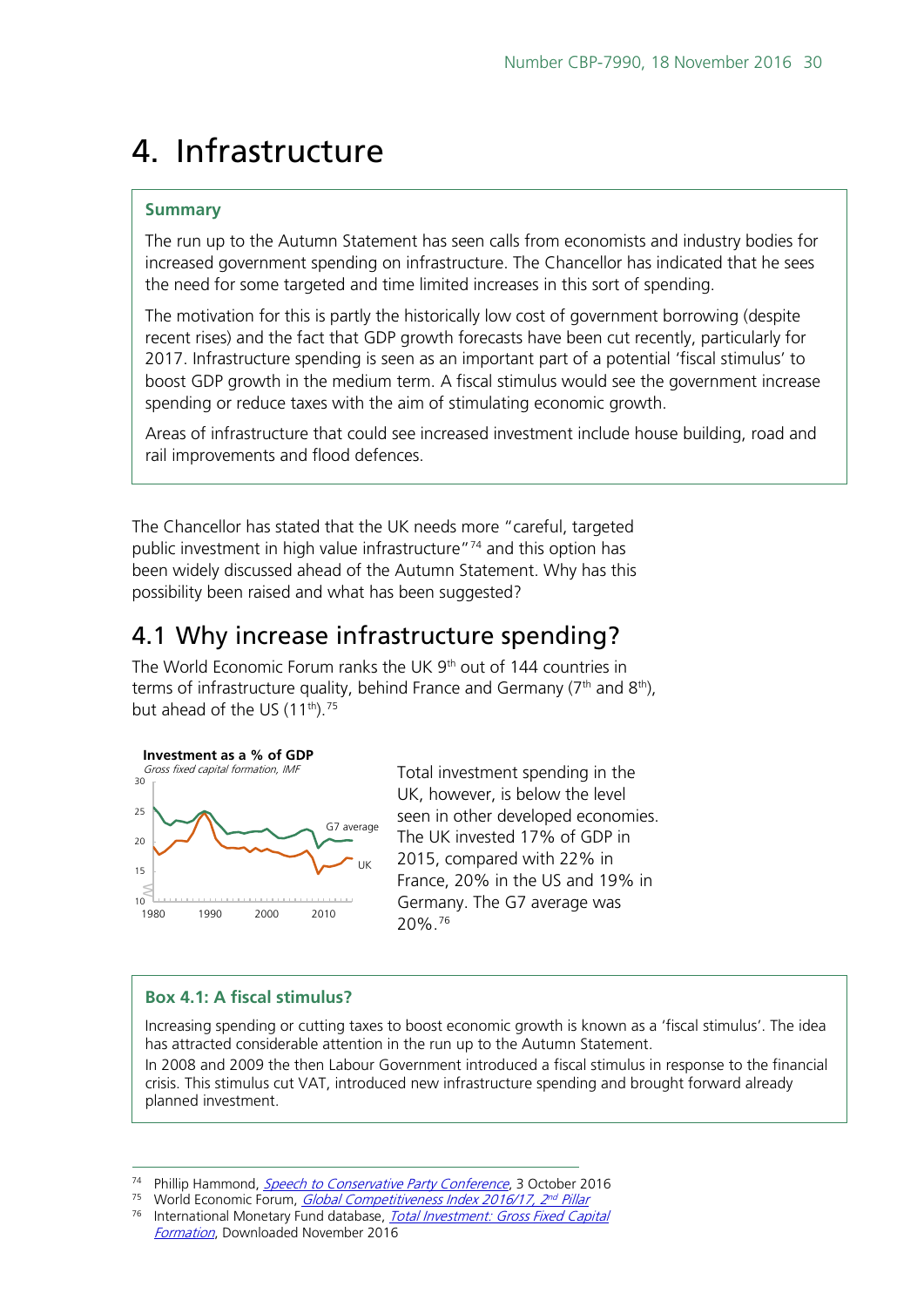The economic outlook is materially better now compared with in 2008, but GDP forecasts have been reduced quite sharply in recent months, particularly for 2017.<sup>[77](#page-30-0)</sup> Options for boosting growth in the medium term are therefore being widely discussed.

Oxford Economics estimate that increasing infrastructure spending by 1% of GDP in 2017/18 and 2018/19 would increase economic growth by up to 1.2% points more than cutting taxes, and by up to 0.4% points more than increasing other spending by the same amount.<sup>[78](#page-30-1)</sup>

The UK Government spent £33 billion or 1.8% of GDP on infrastructure in 2015/16.<sup>[79](#page-30-2)</sup> Increasing this figure by 1% of GDP is probably beyond the scale of any increase to be announced in the Autumn Statement, but the comparatively greater impact of infrastructure spending on growth means some increase in this area is possible.

Increased investment in infrastructure also appears attractive at the moment because of the relatively low cost of government borrowing. Despite recent increases, 10 year government bond yields are still well below the level seen before the financial crisis or even a couple of years ago. Government bond yields indicate the rate the government can expect to pay on new borrowing. If the Government were to accept the arguments for increasing infrastructure spending, doing so now would incur lower borrowing costs than in previous eras.<sup>[80](#page-30-3)</sup>

The Government has also signalled that it will alter the 'fiscal targets' which guide the Government's decisions affecting spending and taxes. The revised targets may introduce extra scope for increases in infrastructure investment (see  $section 3$  for more on the fiscal targets).

The Financial Times notes that Government officials are looking into the possibility of new "infrastructure bonds" which be used to help fund infrastructure spending. The bonds are seen as one way that the Government might try to mitigate the impact that leaving the EU would have on the UK's access to loans from the European Investment Bank (see Box 4.2). $81$ 

Government borrowing costs are relatively low.

- <span id="page-30-0"></span><sup>77</sup> HM Treasury, *[Forecasts for the UK economy: a comparison of independent forecasts](https://www.gov.uk/government/uploads/system/uploads/attachment_data/file/561139/PU797_Forecast_for_the_UK_Economy_Oct_2016_covers.pdf)*,
- <span id="page-30-1"></span>October 2016<br><sup>78</sup> Oxford Economics, UK economic outlook: the UK votes to leave the EU, what happens next? September 2016. Cited in Telegraph, Big spender: new Chancellor [Philip Hammond could splurge on construction](http://www.telegraph.co.uk/business/2016/09/18/big-spender-new-chancellor-philip-hammond-could-splurge-on-const/), 18 September 2016
- <span id="page-30-2"></span>79 ONS, [Public Sector Net Investment](http://www.ons.gov.uk/economy/governmentpublicsectorandtaxes/publicsectorfinance/timeseries/jw2z/pusf) series: JW2

<span id="page-30-3"></span><sup>80</sup> Financial Times, *[UK sovereign bond yields close to pre-Brexit levels](https://www.ft.com/content/445632f8-a741-11e6-8898-79a99e2a4de6)*, 10 November 2016

<span id="page-30-4"></span><sup>81</sup> Financial Times, [UK drawing up plans for infrastructure bonds for large projects](https://www.ft.com/content/260f1fe2-aa59-11e6-a0bb-97f42551dbf4), 14 November 2016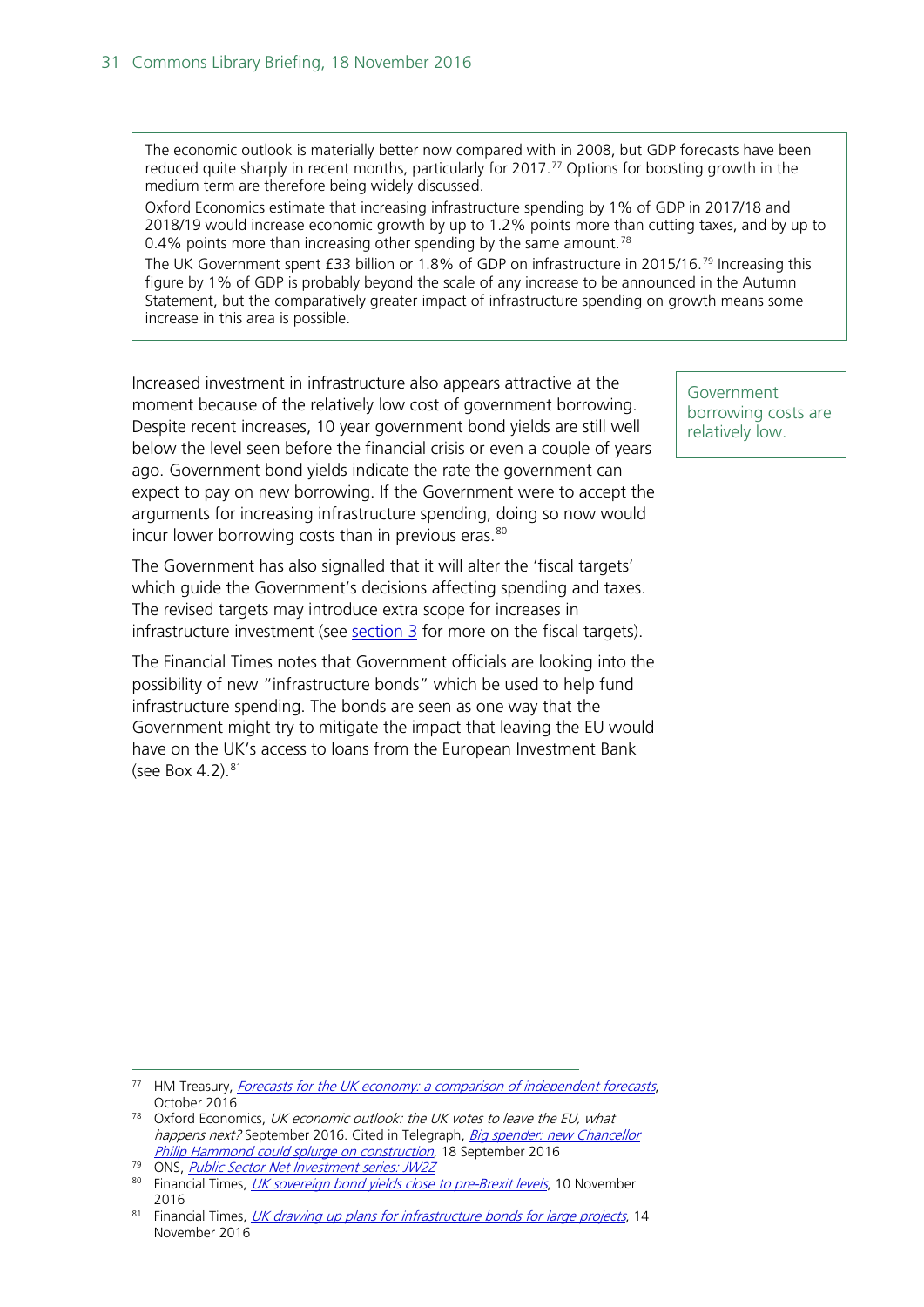

Brian Unwin, a British former President of the EIB, has pointed out the role of the EIB in various large scale infrastructure projects, including the Channel tunnel (of which the EIB was the leading financier), the second Severn crossing, the Jubilee Line extension to the London Underground network, the Heathrow Express and London to Dover fast rail links. Mr Unwin believes that:

"There is no alternative multilateral institution with the EIB's lending capacity and expertise in infrastructure investment, and proposals to establish a UK equivalent have come to nothing."[84](#page-31-2)

Reports suggest that the Government may be considering a number of proposals on how to fill a gap in infrastructure investment left by the EIB. These include the possibility of the Treasury issuing "infrastructure bonds" or the launch of a UK investment bank.<sup>[85](#page-31-3)</sup>

#### **Could the EIB still lend to the UK after Brexit?**

EIB lending outside the EU is governed by a series of mandates from the European Union in support of EU development and cooperation policies in partner countries. As a result, any continued lending to the United Kingdom would have to be unanimously agreed by the EIB's board of governors (the finance ministers).

<span id="page-31-0"></span> <sup>82</sup> [Article 309 of the Lisbon Treaty](http://eur-lex.europa.eu/legal-content/EN/TXT/PDF/?uri=CELEX:12012E/TXT&from=EN)

<sup>&</sup>lt;sup>83</sup> EIB, *<u>[The EIB in the United Kingdom](http://www.eib.org/projects/regions/european-union/united-kingdom/index.htm)</u>* (accessed on 14 November 2016)

<span id="page-31-2"></span><span id="page-31-1"></span><sup>84</sup> Financial Times, ["Brexit Britain will miss cheap EU funds for infrastructure"](http://www.ft.com/cms/s/0/67715276-5742-11e6-9f70-badea1b336d4.html?siteedition=uk#axzz4Ld76nDK5) (11 August 2016)

<span id="page-31-3"></span><sup>85</sup> Financial Times, ["UK drawing up plans for infrastructure bonds for large projects"](https://www.ft.com/content/260f1fe2-aa59-11e6-a0bb-97f42551dbf4) (14 November 2016)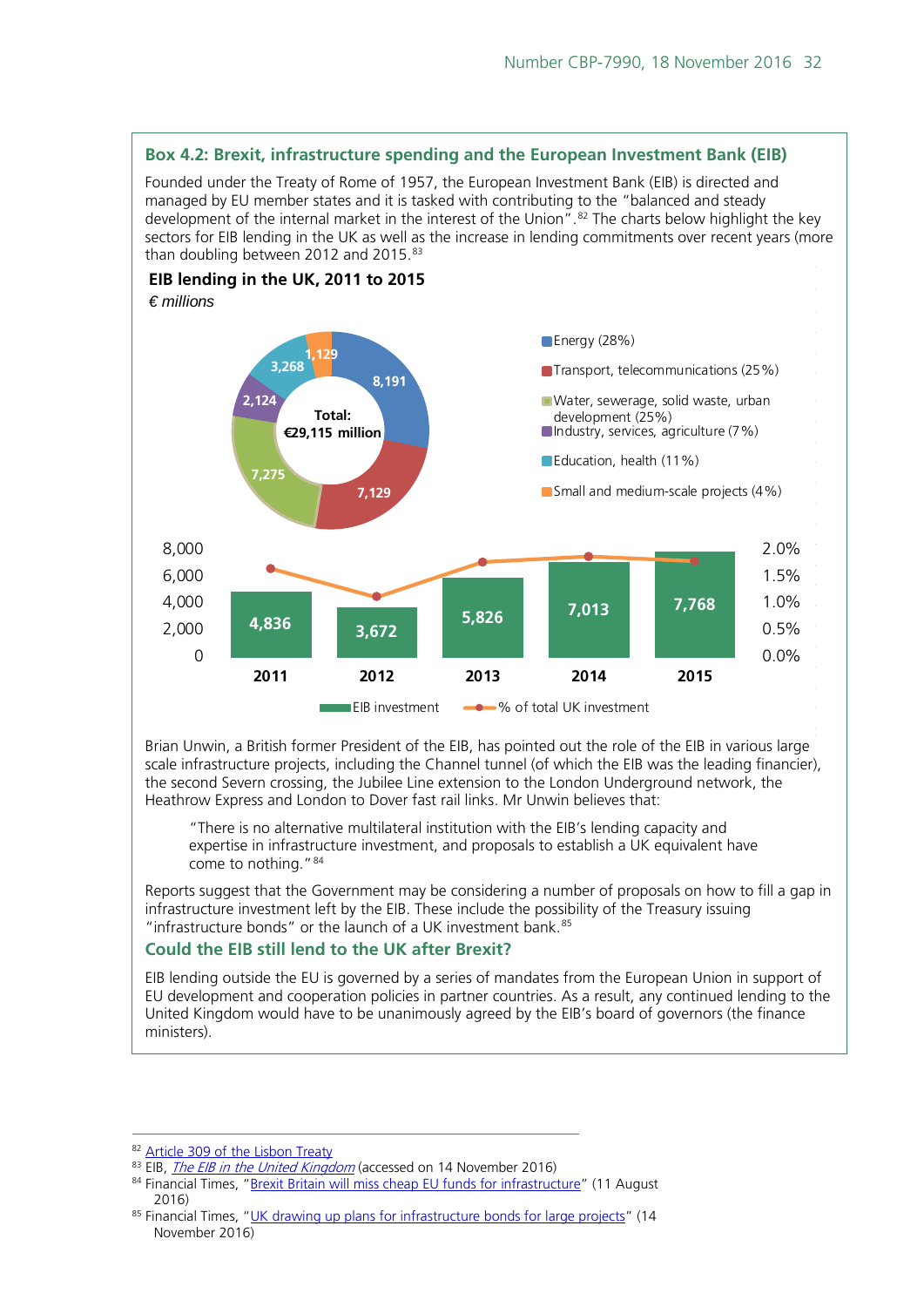# <span id="page-32-0"></span>4.2 What infrastructure spending has been suggested?

The Chancellor has commented that

If there is a need…to deliver a fiscal stimulus…it has to be well designed; it has to be limited in duration and quick in delivering effect…[86](#page-32-1)

This implies that although the Autumn Statement may make reference to large-scale projects (such as the third runway at Heathrow, the Hinkley Point C nuclear power station and HS2), any new infrastructure spending announcements are likely to be smaller in scale and 'shovel ready', or as the Chancellor has characterised them, "modest, rapidly deliverable investments…"[87](#page-32-2)

The Government also announced measures to build more houses in early October, including a £3 billion Home Building Fund which aims to "build more than 25,000 new homes this Parliament and up to 200,000 in the longer term."<sup>[88](#page-32-3)</sup>

The Chancellor has repeatedly mentioned road and rail improvements as potential targets for investment.<sup>[89](#page-32-4)</sup> Given the flood damage in early 2016, flood defences are another likely candidate for improvement.

The Government's [Infrastructure Pipeline](https://www.gov.uk/government/publications/national-infrastructure-pipeline-2016) features a number of other smaller projects which are due to begin work in 2018/19 or later which could potentially be brought forward. These include station upgrades across the country, a river crossing in London and motorway expansion in the North East of England.<sup>[90](#page-32-5)</sup>

<span id="page-32-1"></span><sup>86</sup> House of Lords Economic Affairs Select committee, Oral evidence from Rt. Hon. [Philip Hammond MP](http://data.parliament.uk/writtenevidence/committeeevidence.svc/evidencedocument/economic-affairs-committee/chancellor-of-the-exchequer/oral/37979.html), 8 September 2016

<span id="page-32-2"></span> $87$  Ibid

<span id="page-32-3"></span><sup>88</sup> Department for Communities and Local Government, Press Release: Let's get Britain [building](https://www.gov.uk/government/news/sajid-javid-and-philip-hammond-lets-get-britain-building), 4 October 2016

<span id="page-32-4"></span><sup>&</sup>lt;sup>89</sup> For example, in the Chancellor's [Conference Speech,](http://press.conservatives.com/post/151284663940/hammond-an-economy-that-works-for-everyone) and to the Lords Economic [Affairs Committee](http://data.parliament.uk/writtenevidence/committeeevidence.svc/evidencedocument/economic-affairs-committee/chancellor-of-the-exchequer/oral/37979.html)

<span id="page-32-5"></span><sup>90</sup> HM Treasury, *[National Infrastructure Pipeline Spring 2016](https://www.gov.uk/government/publications/national-infrastructure-pipeline-2016)*, April 2016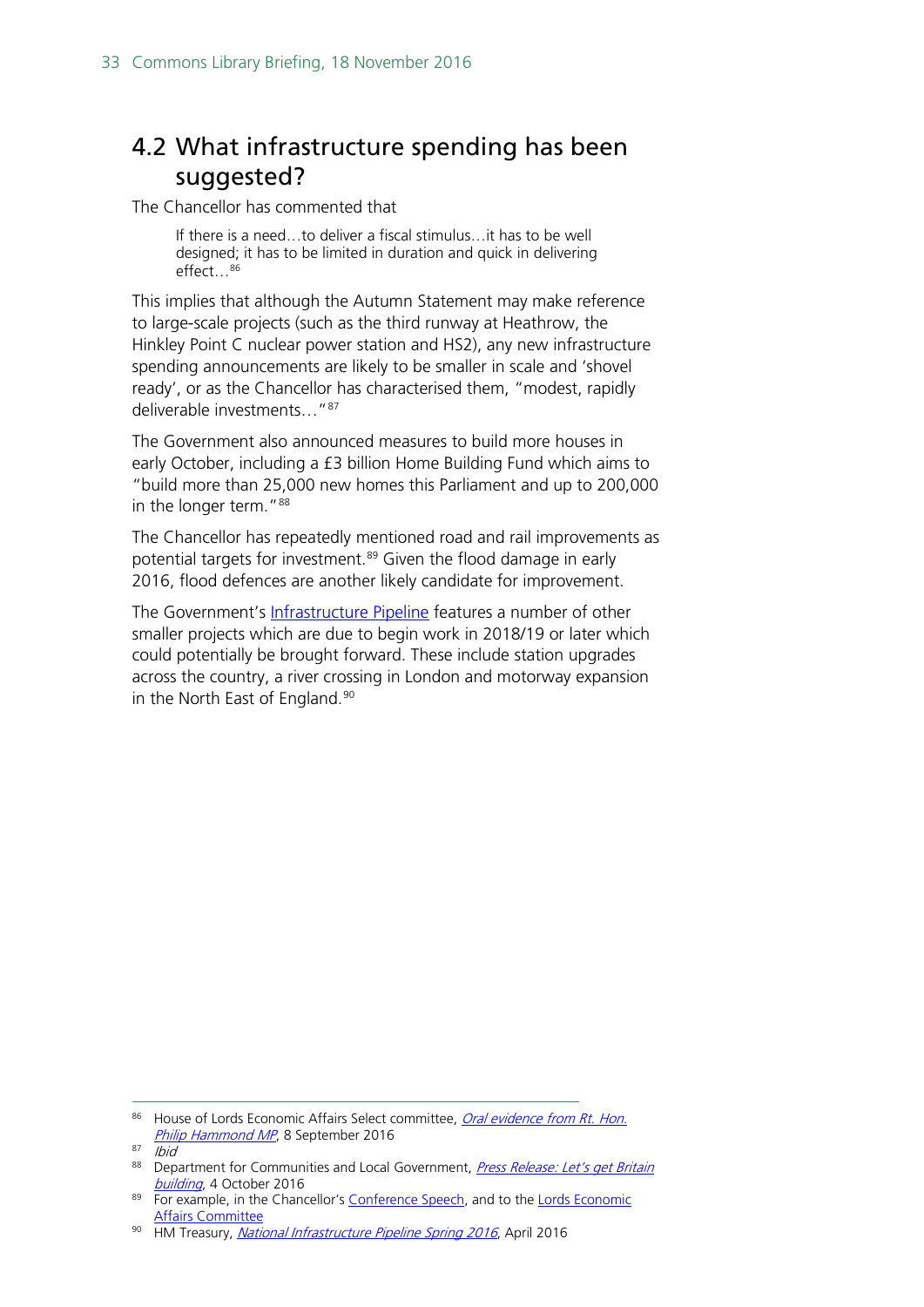# <span id="page-33-0"></span>Appendix 1: Sources of further information

# Library's Brexit briefings

The Library has produced a range of briefings. The briefings, and other relevant parliamentary material, are pulled together in our EU [referendum hub.](http://www.parliament.uk/eu-referendum)

Section 6 of [Productivity in the UK](http://researchbriefings.parliament.uk/ResearchBriefing/Summary/SN06492) looks at the channels through which Brexit can affect future productivity – and growth – prospects.

# HM Treasury

[Budget 2016](https://www.gov.uk/government/topical-events/budget-2016)

[Autumn Statement and Spending Review 2015](https://www.gov.uk/government/topical-events/autumn-statement-and-spending-review-2015)

[Summer Budget 2015](https://www.gov.uk/government/topical-events/budget-july-2015)

[Budget 2015](https://www.gov.uk/government/topical-events/budget-2015)

# Office for Budget Responsibility

[Economic and fiscal outlook, March 2016](http://budgetresponsibility.org.uk/efo/economic-fiscal-outlook-march-2016/)

[Economic and fiscal outlook, November 2015](http://budgetresponsibility.org.uk/efo/economic-and-fiscal-outlook-november-2015/)

[Monthly commentary on the public finances](http://budgetresponsibility.org.uk/category/topics/monthly-public-finance-data/)

[Public finance databank](http://budgetresponsibility.org.uk/data/)

# Institute for Fiscal Studies

[Post-Budget Briefing 2016](https://www.ifs.org.uk/tools_and_resources/budget/512)

[Post-Spending Review and Autumn Statement Briefing 2015](http://www.ifs.org.uk/tools_and_resources/budget/509)

[Post-Summer Budget Briefing 2015](http://www.ifs.org.uk/tools_and_resources/budget/505)

[Green Budget 2016](http://www.ifs.org.uk/publications/8129)

[Commentary on the September 2016 public finances](https://www.ifs.org.uk/publications/8703)

# House of Commons Library

[Economic indicators](http://www.parliament.uk/topics/Economic-situation.htm) (an edition will be published on 22 November 2016)

# House of Lords Library

[2016 Budget: Overview and Reactions](http://researchbriefings.parliament.uk/ResearchBriefing/Summary/LLN-2016-0016)

# House of Commons Treasury Select Committee

[Inquiry into Budget 2016](http://www.parliament.uk/business/committees/committees-a-z/commons-select/treasury-committee/inquiries1/parliament-2015/budget-2016/)

[Inquiry into Spending Review and Autumn Statement 2015](http://www.parliament.uk/business/committees/committees-a-z/commons-select/treasury-committee/inquiries1/parliament-2015/spending-review-autumn-statement-15-16/)

[Inquiry into Summer Budget 2015](http://www.parliament.uk/business/committees/committees-a-z/commons-select/treasury-committee/inquiries1/parliament-2015/summer-budget-2015/)

[Inquiry into Budget 2015](http://www.parliament.uk/business/committees/committees-a-z/commons-select/treasury-committee/inquiries1/parliament-2010/budget-2015/)

[Report on Autumn Statement 2014](http://www.publications.parliament.uk/pa/cm201415/cmselect/cmtreasy/870/87002.htm)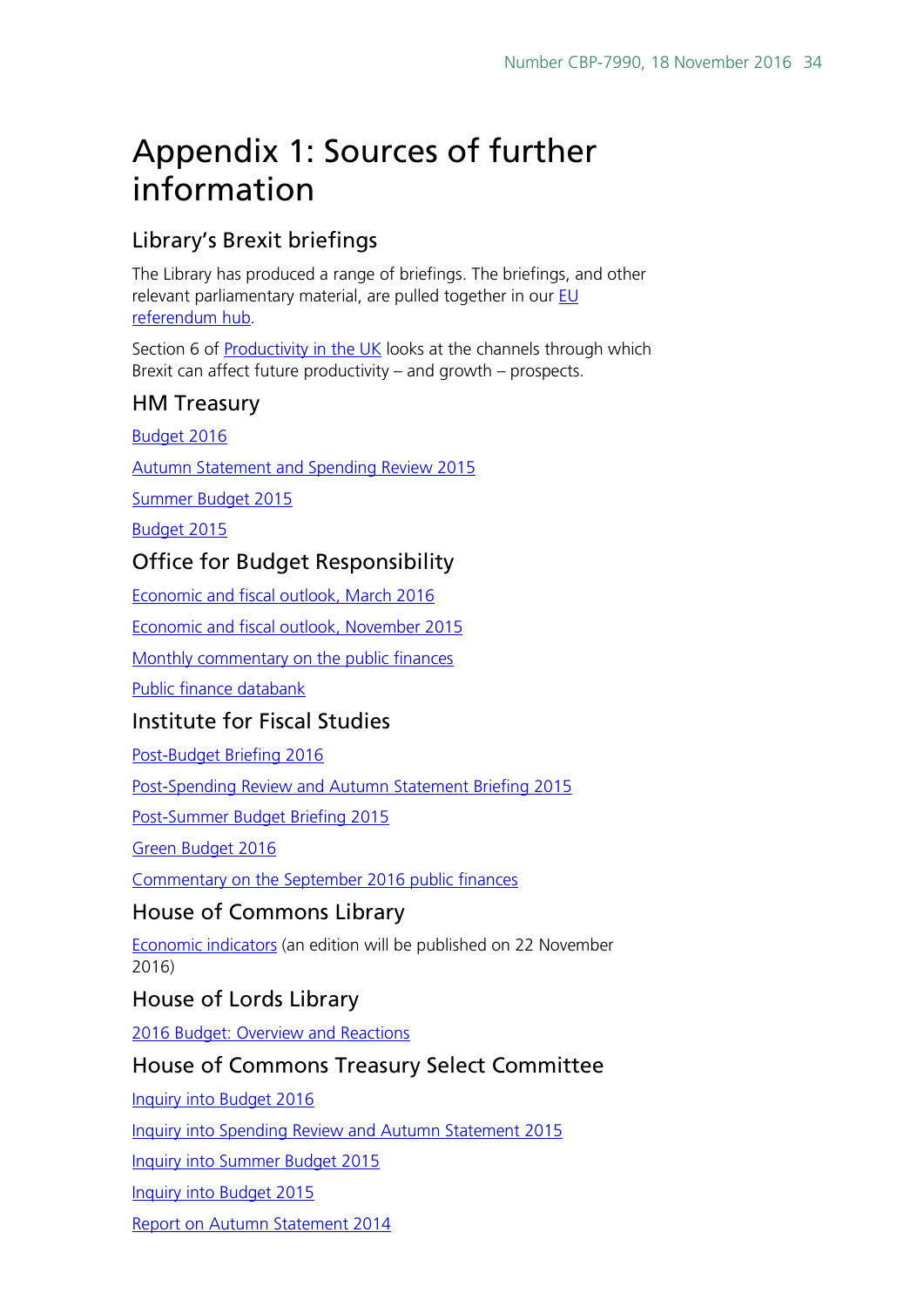# <span id="page-34-0"></span>Appendix 2: Economic and public finance data 1979-2021

| Economic data, 1979-2020 |                    |                         |                      |                            |  |  |
|--------------------------|--------------------|-------------------------|----------------------|----------------------------|--|--|
|                          | Real GDP<br>growth | Inflation<br><b>RPI</b> | Inflation<br>CPI     | <b>ILO</b><br>Unemployment |  |  |
|                          | $\%$               | $\%$                    | $\%$                 | Q4, %                      |  |  |
| 1979                     | 3.7%               | 13.4%                   | $\ddot{\phantom{a}}$ | 5.5%                       |  |  |
| 1980                     | $-2.0%$            | 18.0%                   |                      | 8.0%                       |  |  |
| 1981                     | $-0.8%$            | 11.9%                   |                      | 10.2%                      |  |  |
| 1982                     | 2.0%               | 8.6%                    |                      | 11.1%                      |  |  |
| 1983                     | 4.2%               | 4.6%                    | . .                  | 11.7%                      |  |  |
| 1984                     | 2.3%               | 5.0%                    | Ω.                   | 11.6%                      |  |  |
| 1985                     | 4.2%               | 6.1%                    |                      | 11.3%                      |  |  |
| 1986                     | 3.2%               | 3.4%                    |                      | 11.3%                      |  |  |
| 1987                     | 5.4%               | 4.2%                    |                      | 9.7%                       |  |  |
| 1988                     | 5.8%               | 4.9%                    |                      | 8.0%                       |  |  |
| 1989                     | 2.6%               | 7.8%                    | 5.2%                 | 7.0%                       |  |  |
| 1990                     | 0.7%               | 9.5%                    | 7.0%                 | 7.5%                       |  |  |
| 1991                     | $-1.1%$            | 5.9%                    | 7.5%                 | 9.5%                       |  |  |
| 1992                     | 0.4%               | 3.7%                    | 4.3%                 | 10.4%                      |  |  |
| 1993                     | 2.5%               | 1.6%                    | 2.5%                 | 10.3%                      |  |  |
| 1994                     | 3.9%               | 2.4%                    | 2.0%                 | 9.0%                       |  |  |
| 1995                     | 2.5%               | 3.5%                    | 2.6%                 | 8.3%                       |  |  |
| 1996                     | 2.5%               | 2.4%                    | 2.5%                 | 7.8%                       |  |  |
| 1997                     | 3.1%               | 3.1%                    | 1.8%                 | 6.5%                       |  |  |
| 1998                     | 3.2%               | 3.4%                    | 1.6%                 | 6.1%                       |  |  |
| 1999                     | 3.3%               | 1.5%                    | 1.3%                 | 5.8%                       |  |  |
| 2000                     | 3.7%               | 3.0%                    | 0.8%                 | 5.2%                       |  |  |
| 2001                     | 2.7%               | 1.8%                    | 1.2%                 | 5.2%                       |  |  |
| 2002                     | 2.4%               | 1.7%                    | 1.3%                 | 5.1%                       |  |  |
| 2003                     | 3.5%               | 2.9%                    | 1.4%                 | 4.9%                       |  |  |
| 2004                     | 2.5%               | 3.0%                    | 1.3%                 | 4.7%                       |  |  |
| 2005                     | 3.0%               | 2.8%                    | 2.1%                 | 5.1%                       |  |  |
| 2006                     | 2.5%               | 3.2%                    | 2.3%                 | 5.5%                       |  |  |
| 2007                     | 2.6%               | 4.3%                    | 2.3%                 | 5.2%                       |  |  |
| 2008                     | $-0.6%$            | 4.0%                    | 3.6%                 | 6.4%                       |  |  |
| 2009                     | $-4.3%$            | $-0.5%$                 | 2.2%                 | 7.8%                       |  |  |
| 2010                     | 1.9%               | 4.6%                    | 3.3%                 | 7.9%                       |  |  |
| 2011                     | 1.5%               | 5.2%                    | 4.5%                 | 8.4%                       |  |  |
| 2012                     | 1.3%               | 3.2%                    | 2.8%                 | 7.8%                       |  |  |
| 2013                     | 1.9%               | 3.0%                    | 2.6%                 | 7.2%                       |  |  |
| 2014                     | 3.1%               | 2.4%                    | 1.5%                 | 5.7%                       |  |  |
| 2015                     | 2.2%               | 1.0%                    | 0.0%                 | 5.1%                       |  |  |
| 2016                     | 2.0%               | 1.7%                    | 0.7%                 | 4.9%                       |  |  |
| 2017                     | 2.2%               | 2.4%                    | 1.6%                 | 5.1%                       |  |  |
| 2018                     | 2.1%               | 3.2%                    | 2.0%                 | 5.2%                       |  |  |
| 2019                     | 2.1%               | 3.2%                    | 2.1%                 | 5.3%                       |  |  |
| 2020                     | 2.1%               | 3.2%                    | 2.0%                 | 5.4%                       |  |  |

Sources: ONS (series, IHYP, CZBH, D7G7, MGSX)

OBR, Economic and fiscal outlook, March 2016, Table 3.8, and Economy Supplementary Tables 1.6 & 1.7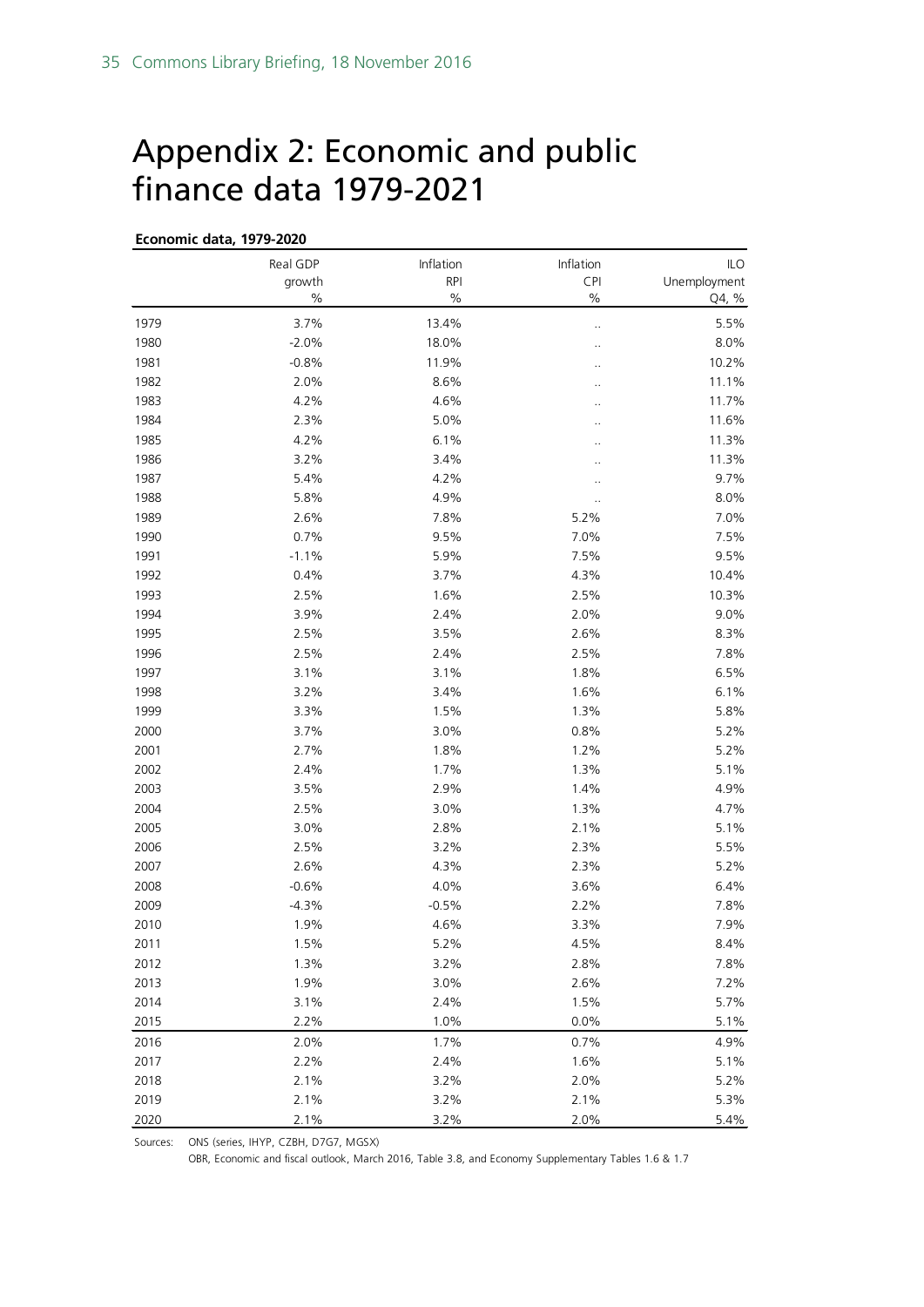|         |                             |         | Structural |           |                        |
|---------|-----------------------------|---------|------------|-----------|------------------------|
|         | Public sector net borrowing |         | deficit    |           | Public sector net debt |
|         | £ billion                   | % GDP   | % GDP      | £ billion | % GDP                  |
| 1979/80 | 8.5                         | 3.7%    | 4.0%       | 98.2      | 45.0%                  |
| 1980/81 | 11.5                        | 4.3%    | 2.9%       | 113.8     | 45.6%                  |
| 1981/82 | 6.0                         | 2.0%    | $-0.1%$    | 125.2     | 45.3%                  |
| 1982/83 | 8.5                         | 2.6%    | 0.6%       | 132.5     | 43.9%                  |
| 1983/84 | 11.8                        | 3.3%    | 2.0%       | 143.6     | 43.6%                  |
| 1984/85 | 12.5                        | 3.3%    | 2.8%       | 157.0     | 44.3%                  |
| 1985/86 | 9.0                         | 2.1%    | 2.1%       | 162.5     | 41.7%                  |
| 1986/87 | 8.4                         | 1.9%    | 2.0%       | 167.8     | 40.1%                  |
| 1987/88 | 4.7                         | 0.9%    | 2.1%       | 167.4     | 35.6%                  |
| 1988/89 | $-6.0$                      | $-1.1%$ | 1.0%       | 153.7     | 29.3%                  |
| 1989/90 | $-0.6$                      | $-0.1%$ | 1.3%       | 151.9     | 26.2%                  |
| 1990/91 | 6.2                         | 0.9%    | 0.7%       | 151.1     | 24.2%                  |
| 1991/92 | 23.0                        | 3.3%    | 1.9%       | 165.8     | 25.2%                  |
| 1992/93 | 47.1                        | 6.5%    | 4.8%       | 201.9     | 29.0%                  |
| 1993/94 | 51.6                        | 6.7%    | 5.4%       | 249.8     | 33.9%                  |
| 1994/95 | 43.8                        | 5.4%    | 4.6%       | 290.0     | 37.5%                  |
| 1995/96 | 35.3                        | 4.2%    | 2.9%       | 322.1     | 39.2%                  |
| 1996/97 | 27.7                        | 3.1%    | 2.7%       | 347.0     | 37.3%                  |
| 1997/98 | 5.9                         | 0.6%    | 1.8%       | 358.6     | 37.1%                  |
| 1998/99 | $-4.4$                      | $-0.4%$ | 0.9%       | 357.8     | 35.3%                  |
| 1999/00 | $-14.4$                     | $-1.4%$ | 0.0%       | 349.3     | 32.7%                  |
| 2000/01 | $-17.2$                     | $-1.6%$ | $-0.4%$    | 316.7     | 28.5%                  |
| 2001/02 | 0.5                         | 0.0%    | 0.7%       | 323.1     | 27.9%                  |
| 2002/03 | 26.7                        | 2.2%    | 2.3%       | 356.2     | 29.1%                  |
| 2003/04 | 31.5                        | 2.5%    | 2.8%       | 391.0     | 30.3%                  |
| 2004/05 | 43.6                        | 3.3%    | 3.9%       | 446.5     | 32.9%                  |
| 2005/06 | 41.1                        | 2.9%    | 3.5%       | 487.2     | 33.9%                  |
| 2006/07 | 36.6                        | 2.5%    | 3.0%       | 523.6     | 34.6%                  |
| 2007/08 | 40.5                        | 2.6%    | 3.7%       | 554.4     | 35.3%                  |
| 2008/09 | 104.0                       | 6.7%    | 6.6%       | 763.8     | 50.2%                  |
| 2009/10 | 154.9                       | 10.1%   | 8.0%       | 1,006.9   | 64.6%                  |
| 2010/11 | 136.8                       | 8.6%    | 6.6%       | 1,151.7   | 71.3%                  |
| 2011/12 | 115.5                       | 7.1%    | 5.2%       | 1,246.6   | 75.2%                  |
| 2012/13 | 123.4                       | 7.3%    | 5.3%       | 1,357.5   | 78.8%                  |
| 2013/14 | 104.0                       | 5.9%    | 4.4%       | 1,460.1   | 80.9%                  |
| 2014/15 | 96.3                        | 5.2%    | 4.4%       | 1,548.5   | 83.3%                  |
| 2015/16 | 76.0                        | 4.0%    | 3.8%       | 1,602.8   | 84.0%                  |
| 2016/17 | 55.5                        | 2.9%    | 2.7%       | 1,638.4   | 82.6%                  |
| 2017/18 | 38.8                        | 1.9%    | 1.9%       | 1,676.9   | 81.3%                  |
| 2018/19 | 21.4                        | 1.0%    | 1.0%       | 1,715.3   | 79.9%                  |
| 2019/20 | $-10.4$                     | $-0.5%$ | $-0.5%$    | 1,724.8   | 77.2%                  |
| 2020/21 | $-11.0$                     | $-0.5%$ | $-0.5%$    | 1,739.9   | 74.7%                  |

#### **Public finance data 1979-80 to 2020-21**

Source: OBR, ONS<br>Note: figures exc

Note: figures exclude public sector banks